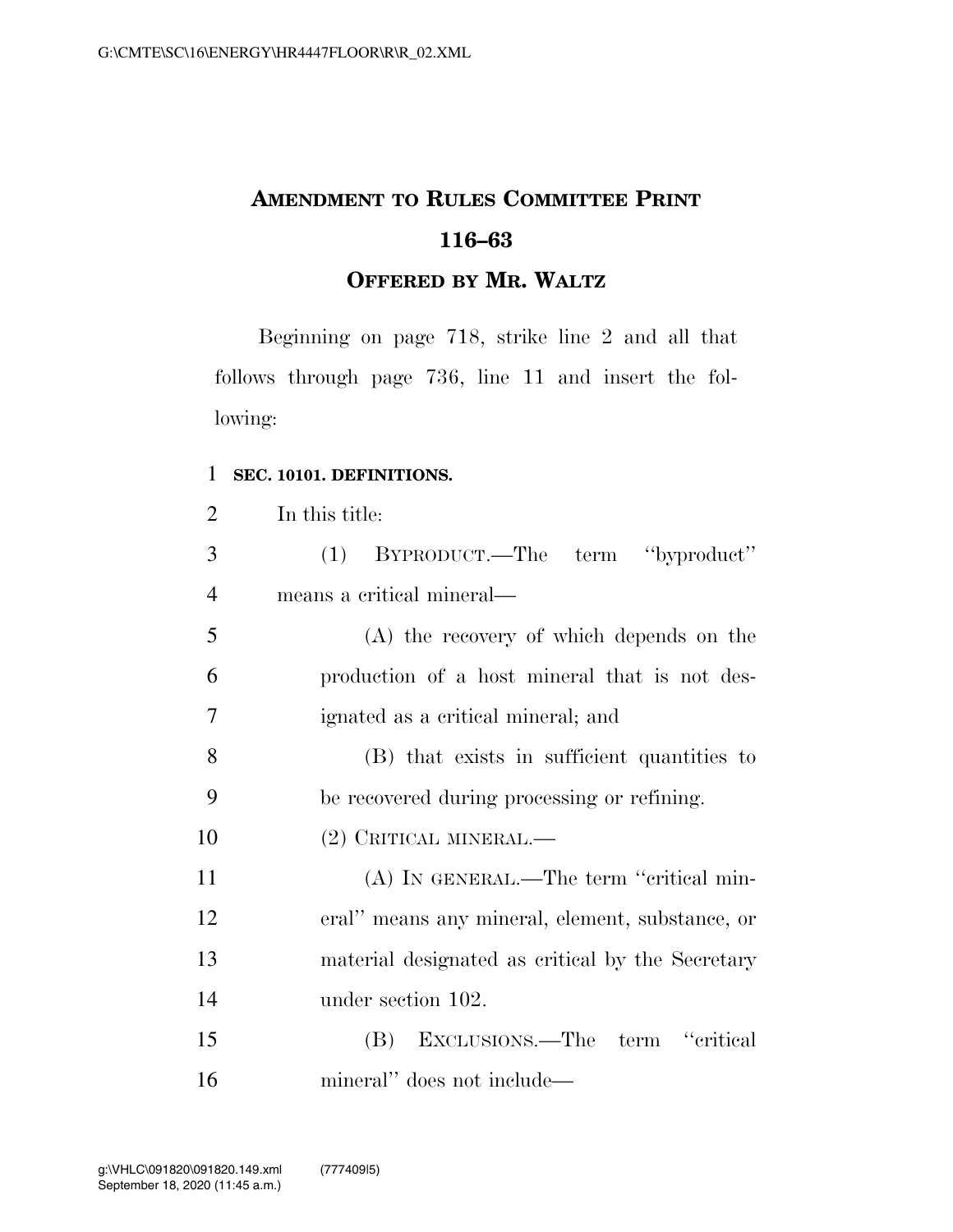| $\mathbf{1}$   | (i) oil, natural gas, or any other fossil          |
|----------------|----------------------------------------------------|
| $\overline{2}$ | fuels; or                                          |
| 3              | (ii) water, ice, or snow.                          |
| $\overline{4}$ | (3) CRITICAL MINERAL MANUFACTURING.—The            |
| 5              | term "critical mineral manufacturing" means—       |
| 6              | (A) the exploration, development, mining,          |
| 7              | production, processing, refining, alloying, sepa-  |
| 8              | ration, concentration, magnetic sintering, melt-   |
| 9              | ing, or beneficiation of critical minerals within  |
| 10             | the United States;                                 |
| 11             | (B) the fabrication, assembly, or produc-          |
| 12             | tion using a critical mineral, within the United   |
| 13             | States, of equipment, components, or other         |
| 14             | goods with energy technology-, defense-, agri-     |
| 15             | culture-, consumer electronics-, or health care-   |
| 16             | related applications; or                           |
| 17             | (C) any other value-added, manufacturing-          |
| 18             | related use of critical minerals undertaken with-  |
| 19             | in the United States.                              |
| 20             | (4) INDIAN TRIBE.—The term "Indian Tribe"          |
| 21             | has the meaning given the term in section 4 of the |
| 22             | Indian Self-Determination and Education Assistance |
| 23             | Act (25 U.S.C. 5304).                              |
| 24             | (5) SECRETARY.—The term "Secretary" means          |
| 25             | the Secretary of the Interior.                     |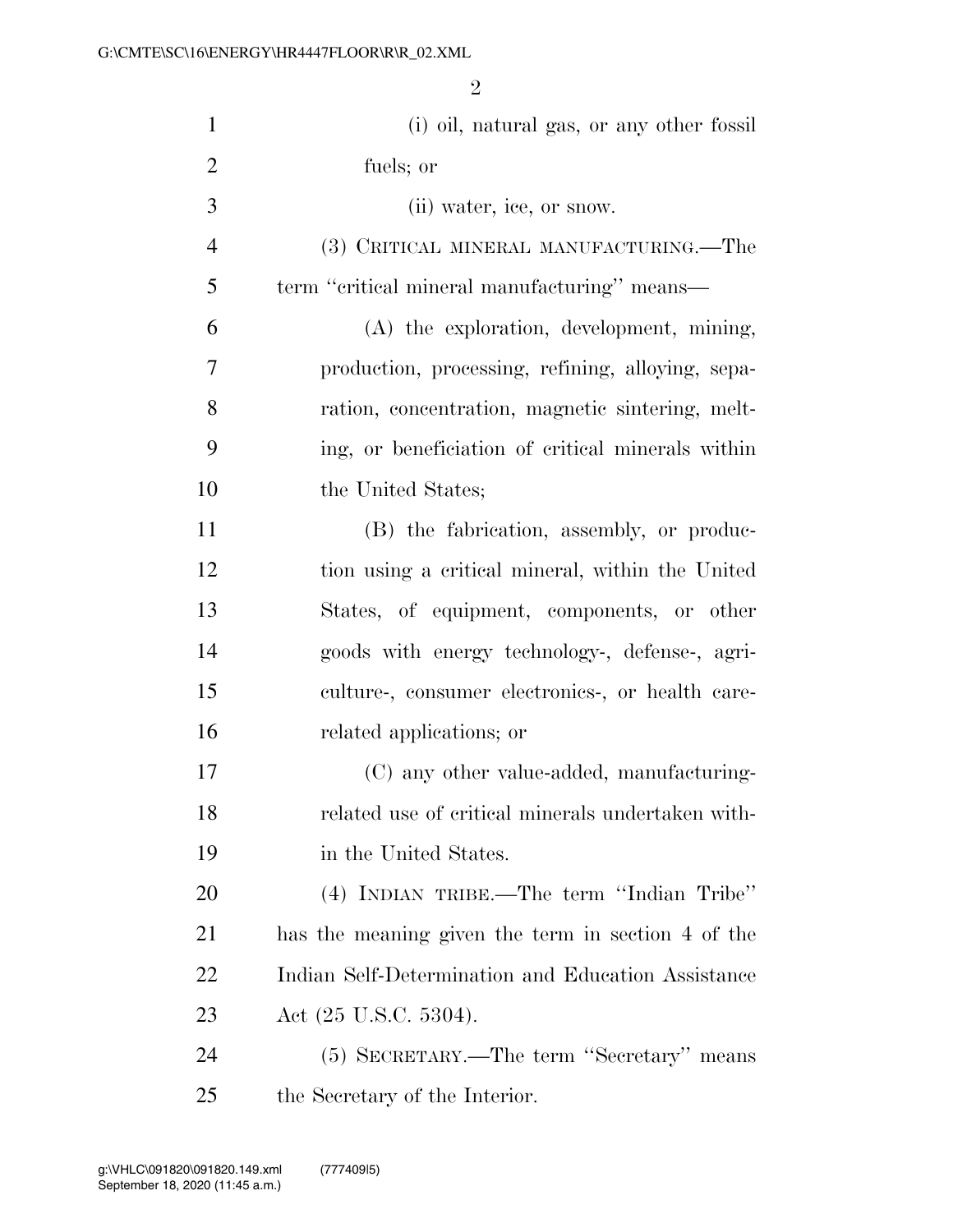| $\mathbf{1}$   | (6) STATE.—The term "State" means—                 |
|----------------|----------------------------------------------------|
| $\overline{2}$ | $(A)$ a State;                                     |
| 3              | (B) the District of Columbia;                      |
| $\overline{4}$ | (C) the Commonwealth of Puerto Rico;               |
| 5              | $(D)$ Guam;                                        |
| 6              | (E) American Samoa;                                |
| 7              | (F) the Commonwealth of the Northern               |
| 8              | Mariana Islands; and                               |
| 9              | (G) the United States Virgin Islands.              |
| 10             | (7) LEAD AGENCY.—The term "lead agency"            |
| 11             | means the agency with primary responsibility for   |
| 12             | issuing a mineral exploration or mine permit for a |
| 13             | project.                                           |
| 14             | (8) MINERAL EXPLORATION OR<br><b>MINE</b><br>PER-  |
| 15             | MIT.—The term "mineral exploration or mine per-    |
| 16             | mit" means—                                        |
| 17             | an authorization of the Bureau of<br>(A)           |
| 18             | Land Management or the Forest Service, as ap-      |
| 19             | plicable, for a premining activity that requires   |
| 20             | analysis under the National Environmental Pol-     |
| 21             | icy Act of 1969 (42 U.S.C. 4321 et seq.);          |
| 22             | (B) a plan of operations issued by—                |
| 23             | (i) the Bureau of Land Management                  |
| 24             | under subpart 3809 of part 3800 of title           |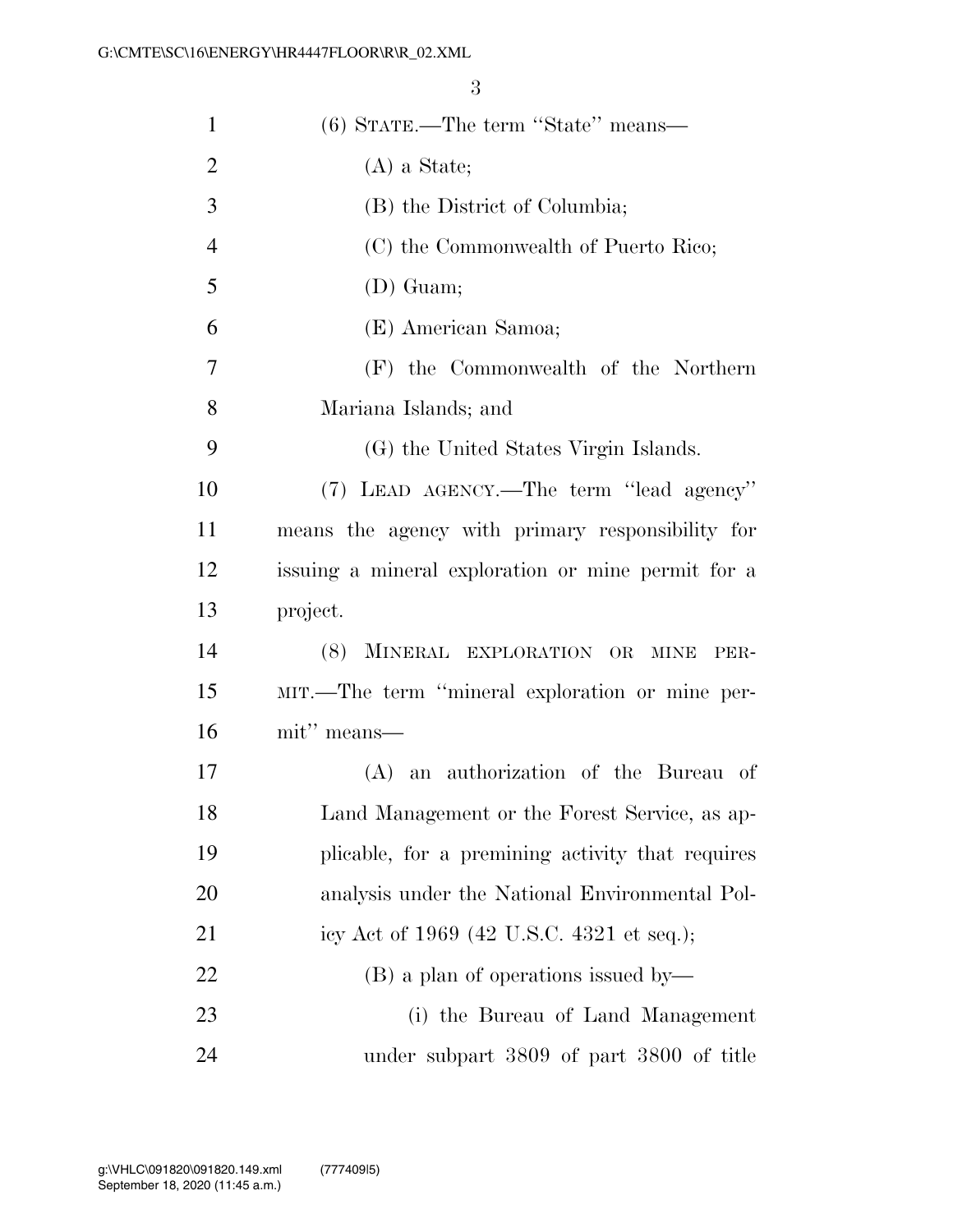| $\mathbf{1}$   | 43, Code of Federal Regulations (or suc-                    |
|----------------|-------------------------------------------------------------|
| $\overline{2}$ | cessor regulations); or                                     |
| 3              | (ii) the Forest Service under subpart                       |
| $\overline{4}$ | A of part 228 of title 36, Code of Federal                  |
| 5              | Regulations (or successor regulations); or                  |
| 6              | (C) a permit for a project located in an                    |
| $\tau$         | area described in section 3503.13 of title 43,              |
| 8              | Code of Federal Regulations (or successor regu-             |
| 9              | lations).                                                   |
| 10             | (9) PROJECT.—The term "project" means a                     |
| 11             | project relating to, or incidental to mineral explo-        |
| 12             | ration, mining, beneficiation, processing, or reclama-      |
| 13             | tion activities—                                            |
| 14             | $(A)$ on a mining claim, millsite claim, or                 |
| 15             | tunnel site claim for any locatable mineral; or             |
| 16             | (B) in conjunction with any Federal min-                    |
| 17             | eral (other than coal and oil shale) that is                |
| 18             | leased under-                                               |
| 19             | (i) the Mineral Leasing Act for Ac-                         |
| 20             | quired Lands $(30 \text{ U.S.C. } 351 \text{ et seq.});$ or |
| 21             | (ii) section 402 of Reorganization                          |
| 22             | Plan Numbered 3 of 1946 (5 U.S.C.                           |
| 23             | $App.$ ).                                                   |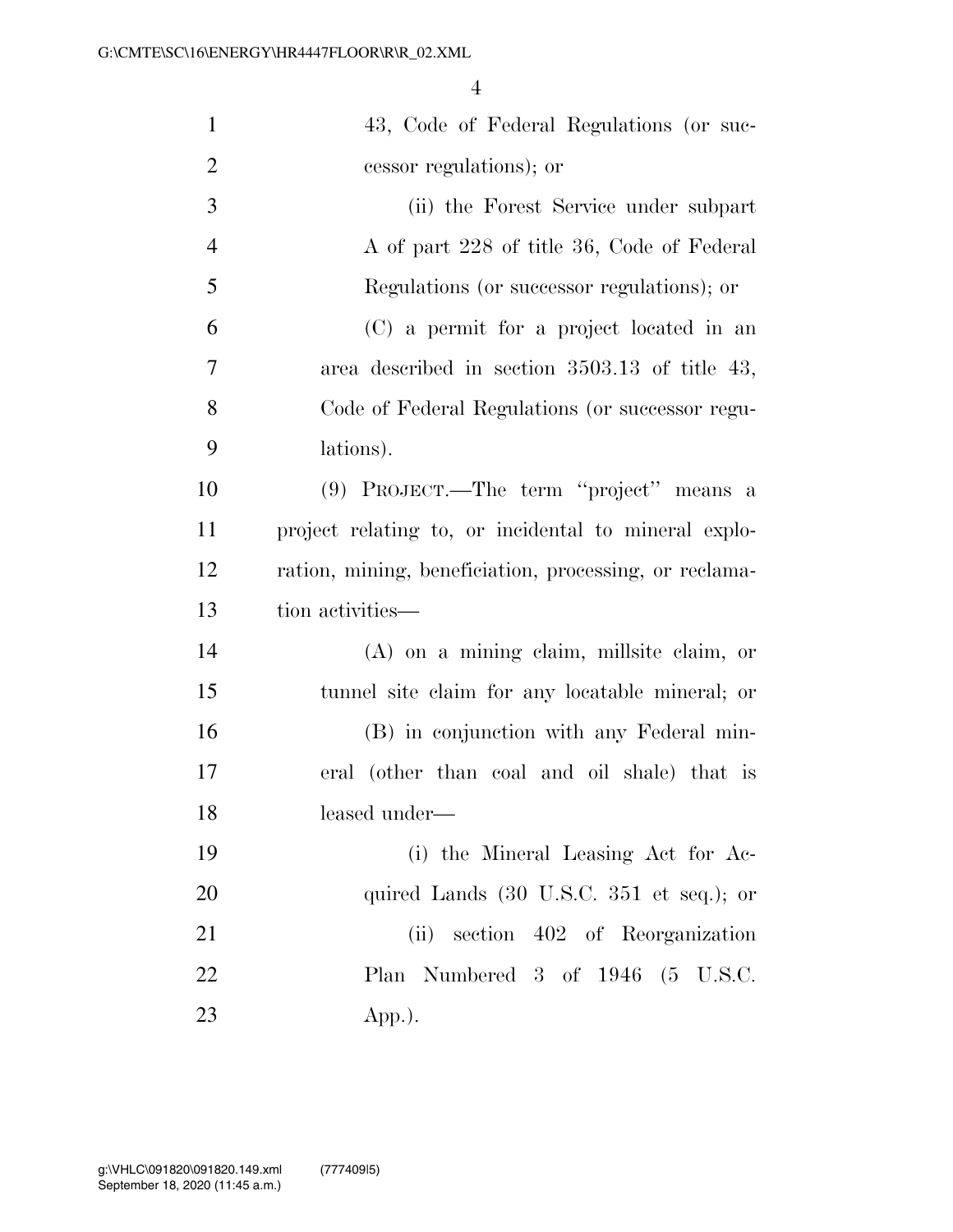# **Subtitle A—Critical Mineral Production**

## **SEC. 10110. POLICY.**

 (a) SENSE OF CONGRESS.—Congress finds the fol-lowing:

 (1) The assured supply of critical minerals and the resiliency of their supply chains are essential to the economic prosperity and national defense of the United States.

 (2) The United States is heavily dependent on foreign sources of critical minerals and on foreign supply chains resulting in the potential for strategic vulnerabilities to both the economy and the military. (3) As deployment of clean energy technologies and emissions control devices increase, the demand for critical minerals will grow significantly.

 (4) The United States is import-reliant for 31 of the 35 minerals designated as critical by the De- partment of the Interior and relies completely on im-ports to supply its demand for 14 of these minerals.

 (5) Over the past two decades China has pro- duced more than 80 percent of the world's produc- tion of rare-earth elements and processed chemicals. (b) SENSE OF CONGRESS.—It is the sense of Con-gress that to break from China's control on the mineral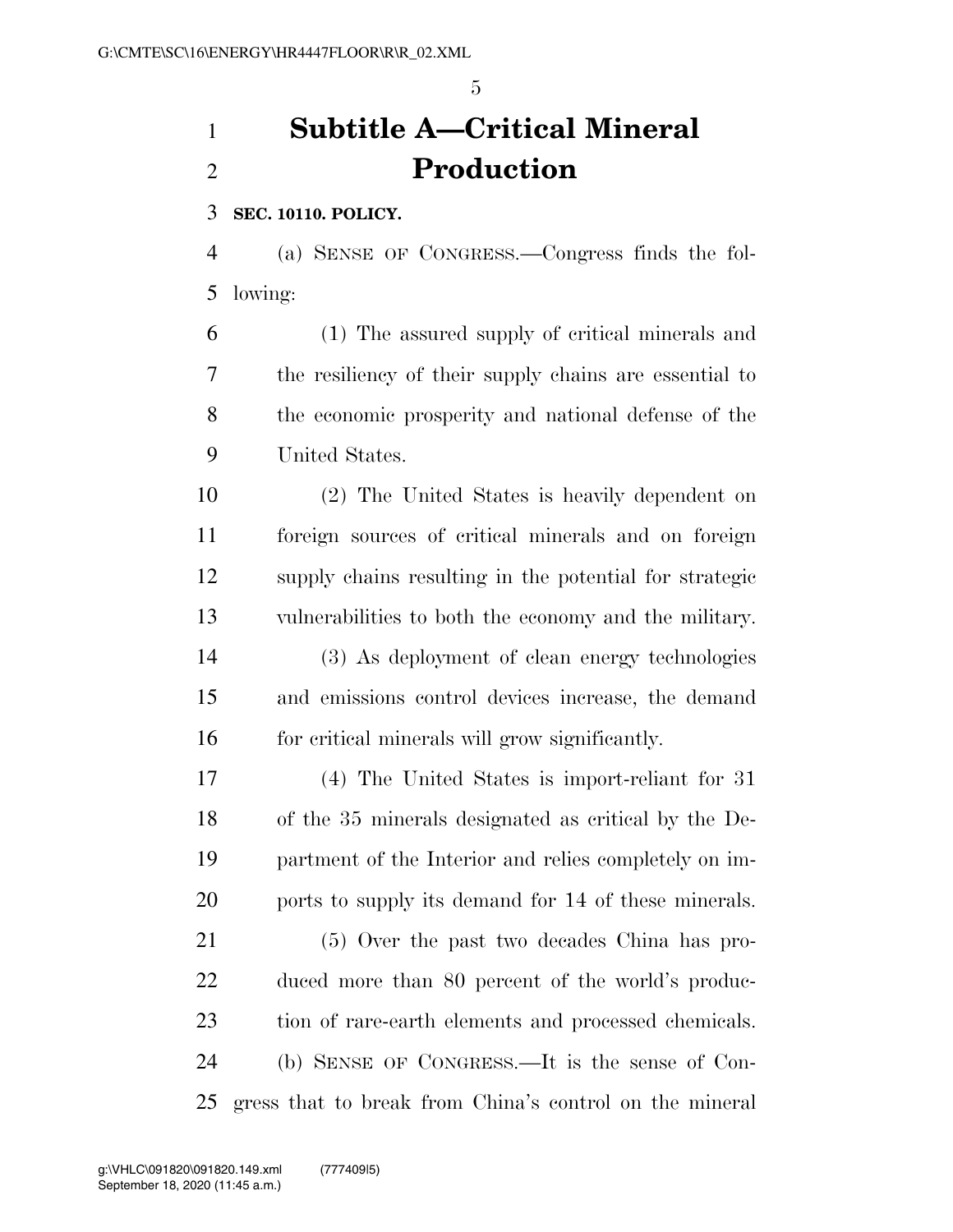supply chain, the United States should support significant research and development activities to drive innovation in domestic critical minerals production, promote responsible development of critical minerals, and encourage inter- national collaboration to limit the impact of mineral sup-ply disruptions.

 (c) IN GENERAL.—Section 3 of the National Mate- rials and Minerals Policy, Research and Development Act of 1980 (30 U.S.C. 1602) is amended—

 (1) by amending paragraph (3) to read as fol-lows:

12 ''(3) establish an analytical and forecasting ca- pability for identifying critical mineral demand, sup- ply, and other factors to allow informed actions to be taken to avoid supply shortages, mitigate price volatility, and prepare for demand growth and other market shifts;'';

 (2) in paragraph (6), by striking ''and'' at the end; and

 (3) by striking paragraph (7) and inserting the following:

 $\frac{4}{7}$  facilitate the availability, development, and environmentally responsible production of domestic resources to meet national material or critical min-eral needs;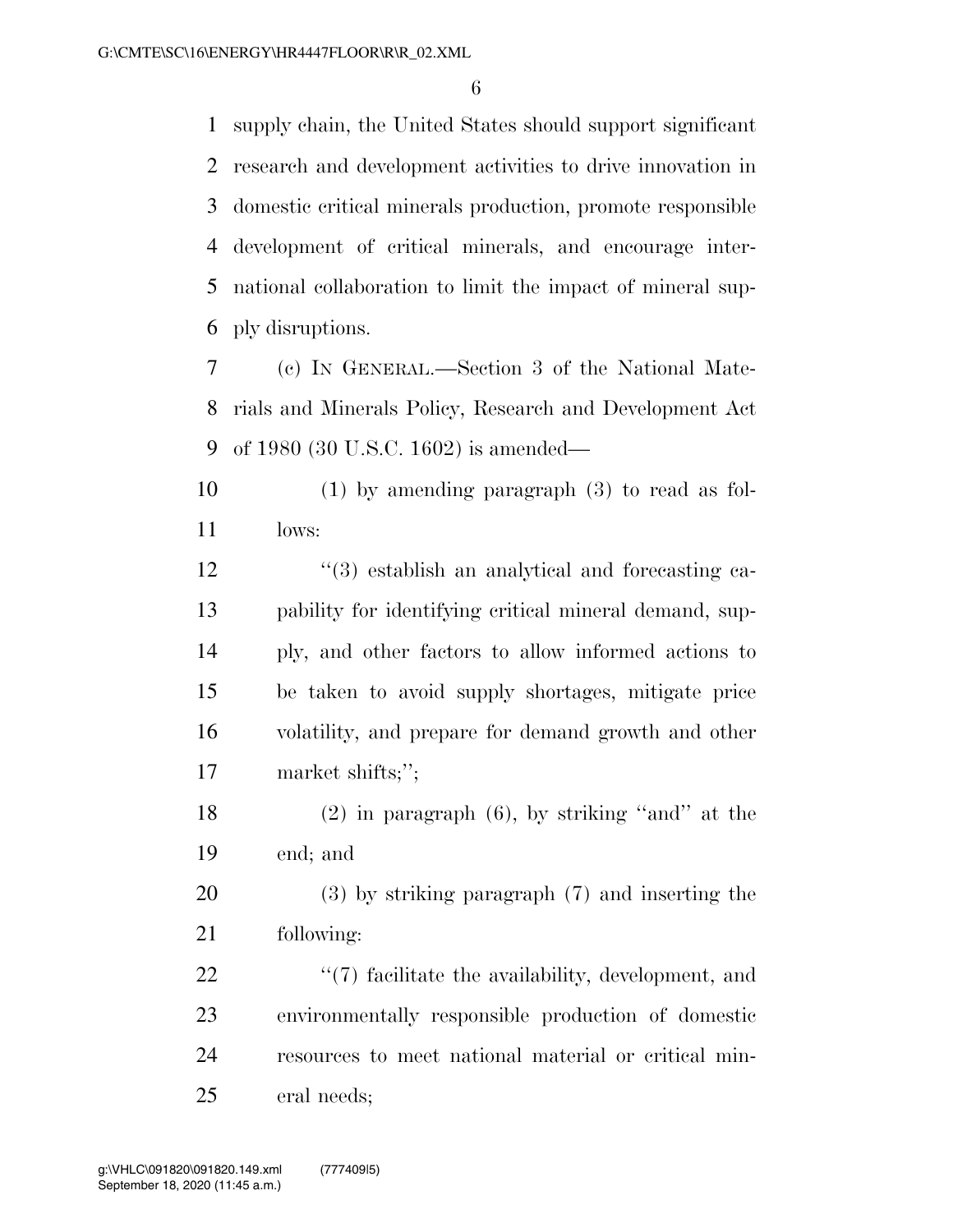| $\mathbf{1}$   | "(8) avoid duplication of effort, prevent unnec-        |
|----------------|---------------------------------------------------------|
| $\overline{2}$ | essary paperwork, and minimize delays in the ad-        |
| 3              | ministration of applicable laws (including regula-      |
| $\overline{4}$ | tions) and the issuance of permits and authoriza-       |
| 5              | tions necessary to explore for, develop, and produce    |
| 6              | critical minerals and to construct critical mineral     |
| 7              | manufacturing facilities in accordance with applica-    |
| 8              | ble environmental and land management laws;             |
| 9              | $\lq(9)$ strengthen—                                    |
| 10             | "(A) educational and research capabilities              |
| 11             | at not lower than the secondary school level;           |
| 12             | and                                                     |
| 13             | "(B) workforce training for exploration                 |
| 14             | and development of critical minerals and critical       |
| 15             | mineral manufacturing;                                  |
| 16             | "(10) bolster international cooperation through         |
| 17             | technology transfer, information sharing, and other     |
| 18             | means;                                                  |
| 19             | $\lq(11)$ promote the efficient production, use, and    |
| 20             | recycling of critical minerals;                         |
| 21             | $"(12)$ develop alternatives to critical minerals;      |
| 22             | and                                                     |
| 23             | $\cdot$ (13) establish contingencies for the production |
| 24             | of, or access to, critical minerals for which viable    |
| 25             | sources do not exist within the United States.".        |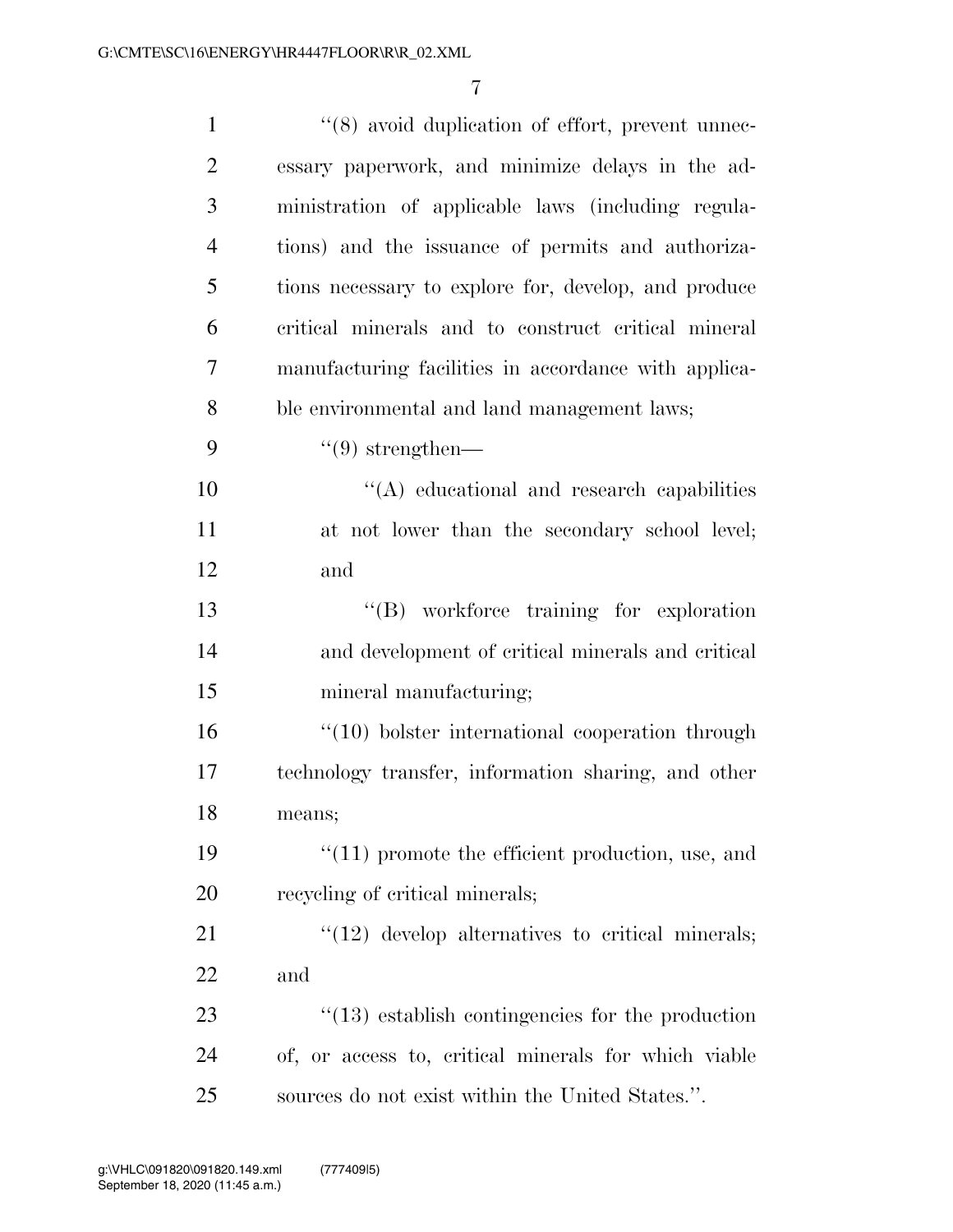(d) CONFORMING AMENDMENT.—Section 2(b) of the National Materials and Minerals Policy, Research and De- velopment Act of 1980 (30 U.S.C. 1601(b)) is amended to read as follows:

''(b) DEFINITIONS.—In this Act:

6 "(1) CRITICAL MINERAL.—The term 'critical mineral' has the meaning given such term in section 2 of the American Critical Mineral Exploration and Innovation Act of 2020.

 ''(2) MATERIALS.—The term 'materials' means substances, including minerals, of current or poten- tial use that will be needed to supply the industrial, military, and essential civilian needs of the United States in the production of goods or services, includ- ing those which are primarily imported or for which 16 there is a prospect of shortages or uncertain supply, or which present opportunities in terms of new phys- ical properties, use, recycling, disposal or substi- tution, with the exclusion of food and of energy fuels used as such.''.

 (e) CRITICAL MINERALS INTERAGENCY SUB-22 COMMITTEE.

 (1) IN GENERAL.—The Critical Minerals Sub- committee of the National Science and Technology Council (referred to in this section as ''Sub-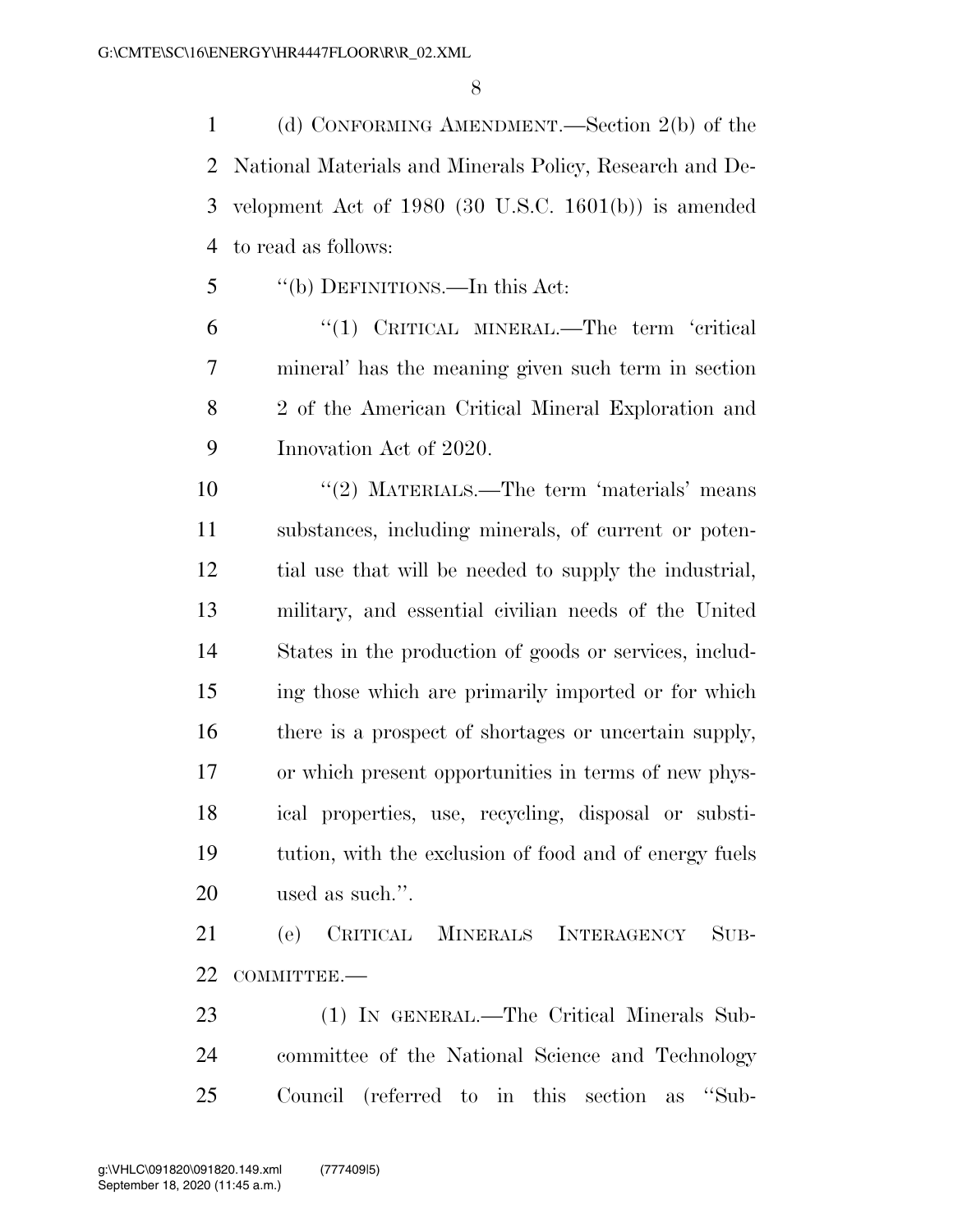| $\mathbf{1}$   | committee") shall coordinate Federal science and      |
|----------------|-------------------------------------------------------|
| $\overline{2}$ | technology efforts to ensure secure and reliable sup- |
| 3              | plies of critical minerals to the United States.      |
| $\overline{4}$ | (2) PURPOSES.—The purposes of the Sub-                |
| 5              | committee shall be—                                   |
| 6              | (A) to advise and assist the Committee on             |
| 7              | Homeland and National Security and the Na-            |
| 8              | tional Science and Technology Council on              |
| 9              | United States policies, procedures, and plans as      |
| 10             | it relates to critical minerals, including—           |
| 11             | (i) Federal research, development, and                |
| 12             | deployment efforts to optimize methods for            |
| 13             | extractions, concentration, separation and            |
| 14             | purification of conventional, secondary,              |
| 15             | and unconventional sources of critical min-           |
| 16             | erals;                                                |
| 17             | (ii) efficient use and reuse of critical              |
| 18             | minerals;                                             |
| 19             | (iii) the critical minerals workforce of              |
| 20             | the United States; and                                |
| 21             | (iv) United States private industry in-               |
| 22             | vestments in innovation and technology                |
| 23             | transfer from federally funded science and            |
| 24             | technology;                                           |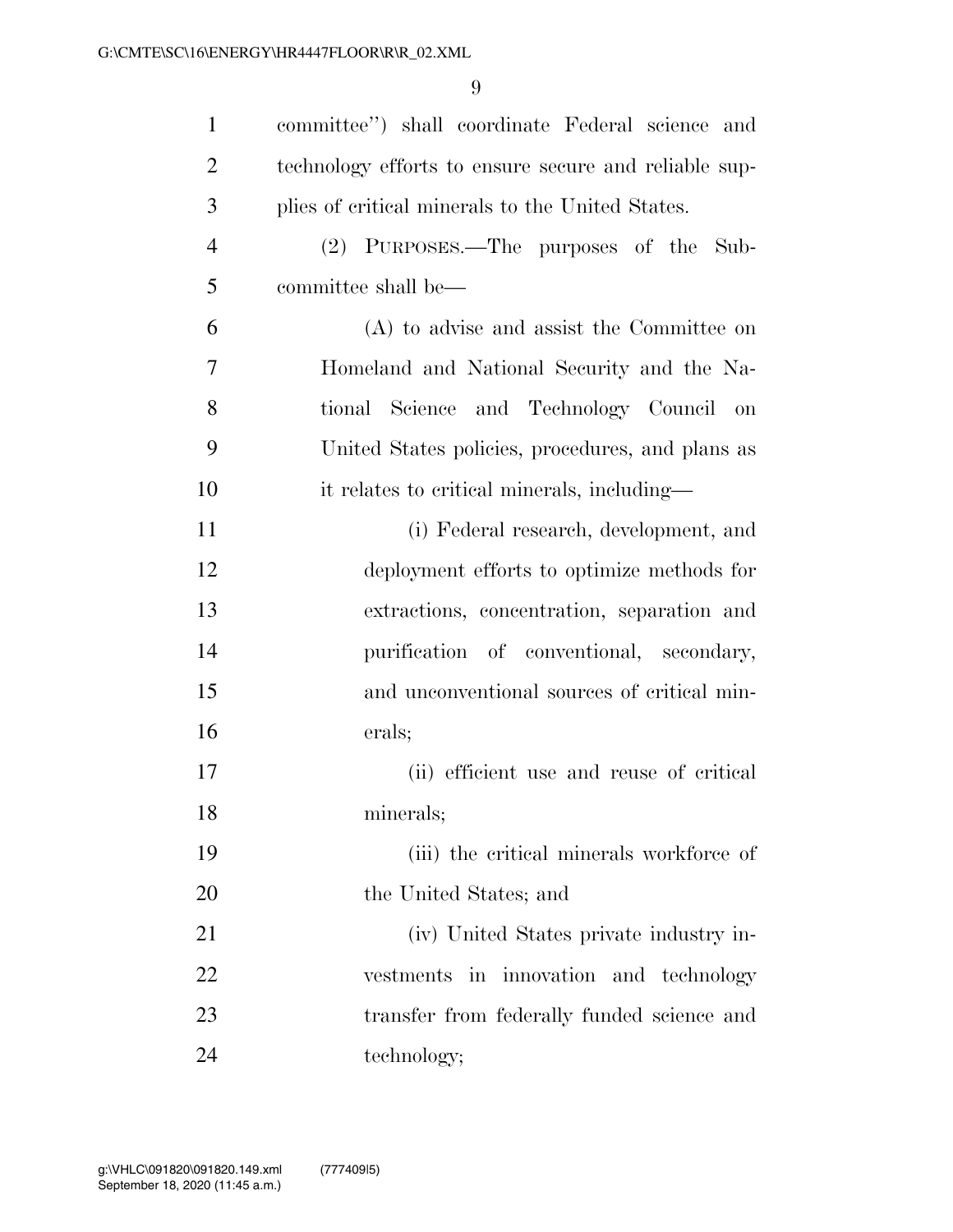| $\mathbf{1}$   | (B) to identify emerging opportunities,               |
|----------------|-------------------------------------------------------|
| $\overline{2}$ | stimulate international cooperation, and foster       |
| 3              | the development of secure and reliable supply         |
| $\overline{4}$ | chains of critical minerals;                          |
| 5              | (C) to ensure the transparency of informa-            |
| 6              | tion and data related to critical minerals; and       |
| 7              | (D) to provide recommendations on coordi-             |
| 8              | nation and collaboration among the research,          |
| 9              | development, and deployment programs and ac-          |
| 10             | tivities of Federal agencies to promote a secure      |
| 11             | and reliable supply of critical minerals nec-         |
| 12             | essary to maintain national security, economic        |
| 13             | well-being, and industrial production.                |
| 14             | (3) RESPONSIBILITIES.—In carrying out para-           |
| 15             | graphs $(1)$ and $(2)$ , the Subcommittee may, taking |
| 16             | into account the findings and recommendations of      |
| 17             | relevant advisory committees—                         |
| 18             | (A) provide recommendations on how Fed-               |
| 19             | eral agencies may improve the topographic, geo-       |
| 20             | logic, and geophysical mapping of the United          |
| 21             | States and improve the discoverability, accessi-      |
| 22             | bility, and usability of the resulting and existing   |
| 23             | data, to the extent permitted by law and subject      |
| 24             | to appropriate limitation for purposes of privacy     |
| 25             | and security; assess the progress towards devel-      |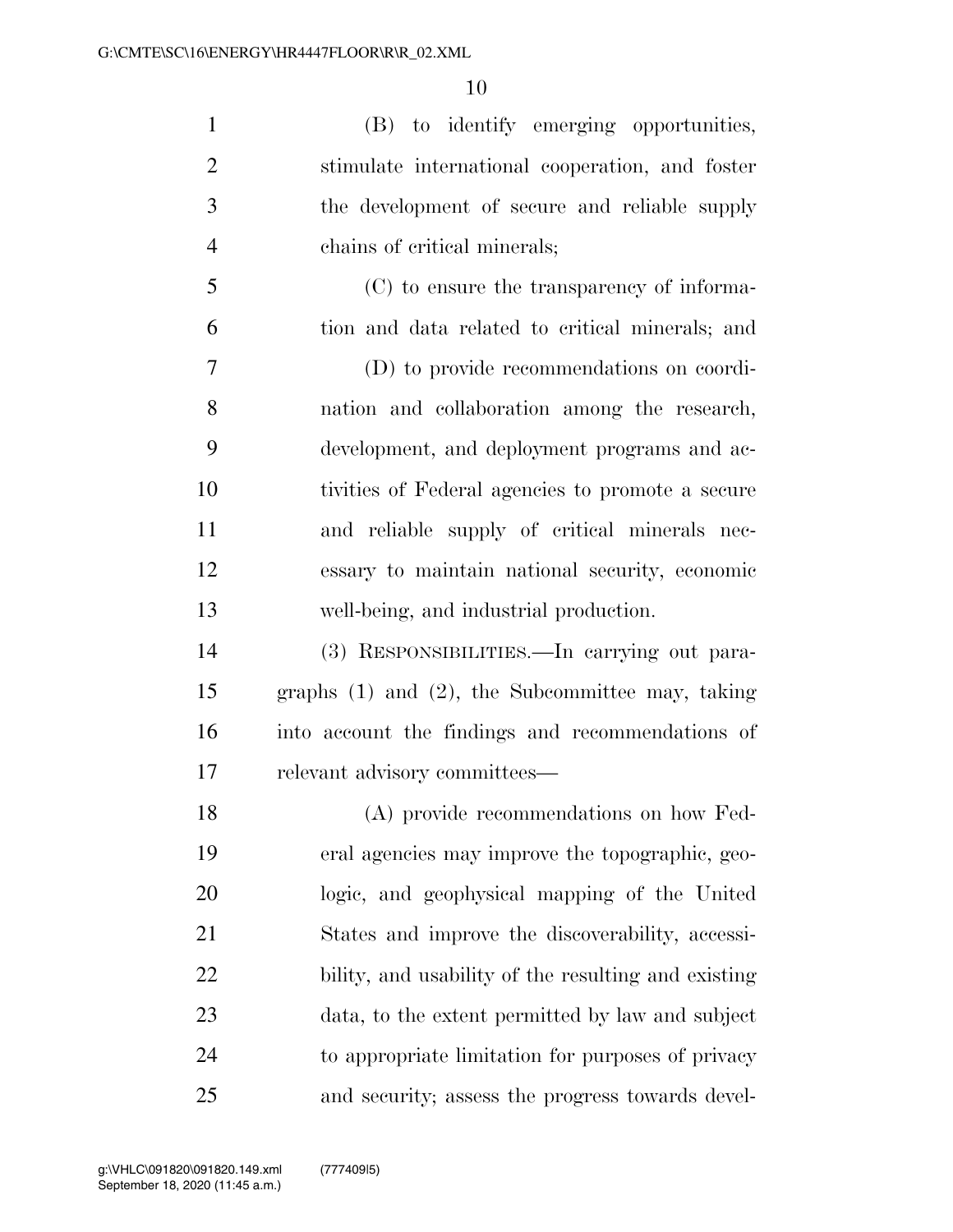| $\mathbf{1}$   | oping critical minerals recycling and reprocess- |
|----------------|--------------------------------------------------|
| 2              | ing technologies, and technological alternatives |
| 3              | to critical minerals;                            |
| $\overline{4}$ | (B) examine options for accessing and de-        |
| 5              | veloping critical minerals through investment    |
| 6              | and trade with our allies and partners and pro-  |
| 7              | vide recommendations;                            |

 (C) evaluate and provide recommendations to incentivize the development and use of ad- vances in science and technology in the private industry;

 (D) assess the need for and make rec- ommendations to address the challenges the United States critical minerals supply chain workforce faces, including aging and retiring personnel and faculty; public perceptions about the nature of mining and mineral processing; and foreign competition for United States tal-ent;

 (E) develop, and update as necessary, a strategic plan to guide Federal programs and activities to enhance scientific and technical ca- pabilities across critical mineral supply chains, including a roadmap that identifies key re-search and development needs and coordinates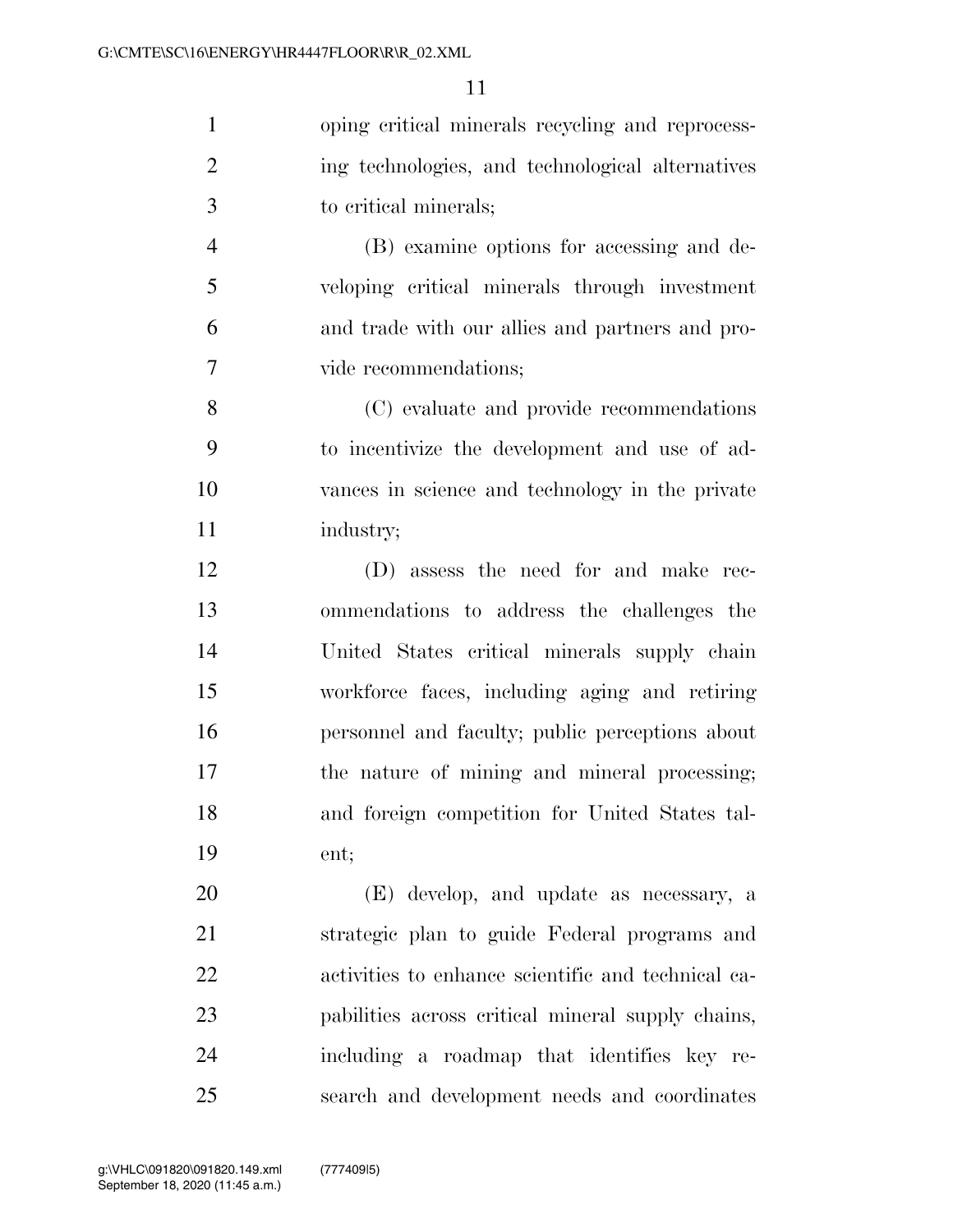| $\mathbf{1}$   | ongoing activities for source diversification,            |
|----------------|-----------------------------------------------------------|
| $\overline{2}$ | more efficient use, recycling, and substitution           |
| 3              | for critical minerals; as well as cross-cutting           |
| $\overline{4}$ | mining science, data science techniques, mate-            |
| 5              | rials science, manufacturing science and engi-            |
| 6              | neering, computational modeling, and environ-             |
| 7              | mental health and safety research and develop-            |
| 8              | ment; and                                                 |
| 9              | (F) report to the appropriate committees                  |
| 10             | of Congress on activities and findings under              |
| 11             | this section.                                             |
| 12             | SEC. 10111. CRITICAL MINERAL DESIGNATIONS.                |
| 13             | (a) DRAFT.—The Secretary, acting through the Di-          |
|                |                                                           |
| 14             | rector of the United States Geological Survey, shall pub- |
| 15             | lish in the Federal Register for public comment a draft—  |
| 16             | (1) description of the methodology used to iden-          |
| 17             | tify critical minerals;                                   |
| 18             | (2) list of minerals, elements, substances, and           |
| 19             | materials that qualify as critical minerals; and          |
| 20             | (3) list of critical minerals recoverable as by-          |
| 21             | products.                                                 |
| 22             | (b) FINAL.—Not later than 45 days after the date          |
| 23             | on which the public comment period described in para-     |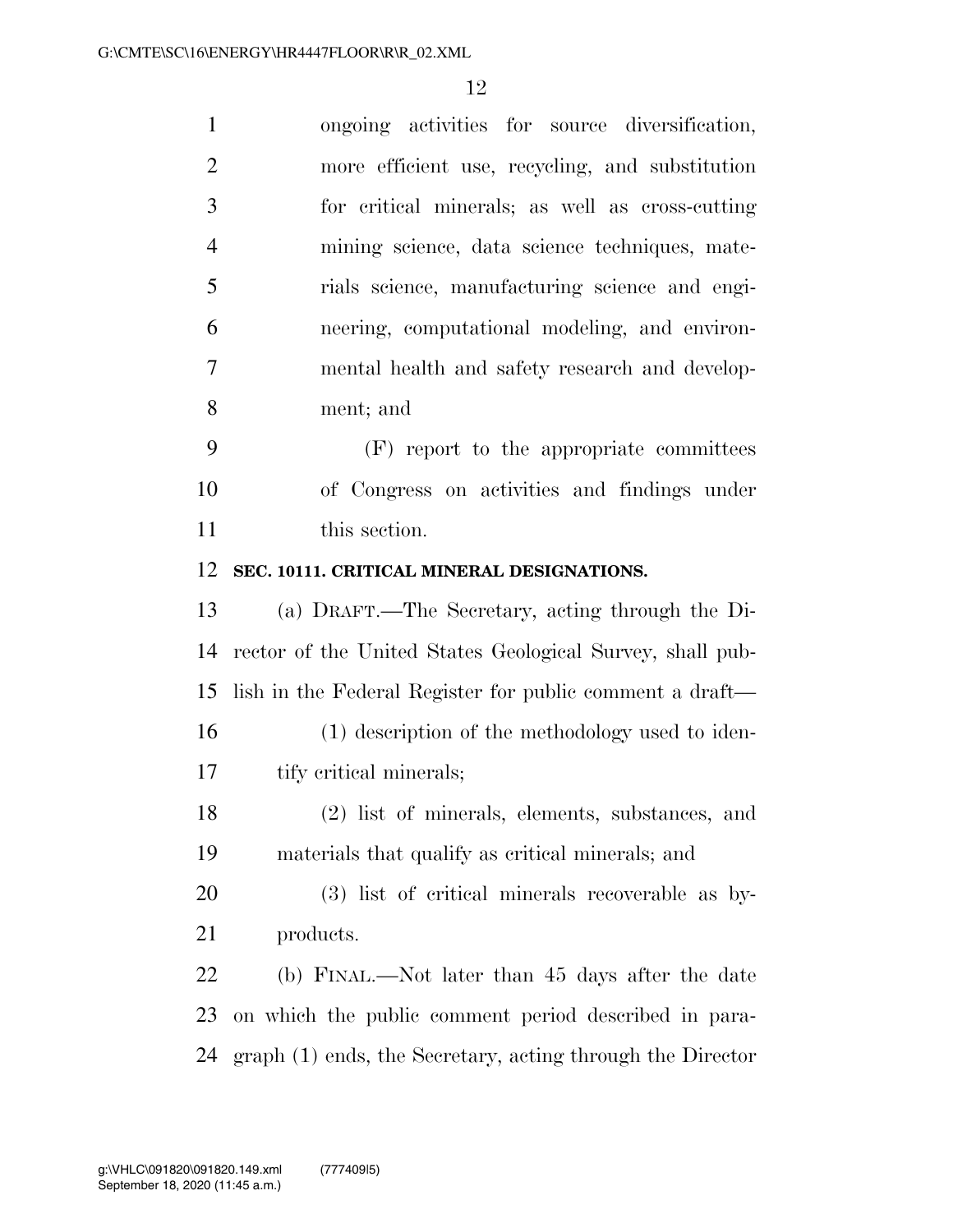|                | 13                                                       |
|----------------|----------------------------------------------------------|
| $\mathbf{1}$   | of the United States Geological Survey, shall publish in |
| $\overline{2}$ | the Federal Register—                                    |
| 3              | (1) a description of the methodology for deter-          |
| $\overline{4}$ | mining which minerals, elements, substances, and         |
| 5              | materials qualify as critical minerals;                  |
| 6              | $(2)$ a list of critical minerals; and                   |
| $\overline{7}$ | $(3)$ a list of critical minerals recoverable as by-     |
| 8              | products.                                                |
| 9              | $(e)$ CRITERIA.                                          |
| 10             | (1) IN GENERAL.—The Secretary shall des-                 |
| 11             | ignate a mineral, element, substance, or material as     |
| 12             | a critical mineral for the purposes of this subsection   |
| 13             | if the Secretary determines, in consultation with the    |
| 14             | Secretaries of Defense, Commerce, Agriculture, and       |
| 15             | Energy, and the United States Trade Representative       |
| 16             | that—                                                    |

 (A) such mineral, element, substance, or material is essential to the economic or national security of the United States;

 (B) the supply chain of such mineral, ele- ment, substance, or material is vulnerable to disruption (including restrictions associated with foreign political risk, abrupt demand growth, military conflict, violent unrest, anti-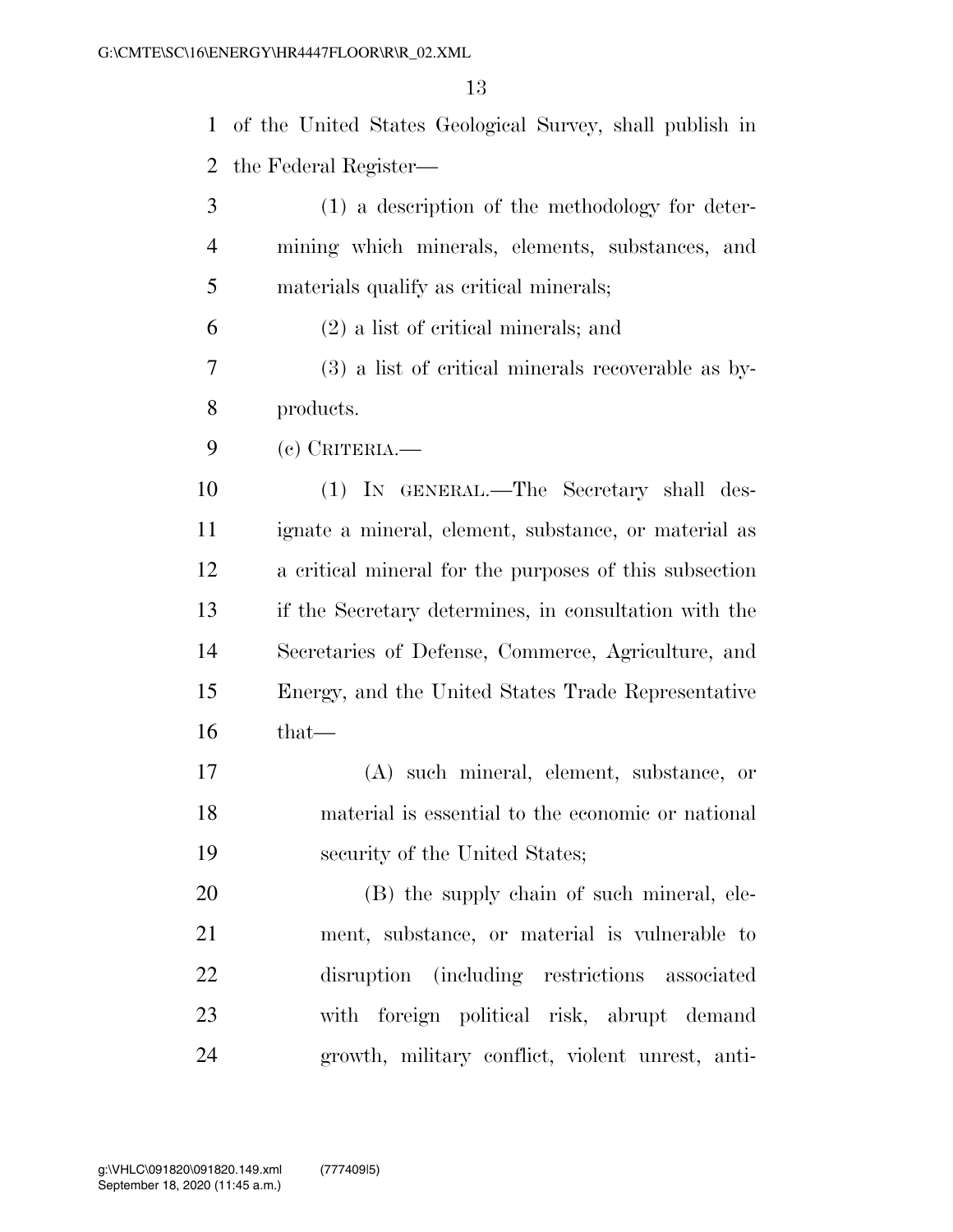competitive or protectionist behaviors, and other risks throughout the supply chain); and

 (C) such mineral, element, substance, or material serves an essential function in the manufacturing of a product (including energy technology-, defense-, currency-, agriculture-, consumer electronics-, and health care-related applications), the absence of which would have significant consequences for the economic or na-tional security of the United States.

11 (2) DETERMINATION BY ANOTHER AGENCY.— The Secretary may designate a mineral, element, substance, or material determined by another Fed- eral agency to be strategic and critical to the defense or national security of the United States.

 (d) SUBSEQUENT REVIEW.—The Secretary, in con- sultation with the Secretaries of Defense, Commerce, Ag- riculture, and Energy and the United States Trade Rep- resentative, shall review the methodology and list under subsection (b) not less frequently than every 3 years and may revise such determinations as the Secretary, in con- sultation with Secretaries of Defense, Commerce, Agri- culture, and Energy and the United States Trade Rep-resentative, determines appropriate.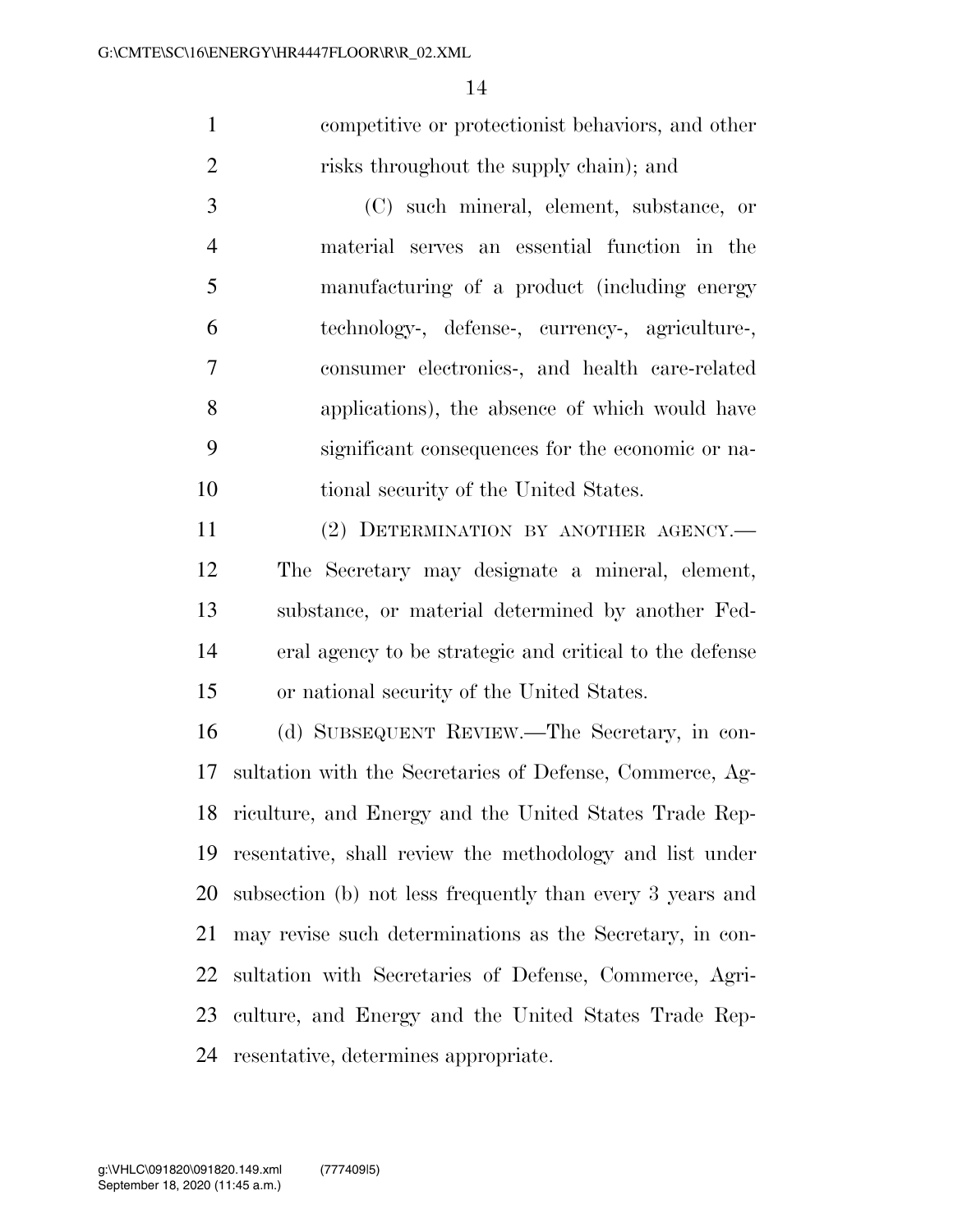(e) QUANTITATIVE DATA.—The Secretary, in making a determination under this subsection, shall to the extent possible, use quantitative methods to make such deter-mination.

 (f) NOTICE.—On finalization of the methodology and the list under subsection (b), or any revision to the meth- odology or list under subsection (d), the Secretary shall submit to Congress written notice of the action.

 (g) AUTHORIZATION OF APPROPRIATIONS.—There are authorized to be appropriated to the Secretary \$1,000,000 for each of fiscal years 2021 through 2030 to carry out this section.

## **SEC. 10112. RESOURCE ASSESSMENT.**

 (a) IN GENERAL.—Not later than 4 years after the date of enactment of this Act, in consultation with applica- ble States, State geological surveys, local governments and academic, industry, and other entities, the Secretary shall complete a comprehensive national resource assessment of each critical mineral that—

 (1) identifies and quantifies known critical min- eral resources, using all available public and private information and datasets, including exploration his-tories; and

 (2) provides a quantitative and qualitative as-sessment of undiscovered critical mineral resources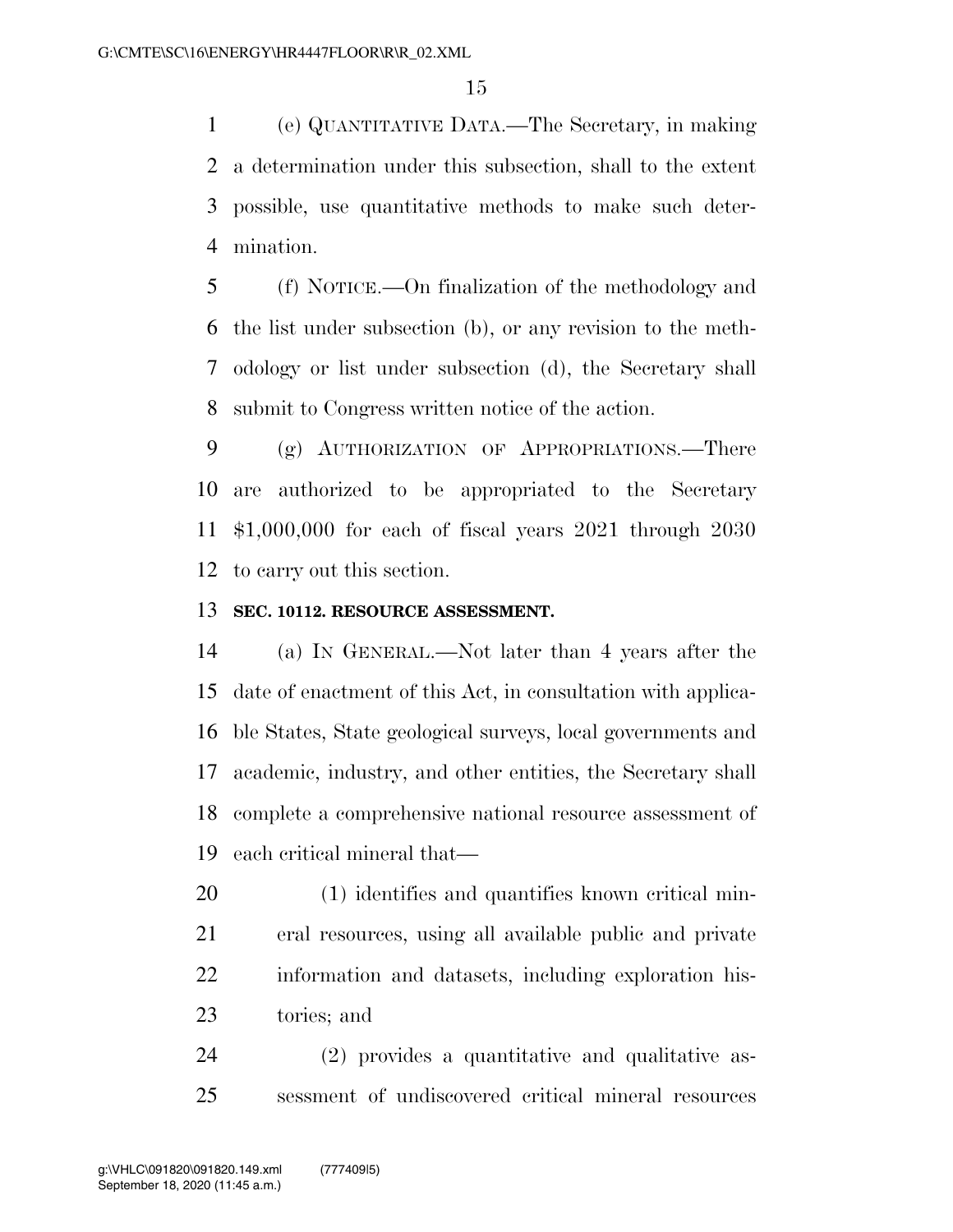throughout the United States, including probability estimates of tonnage and grade, using all available public and private information and datasets, includ-ing exploration histories.

 (b) SUPPLEMENTARY INFORMATION.—In carrying out this section, the Secretary shall carry out surveys and field work (including drilling, remote sensing, geophysical surveys, topographical and geological mapping, and geo- chemical sampling and analysis) to supplement existing in- formation and datasets available for determining the exist-ence of critical minerals in the United States.

 (c) PUBLIC ACCESS.—Subject to applicable law, to the maximum extent practicable, the Secretary shall make all data and metadata collected from the comprehensive national assessment carried out under subsection (a) pub-licly and electronically accessible.

 (d) TECHNICAL ASSISTANCE.—At the request of the Governor of a State or the head of an Indian tribe, the Secretary may provide technical assistance to State gov- ernments and Indian tribes conducting critical mineral re-source assessments on non-Federal land.

- (e) PRIORITIZATION.—
- (1) IN GENERAL.—The Secretary may sequence the completion of resource assessments for each crit-ical mineral such that critical minerals considered to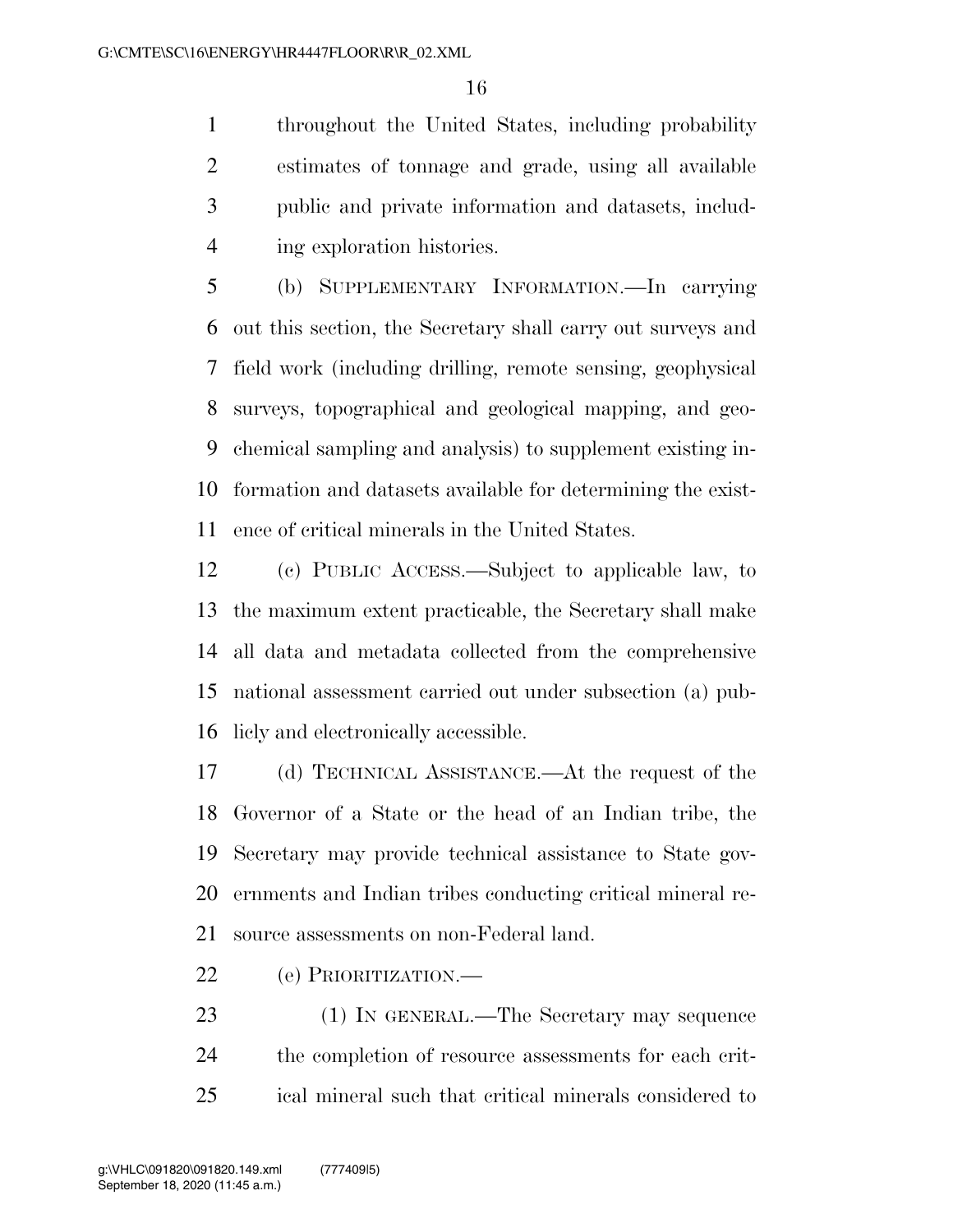| $\mathbf{1}$   | be most critical under the methodology established      |
|----------------|---------------------------------------------------------|
| $\overline{2}$ | under section 10111 are completed first.                |
| 3              | (2) INTERIM REPORTS.—During the period be-              |
| 4              | ginning not later than 1 year after the date of enact-  |
| 5              | ment of this Act and ending on the date of comple-      |
| 6              | tion of all of the assessments required under this      |
| 7              | section, the Secretary shall submit to Congress on      |
| 8              | an annual basis an interim report that—                 |
| 9              | (A) identifies the sequence and schedule                |
| 10             | for completion of the assessments if the Sec-           |
| 11             | retary sequences the assessments; or                    |
| 12             | (B) describes the progress of the assess-               |
| 13             | ments if the Secretary does not sequence the            |
| 14             | assessments.                                            |
| 15             | (f) UPDATES.—The Secretary may periodically up-         |
| 16             | date the assessments conducted under this section based |
| 17             | $on$ —                                                  |
| 18             | $(1)$ the generation of new information or              |
| 19             | datasets by the Federal Government; or                  |
| 20             | $(2)$ the receipt of new information or datasets        |
| 21             | from critical mineral producers, State geological sur-  |
| 22             | veys, academic institutions, trade associations, or     |
| 23             | other persons.                                          |
| 24             | (g) ADDITIONAL SURVEYS.—The Secretary shall             |
| 25             | complete a resource assessment for each additional min- |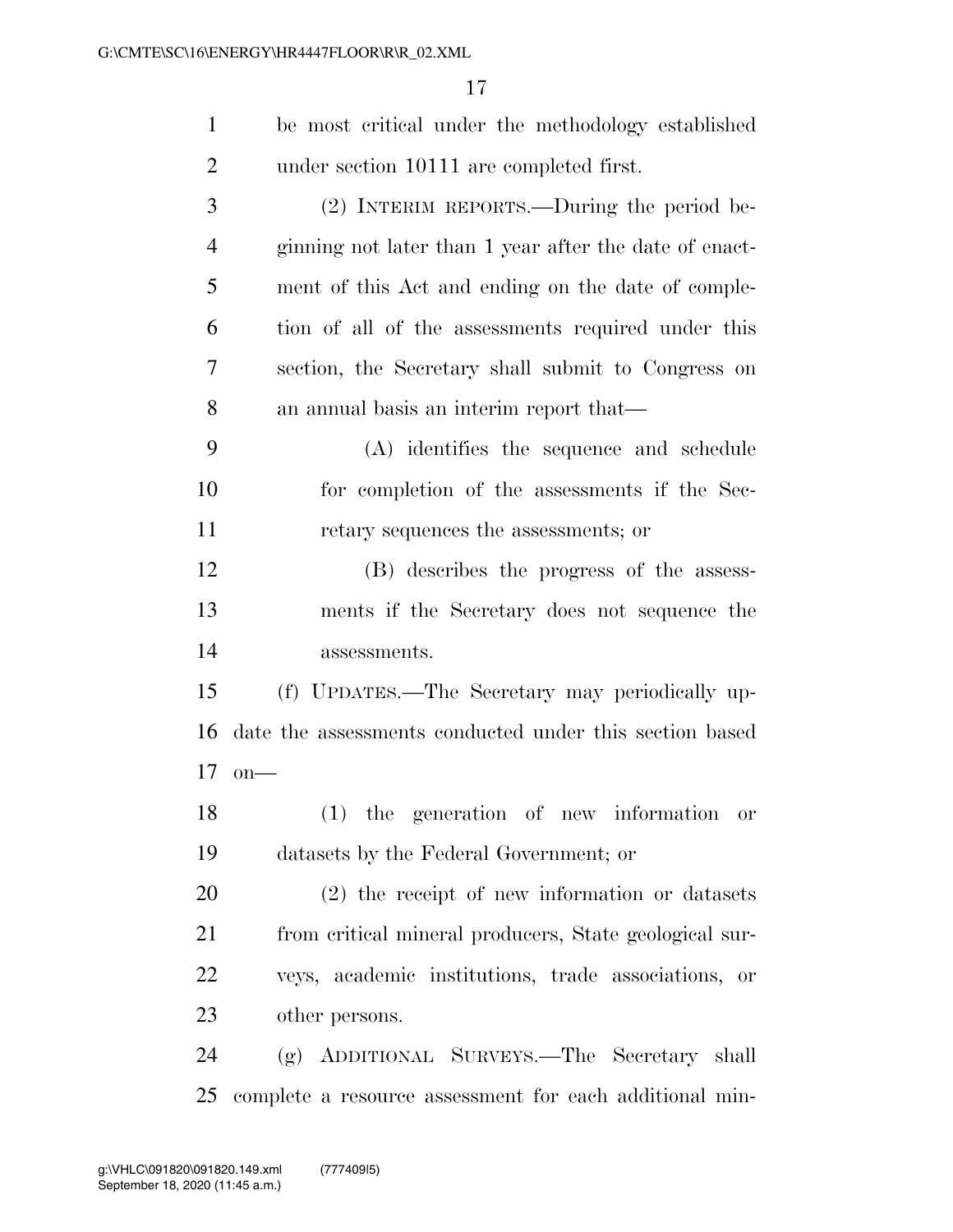eral, element, substance, or material subsequently des- ignated as a critical mineral under section 10111 not later than 2 years after such designation.

 (h) REPORT.—Not later than 2 years after the date of enactment of this Act, the Secretary shall submit to Congress a report describing the status of geological sur- veying of Federal land for any mineral, element, sub-stance, or material commodity—

 (1) for which the United States was dependent on a foreign country for more than 25 percent of the United States supply, as depicted in the report issued by the United States Geological Survey enti-tled ''Mineral Commodity Summaries 2020''; but

 (2) that is not designated as a critical mineral under section 10111.

 (i) AUTHORIZATION OF APPROPRIATIONS.—There are authorized to be appropriated to the Secretary \$50,000,000 for each of fiscal years 2021 through 2030 to carry out this section.

### **SEC. 10113. PERMITTING.**

 (a) SENSE OF CONGRESS.—It is the sense of Con-gress that—

 (1) critical minerals are fundamental to the economy, competitiveness, and security of the United States;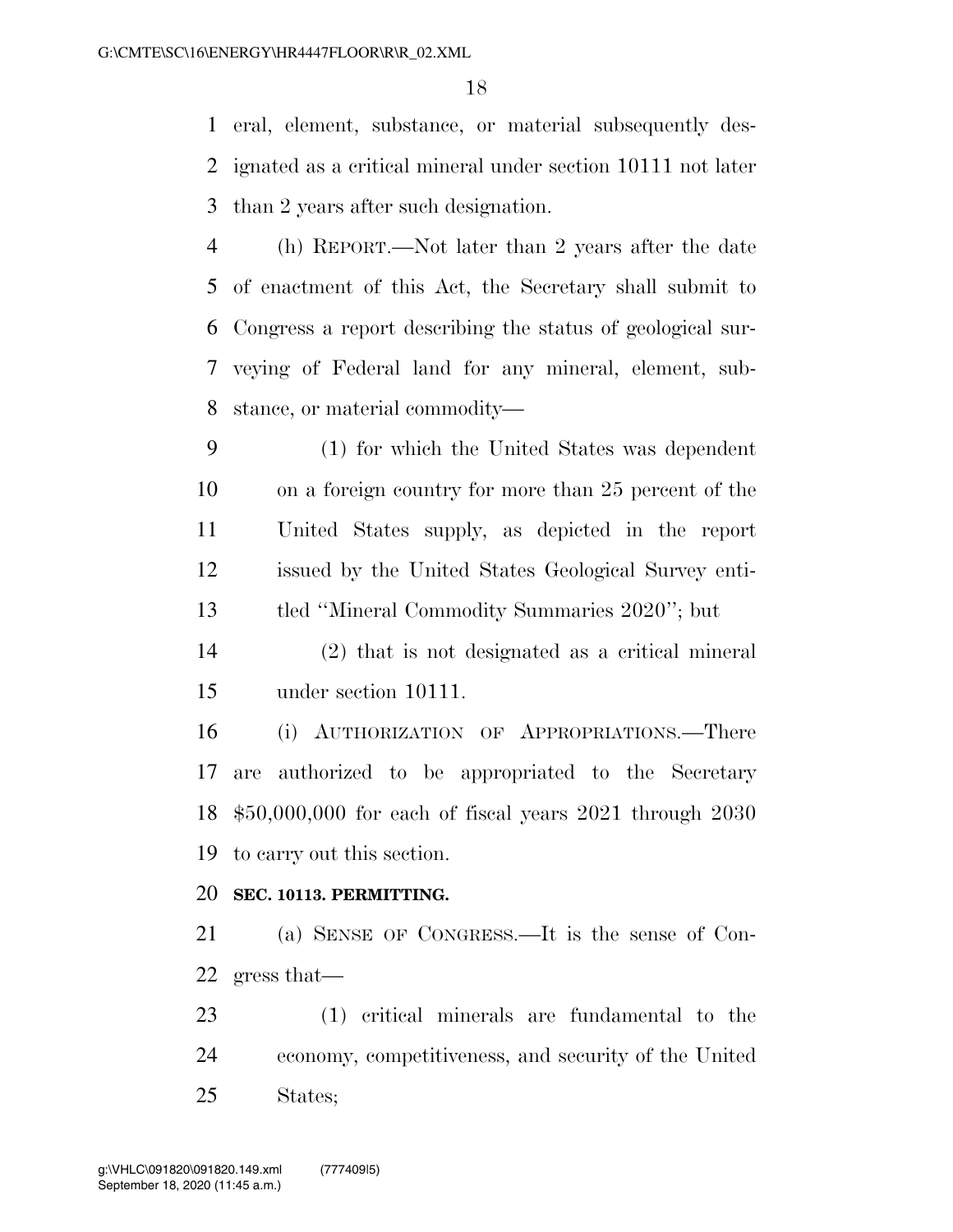| $\mathbf{1}$   | $(2)$ to the maximum extent practicable, the crit-     |
|----------------|--------------------------------------------------------|
| $\overline{2}$ | ical mineral needs of the United States should be      |
| 3              | satisfied by minerals, elements, substances, and ma-   |
| $\overline{4}$ | terials responsibly produced and recycled in the       |
| 5              | United States; and                                     |
| 6              | (3) the Federal permitting process has been            |
| 7              | identified as an impediment to mineral production      |
| 8              | and the mineral security of the United States.         |
| 9              | (b) COORDINATION ON PERMITTING PROCESS.-               |
| 10             | (1) IN GENERAL.—To improve the quality and             |
| 11             | timeliness of decisions, the lead agency shall, to the |
| 12             | maximum extent practicable, with respect to a          |
| 13             | project on Federal land described in paragraph (2),    |
| 14             | complete Federal permitting and review processes       |
| 15             | with maximum efficiency and effectiveness, while       |
| 16             | supporting vital economic growth, by—                  |
| 17             | $(A)$ establishing and adhering to timelines           |
| 18             | and schedules for the consideration of, and final      |
| 19             | decisions regarding, applications, operating           |
| 20             | plans, leases, licenses, permits, and other use        |
| 21             | authorizations for mineral-related activities on       |
| 22             | Federal land;                                          |
| 23             | (B) establishing clear, quantifiable, and              |
| 24             | temporal permitting performance goals and              |
| 25             | tracking progress against those goals;                 |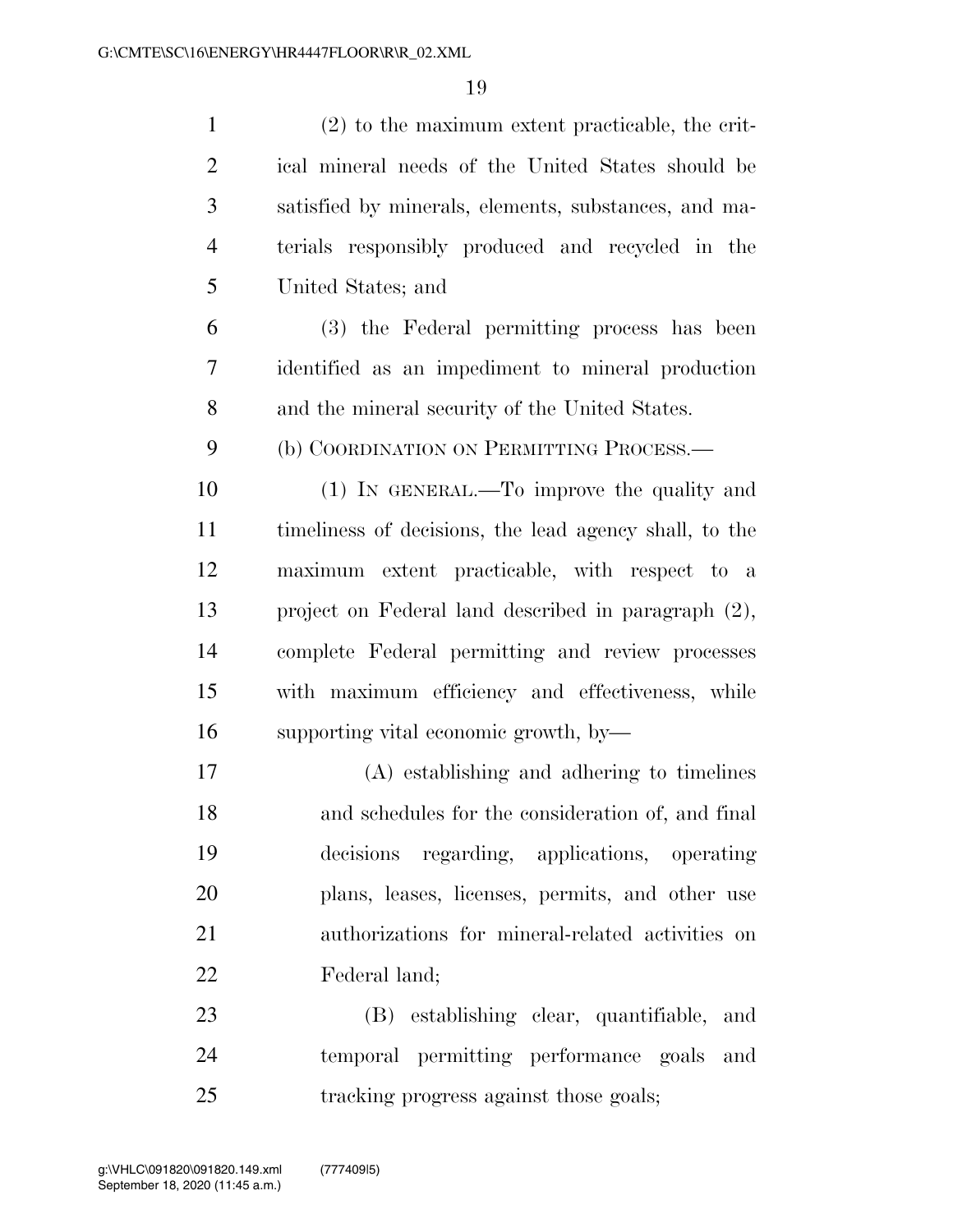(C) engaging in early collaboration among agencies, project sponsors, and affected stake-holders—

 (i) to incorporate and address the in- terests of those parties; and (ii) to minimize delays; (D) ensuring transparency and account-ability by using cost-effective information tech-

 nology to collect and disseminate information regarding individual projects and agency per-formance;

 (E) engaging in early and active consulta- tion with State, local, and Indian Tribal govern- ments to avoid conflicts or duplication of effort, resolve concerns, and allow for concurrent, rather than sequential, State, local, Tribal, and Federal environmental and regulatory reviews;

 (F) providing demonstrable improvements in the performance of Federal permitting and review processes, including lower costs and 21 more timely decisions;

 (G) expanding and institutionalizing per- mitting and review process improvements that have proven effective;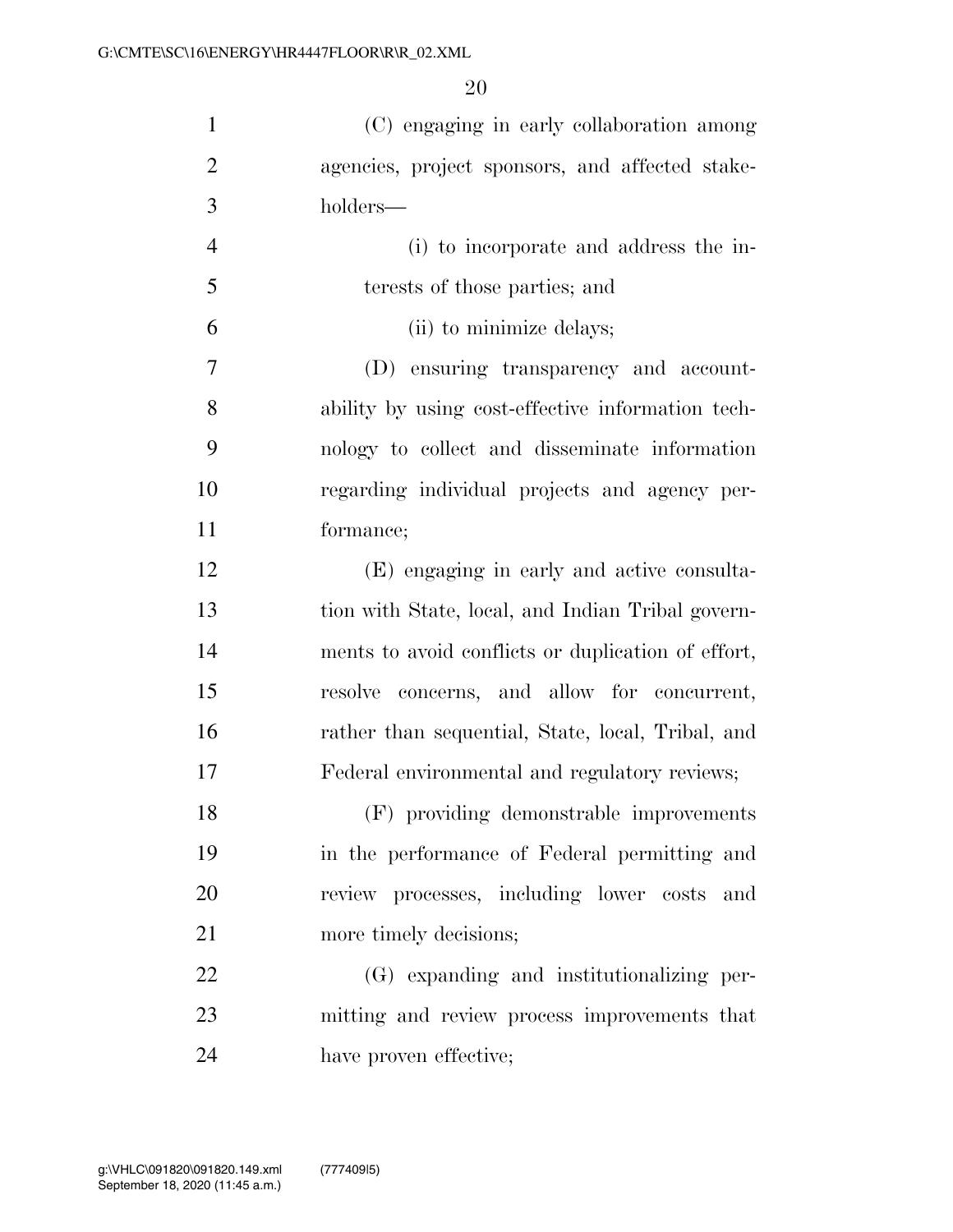| $\mathbf{1}$   | (H) developing mechanisms to better com-             |
|----------------|------------------------------------------------------|
| $\overline{2}$ | municate priorities and resolve disputes among       |
| 3              | agencies at the national, regional, State, and       |
| $\overline{4}$ | local levels; and                                    |
| 5              | (I) developing other practices to improve            |
| 6              | regulatory processes, such as preapplication         |
| 7              | procedures.                                          |
| 8              | (2) PROJECTS DESCRIBED.—A project is de-             |
| 9              | scribed by this paragraph if such project is—        |
| 10             | (A) a project to produce a critical mineral,         |
| 11             | including as a byproduct or from tailing;            |
| 12             | (B) an exploration project with respect to           |
| 13             | which the presence of a byproduct is a reason-       |
| 14             | expectation, based on known mineral<br>able          |
| 15             | companionality, geologic formation, mineralogy,      |
| 16             | or other factors; or                                 |
| 17             | (C) a project that demonstrates that the             |
| 18             | byproduct is of sufficient grade that, if com-       |
| 19             | bined with the production of a host mineral, is      |
| 20             | economical to recover, as determined by the ap-      |
| 21             | plicable Secretary.                                  |
| 22             | (3) CONSIDERATIONS.—In carrying out para-            |
| 23             | graph (1), the lead agency shall consider deferring  |
| 24             | to, and relying on, baseline data, analyses, and re- |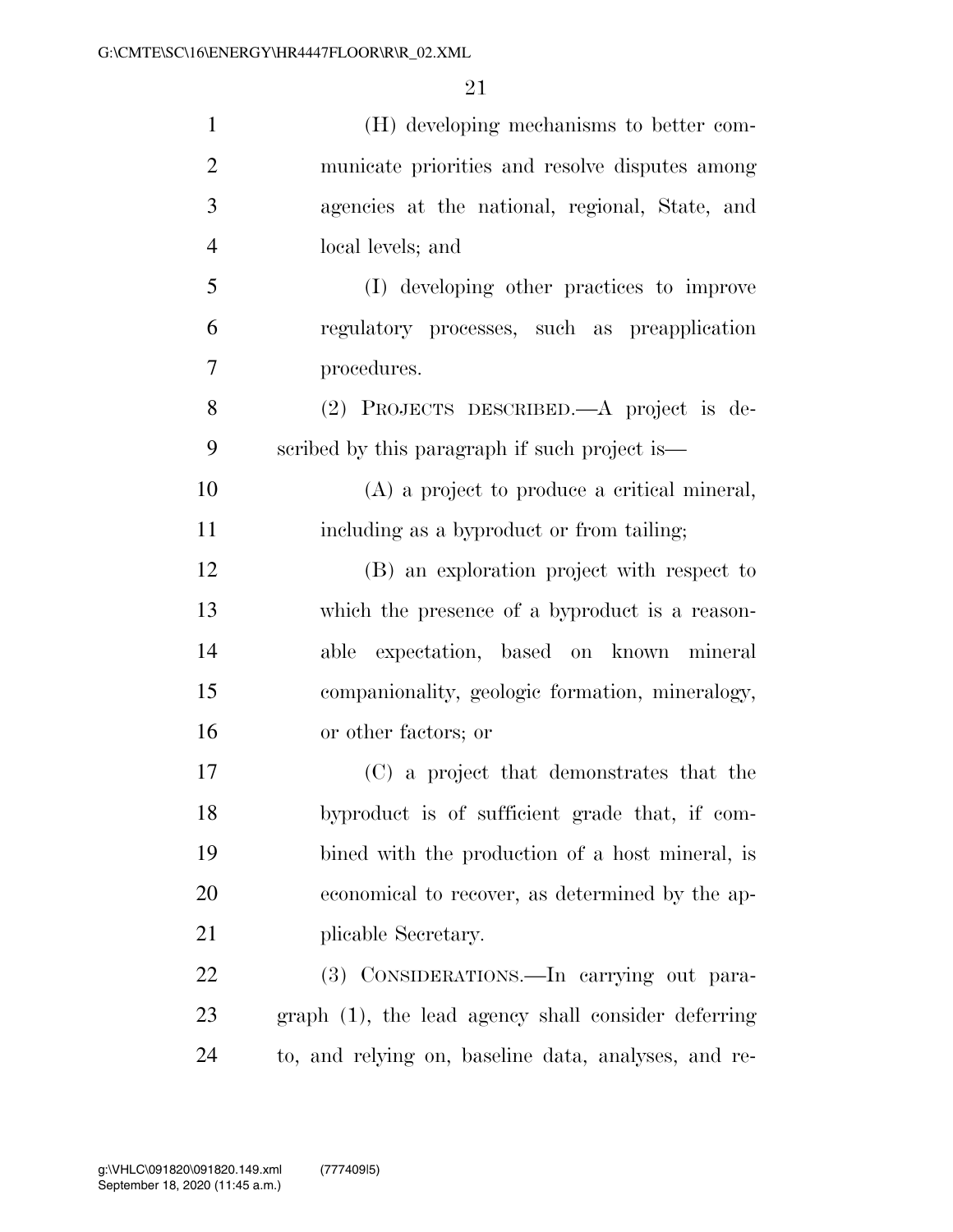views performed by State agencies with jurisdiction over the proposed project.

 (4) MEMORANDUM OF AGREEMENT.—The lead agency with respect to a critical mineral project, in consultation with any other Federal agency with ju- risdiction over such project, may establish a memo- randum of agreement with the project sponsor, State and local governments, and other entities such lead agency determines appropriate to carry out the ac-tivities described in this subsection.

11 (5) TIME LIMIT FOR PERMITTING PROCESS.— Notwithstanding any other provision of law, and ex- cept with agreement of the project sponsor, the total period for all necessary Federal reviews and permit consideration for a project reasonably expected to produce critical minerals may not exceed 30 months. (c) DETERMINATION UNDER NATIONAL ENVIRON-MENTAL POLICY ACT.—

 (1) IN GENERAL.—To the extent that the Na- tional Environmental Policy Act of 1969 (42 U.S.C. 4321 et seq.) applies to the issuance of any mineral exploration or mine permit, the lead agency may deem the requirements of such Act satisfied if the lead agency determines that a State or Federal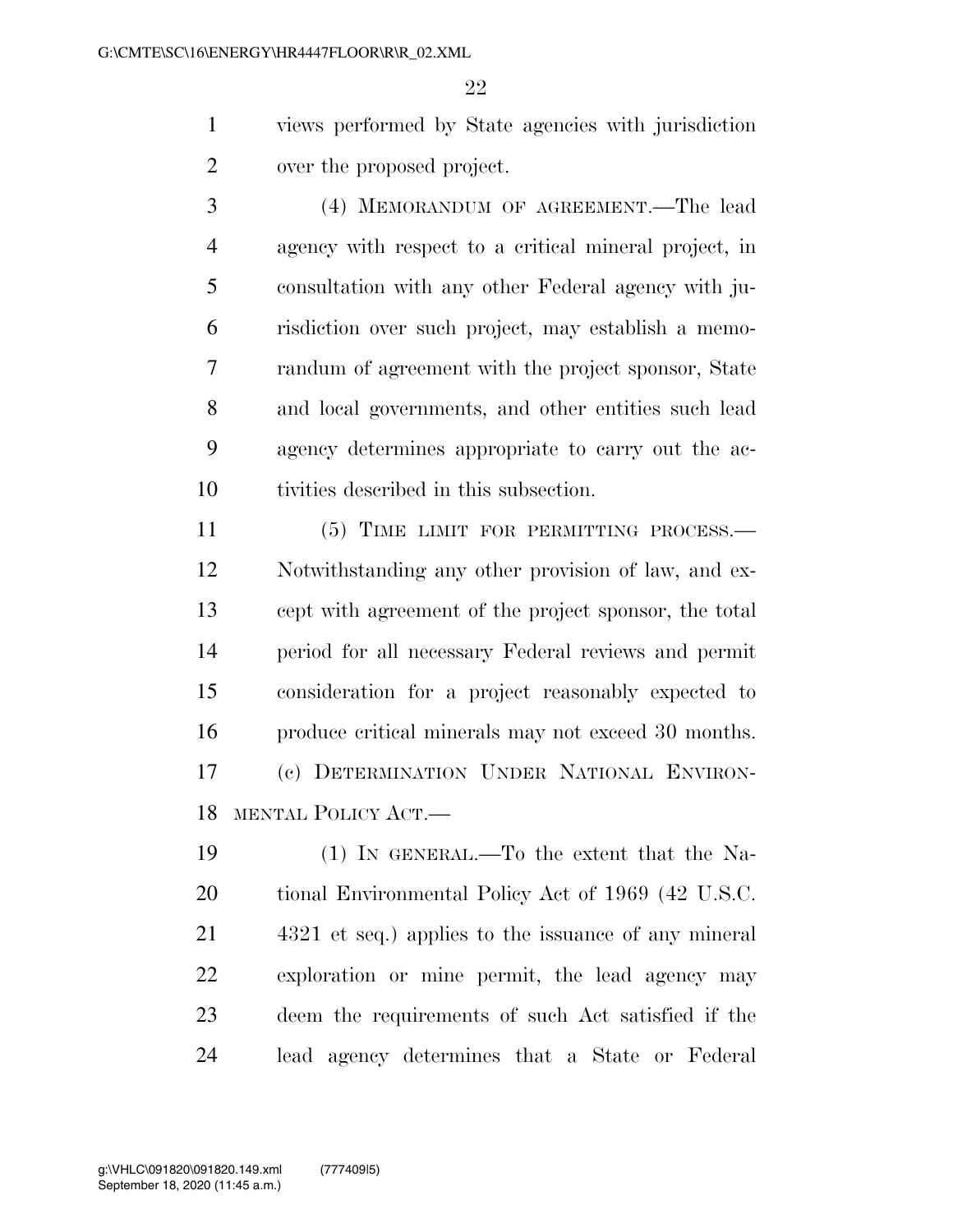| $\mathbf{1}$   | agency acting under State or Federal law has ad-      |
|----------------|-------------------------------------------------------|
| $\overline{2}$ | dressed the following factors:                        |
| 3              | (A) The environmental impact of the ac-               |
| $\overline{4}$ | tion to be conducted under the permit.                |
| 5              | (B) Possible adverse environmental effects            |
| 6              | of actions under the permit.                          |
| 7              | (C) Possible alternatives to issuance of the          |
| 8              | permit.                                               |
| 9              | (D) The relationship between long- and                |
| 10             | short-term uses of the local environment and          |
| 11             | the maintenance and enhancement of long-term          |
| 12             | productivity.                                         |
| 13             | (E) Any irreversible and irretrievable com-           |
| 14             | mitment of resources that would be involved in        |
| 15             | the proposed action.                                  |
| 16             | (2) PUBLICATION.—The lead agency shall pub-           |
| 17             | lish a determination under paragraph (1) not later    |
| 18             | than 90 days after receipt of an application for the  |
| 19             | permit.                                               |
| 20             | (3) VERIFICATION.—The lead agency shall pub-          |
| 21             | lish a determination that the factors under para-     |
| 22             | graph (1) have been sufficiently addressed and pub-   |
| 23             | lic participation has occurred with regard to any au- |
| 24             | thorizing actions before issuing any mineral explo-   |
| 25             | ration or mine permit.                                |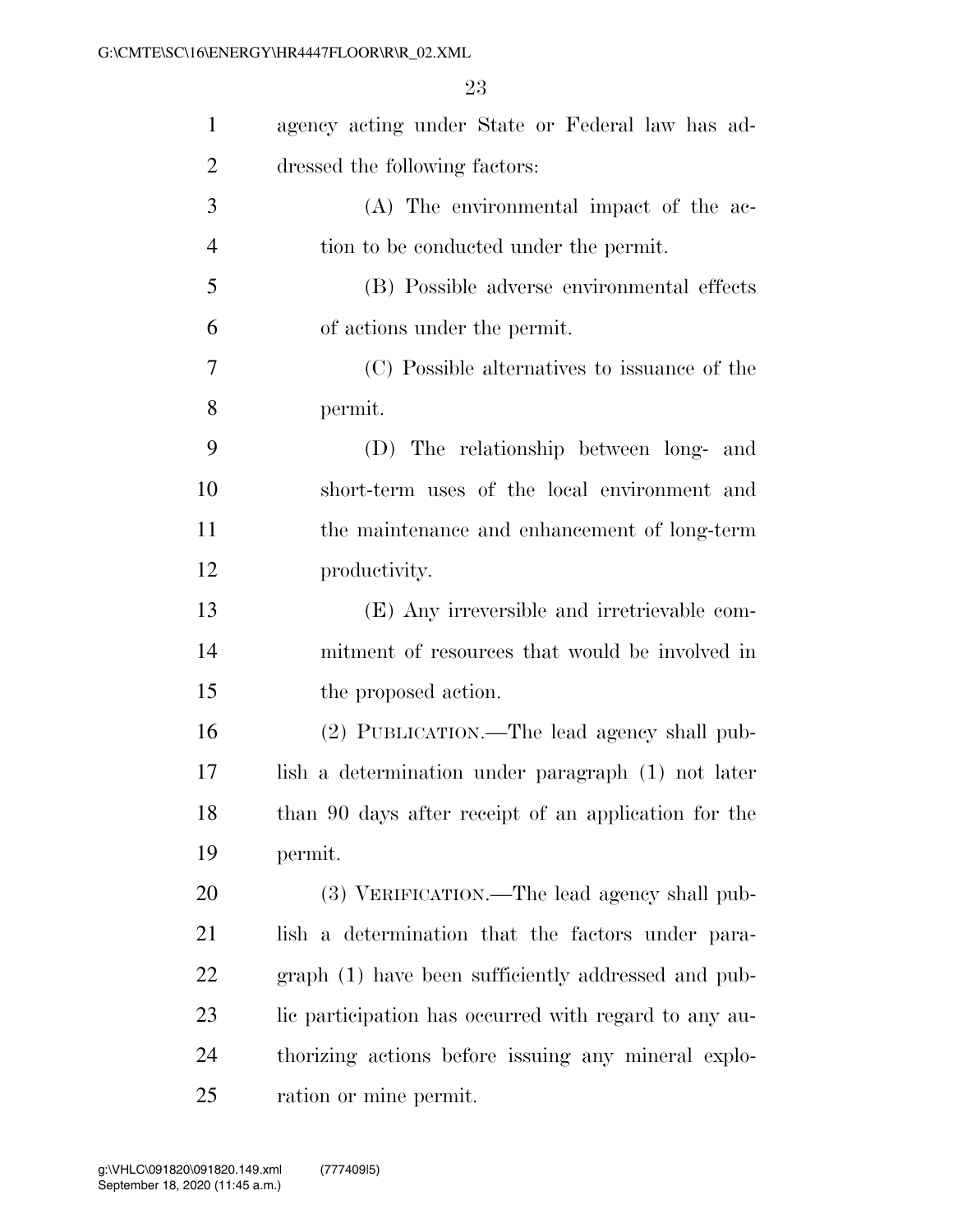(d) SCHEDULE FOR PERMITTING PROCESS.—For any project for which the lead agency cannot make the determination described in (c), at the request of a project sponsor, the lead agency, cooperating agencies, and any other agencies involved with the mineral exploration or mine permitting process shall enter into an agreement with the project sponsor that sets time limits for each part of the permitting process, including—

 (1) the decision on whether to prepare an envi- ronmental impact statement or similar analysis re- quired under the National Environmental Policy Act of 1969 (42 U.S.C. 4321 et seq.);

 (2) a determination of the scope of any environ- mental impact statement or similar analysis required under such Act;

 (3) the scope of, and schedule for, the baseline studies required to prepare an environmental impact statement or similar analysis required under such Act;

 (4) preparation of any draft environmental im- pact statement or similar analysis required under such Act;

 (5) preparation of a final environmental impact statement or similar analysis required under such Act;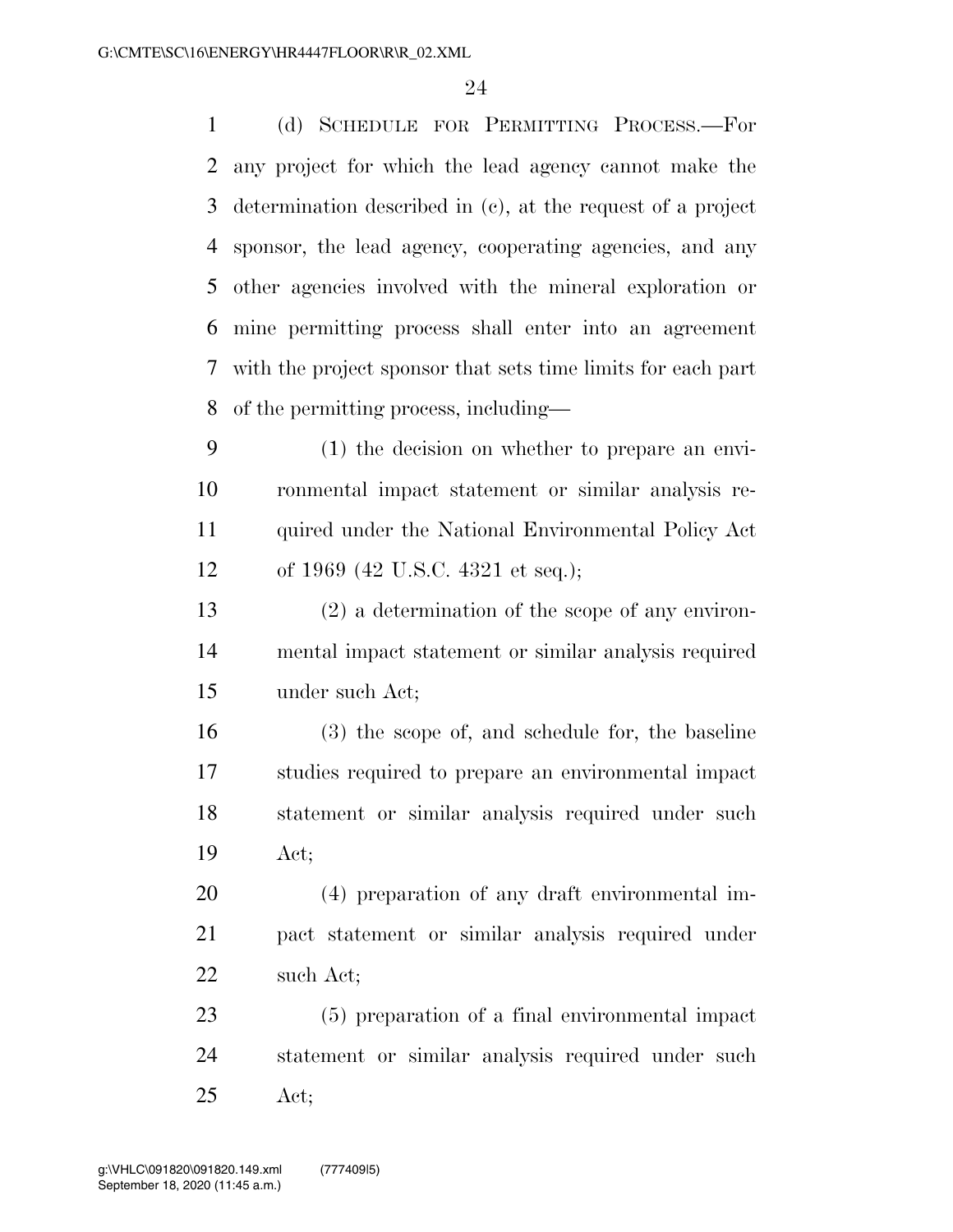(6) any consultations required under applicable law; (7) submission and review of any comments re-4 quired under applicable law; (8) publication of any public notices required under applicable law; and (9) any final or interim decisions. (e) ADDRESSING PUBLIC COMMENTS.—As part of the review process under the National Environmental Pol- icy Act of 1969 (42 U.S.C. 4321 et seq.), the lead agency may not address any agency or public comments that were not submitted— (1) during a public comment period or consulta- tion period provided during the permitting process; or (2) as otherwise required by law. (f) REVIEW AND REPORT.—Not later than 1 year after the date of enactment of this Act, the Secretary and the Secretary of Agriculture shall submit to Congress a report that— (1) identifies additional measures (including regulatory and legislative proposals, as appropriate) that would increase the timeliness of permitting ac-tivities for the exploration and development of do-

mestic critical minerals;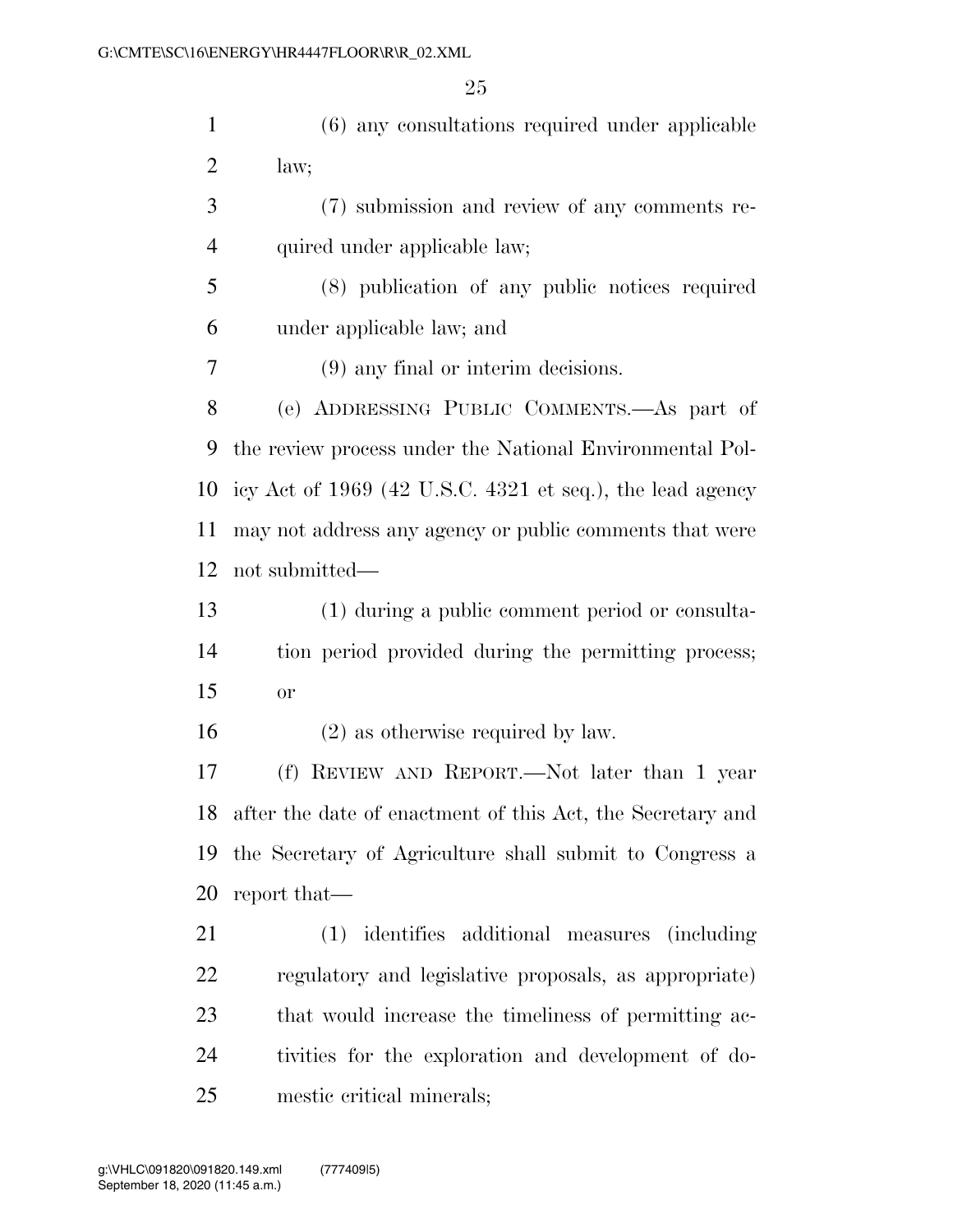(2) identifies options (including cost recovery paid by permit applicants, as appropriate) for ensur- ing adequate staffing and training of Federal enti- ties and personnel responsible for the consideration of applications, operating plans, leases, licenses, per- mits, and other use authorizations for critical min-eral-related activities on Federal land;

 (3) quantifies the amount of time typically re- quired (including range derived from minimum and maximum durations, mean, median, variance, and any other statistical measure or representation the Secretary and the Secretary of Agriculture deter- mine appropriate) to complete each step (including those aspects outside the control of the executive branch, such as judicial review, applicant decisions, or State and local government involvement) associ- ated with the development and processing of applica- tions, operating plans, leases, licenses, permits, and other use authorizations for critical mineral-related activities on Federal land; and

 (4) describes actions carried out pursuant to 22 subsection (b).

23 (g) PERFORMANCE METRIC.—Not later than 90 days after the date of submission of the report under subsection (e), the Secretary and the Secretary of Agriculture, after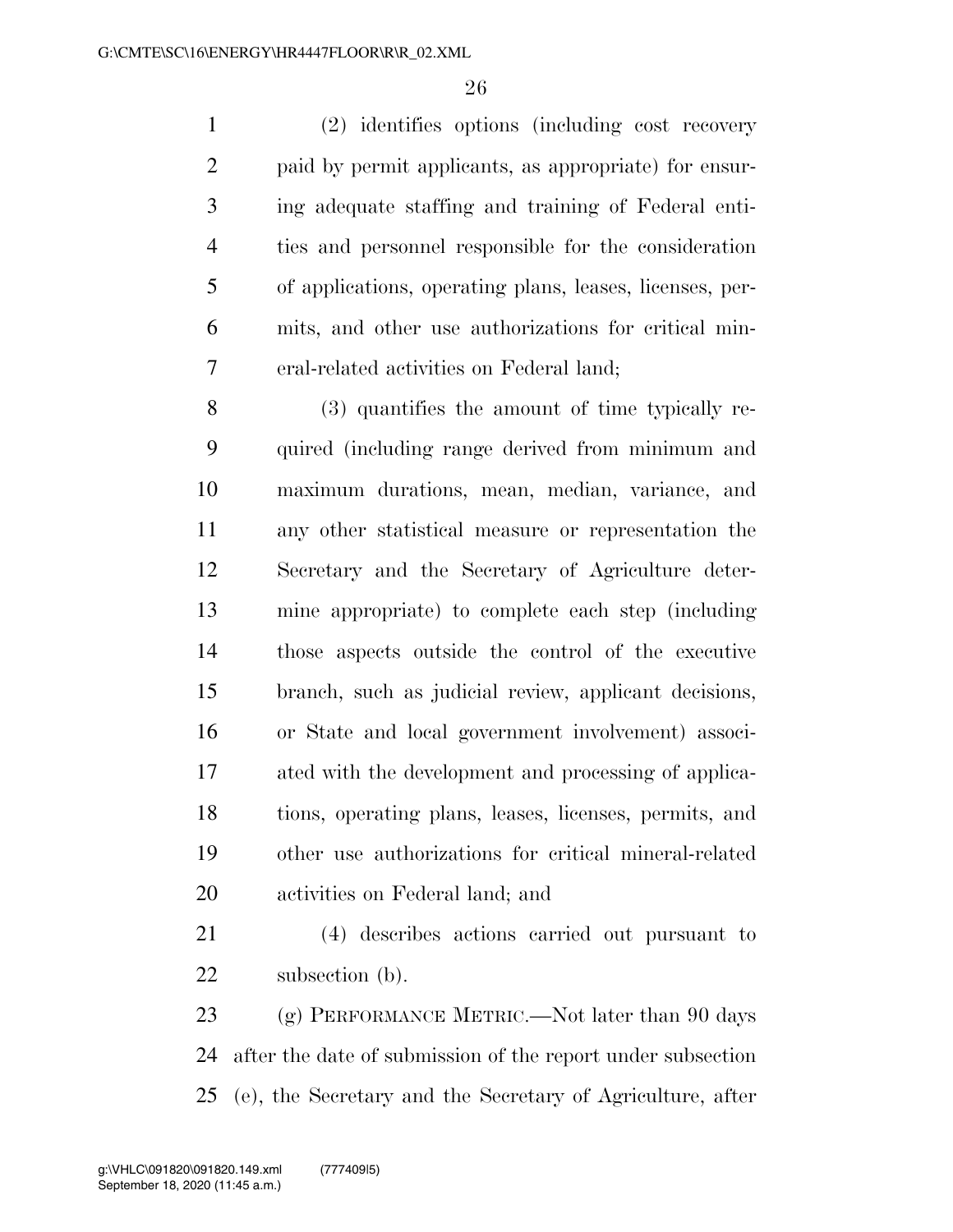providing public notice and an opportunity to comment, shall develop and publish a performance metric for evalu- ating the progress made by the executive branch to expe- dite the permitting of activities that will increase explo- ration for, and development of, domestic critical minerals, while maintaining environmental standards.

 (h) ANNUAL REPORTS.—Beginning with the first budget submission by the President under section 1105 of title 31, United States Code, after publication of the performance metric required under subsection (f), and an- nually thereafter, the Secretaries of Agriculture and of the Interior shall jointly submit to Congress a report that— (1) summarizes the implementation of rec- ommendations, measures, and options identified in paragraphs (1) and (2) of subsection (f);

 (2) using the performance metric under sub- section (d), describes progress made by the executive branch, as compared to the baseline established pur- suant to subsection (c)(3), on expediting the permit- ting of activities that will increase exploration for, and development of, domestic critical minerals; and

 (3) compares the United States to other coun- tries in terms of permitting efficiency and any other criteria relevant to the globally competitive critical minerals industry.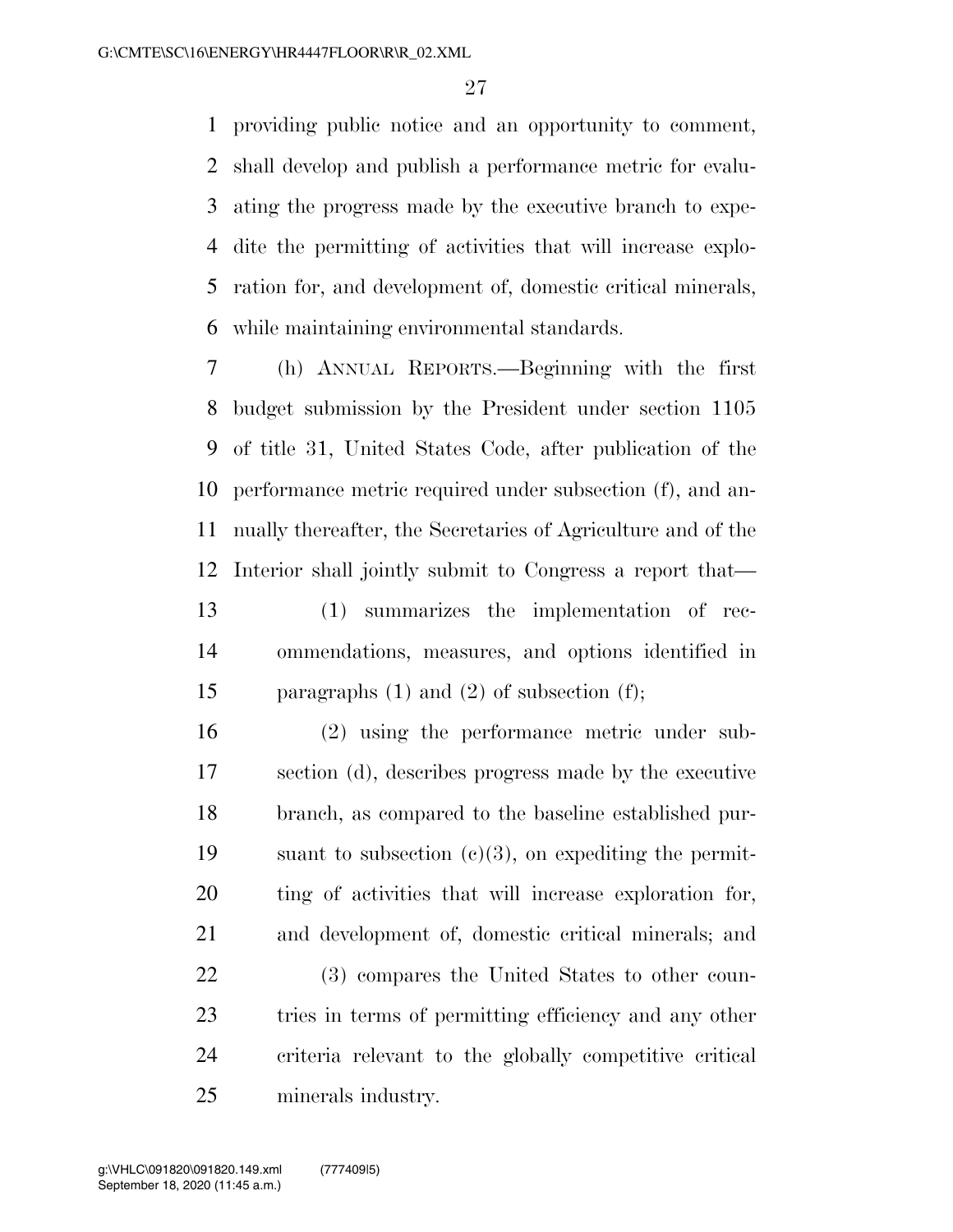(i) INDIVIDUAL PROJECTS.—Using data from the Secretaries of Agriculture and of the Interior generated under subsection (g), the Director of the Office of Man- agement and Budget shall prioritize inclusion of individual critical mineral projects on the website operated by the Office of Management and Budget in accordance with sec-tion 1122 of title 31, United States Code.

 (j) REPORT OF SMALL BUSINESS ADMINISTRA- TION.—Not later than 1 year and 300 days after the date of enactment of this Act, the Administrator of the Small Business Administration shall submit to the Committees on Small Business and Natural Resources of the House of Representatives and Small Business and Entrepreneur- ship and Energy and Natural Resources of the Senate a report that assesses the performance of Federal agencies with respect to—

 (1) complying with chapter 6 of title 5, United States Code, in promulgating regulations applicable to the critical minerals industry; and

 (2) performing an analysis of regulations appli- cable to the critical minerals industry that may be outmoded, inefficient, duplicative, or excessively bur-densome.

24 (k) APPLICATION.—Section  $41001(6)(A)$  of the 25 FAST Act  $(42 \text{ U.S.C. } 4370 \text{m}(6)(\text{A}))$  is amended by in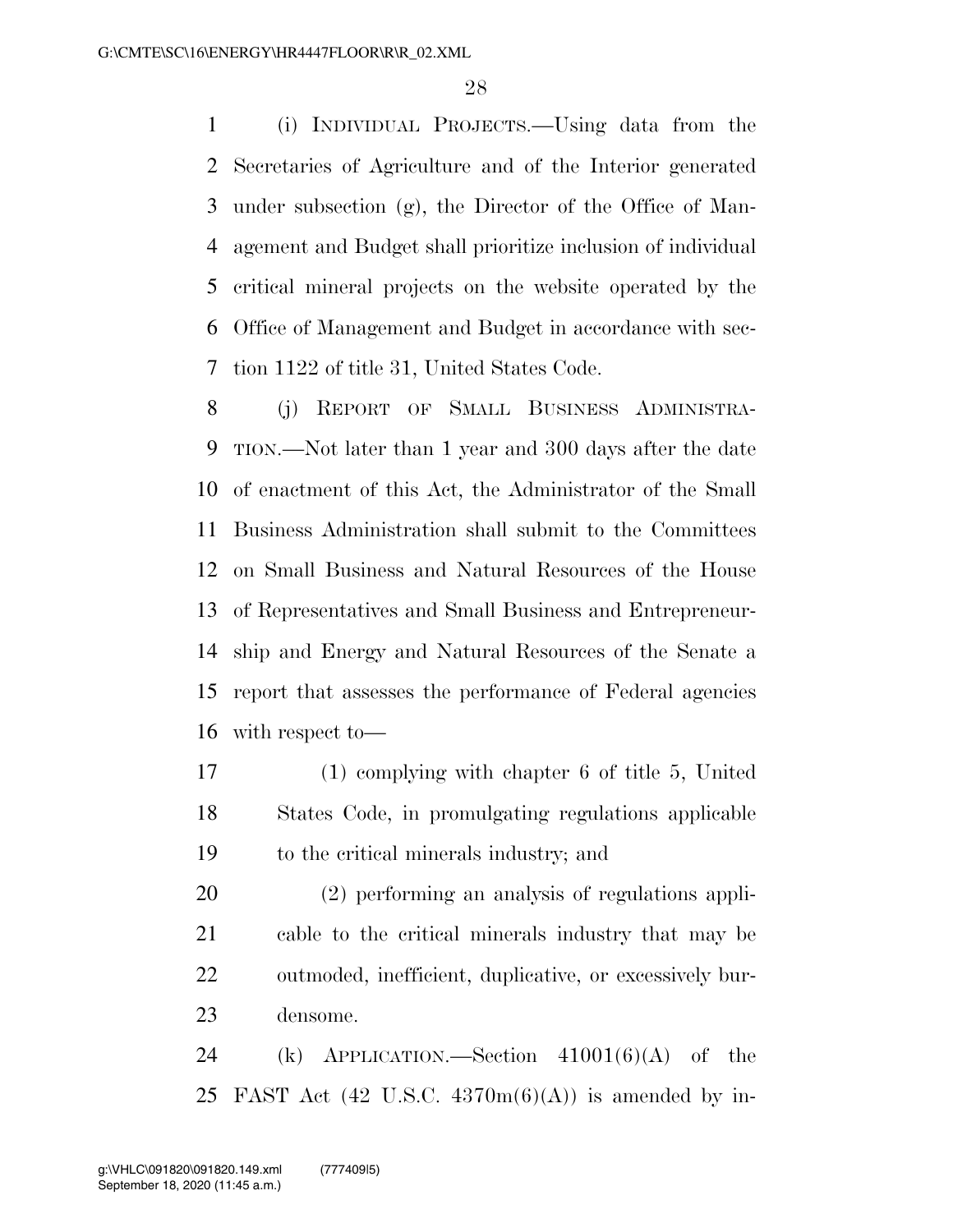serting ''(including critical mineral manufacturing (as de-

fined in section 2 of the 'American Critical Mineral Explo-

ration and Innovation Act'))'' after ''manufacturing''.

### **SEC. 10114. FEDERAL REGISTER PROCESS.**

 (a) DEPARTMENTAL REVIEW.—Absent any extraor- dinary circumstance, and except as otherwise required by law, the Secretary and the Secretary of Agriculture shall ensure that each Federal Register notice described in sub-section (b) shall be—

 (1) subject to any required reviews within the Department of the Interior or the Department of Agriculture; and

 (2) published in final form in the Federal Reg- ister not later than 45 days after the date of initial preparation of the notice.

 (b) PREPARATION.—The preparation of Federal Reg- ister notices required by law associated with the issuance of a critical mineral exploration or mine permit shall be delegated to the organizational level within the agency re- sponsible for issuing the critical mineral exploration or mine permit.

 (c) TRANSMISSION.—All Federal Register notices re- garding official document availability, announcements of meetings, or notices of intent to undertake an action shall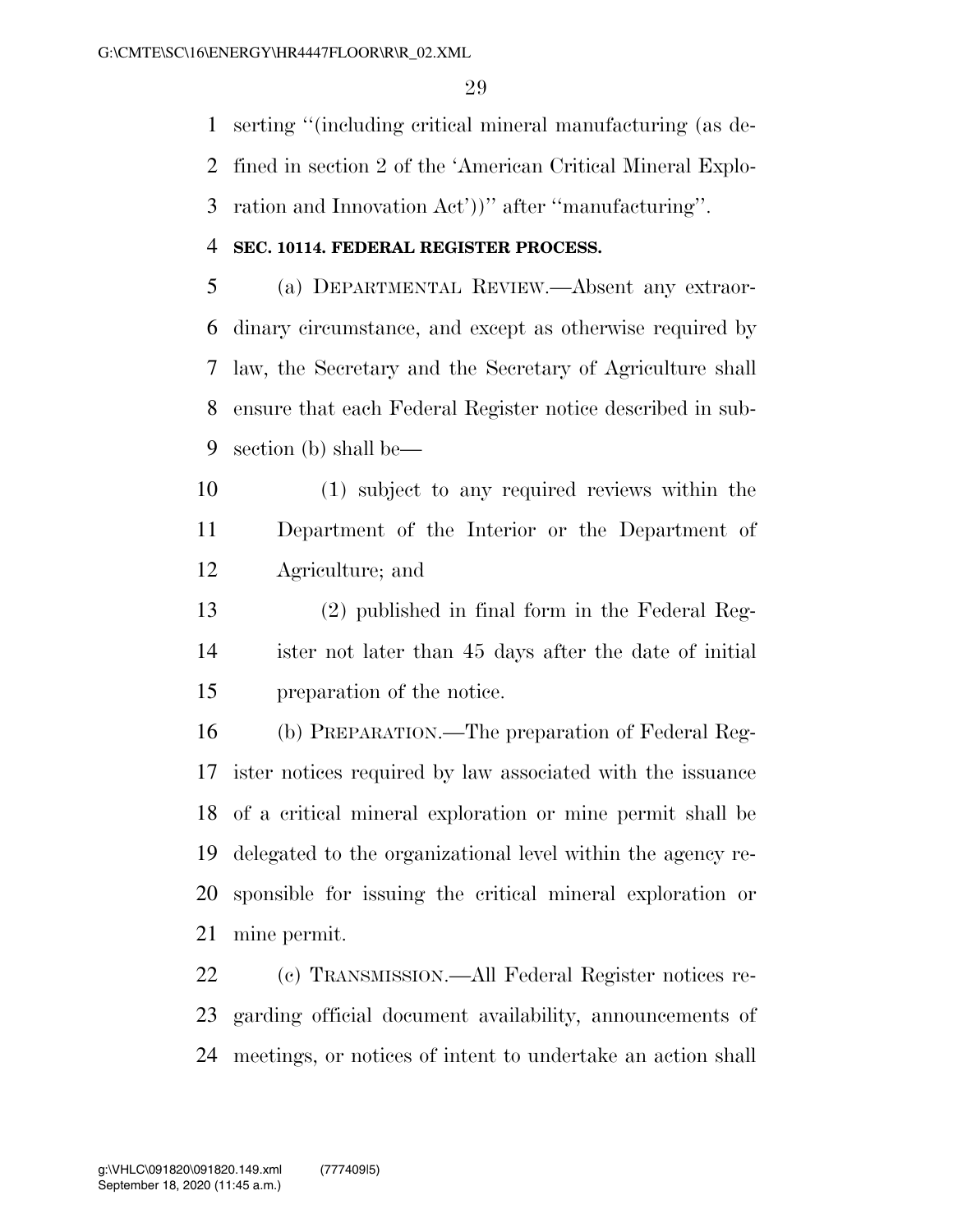be originated in, and transmitted to the Federal Register

from, the office in which, as applicable—

- (1) the documents or meetings are held; or
- (2) the activity is initiated.

## **SEC. 10115. DEPARTMENT OF ENERGY CRITICAL MINERALS**

## **RESEARCH AND DEVELOPMENT PROGRAM.**

 (a) IN GENERAL.—The Secretary of Energy shall carry out a crosscutting research and development pro- gram to accelerate innovation in advanced critical minerals development strategies and technologies for the purpose of making better use of domestic resources and elimi- nating national reliance on minerals and mineral materials that are subject to supply disruptions.

 (b) EXECUTION.—In carrying out this program, the Secretary of Energy shall—

 (1) develop innovative technologies and prac- tices to diversify commercially viable domestic sources of critical minerals and identify new uses for co-products and by-products;

 (2) advance new mapping and mining tech- nologies and techniques that can accelerate the ro- bust characterization of domestic critical minerals resources, including advanced critical mineral extrac- tion, production, separation, alloying, or processing technologies that can decrease the energy intensity,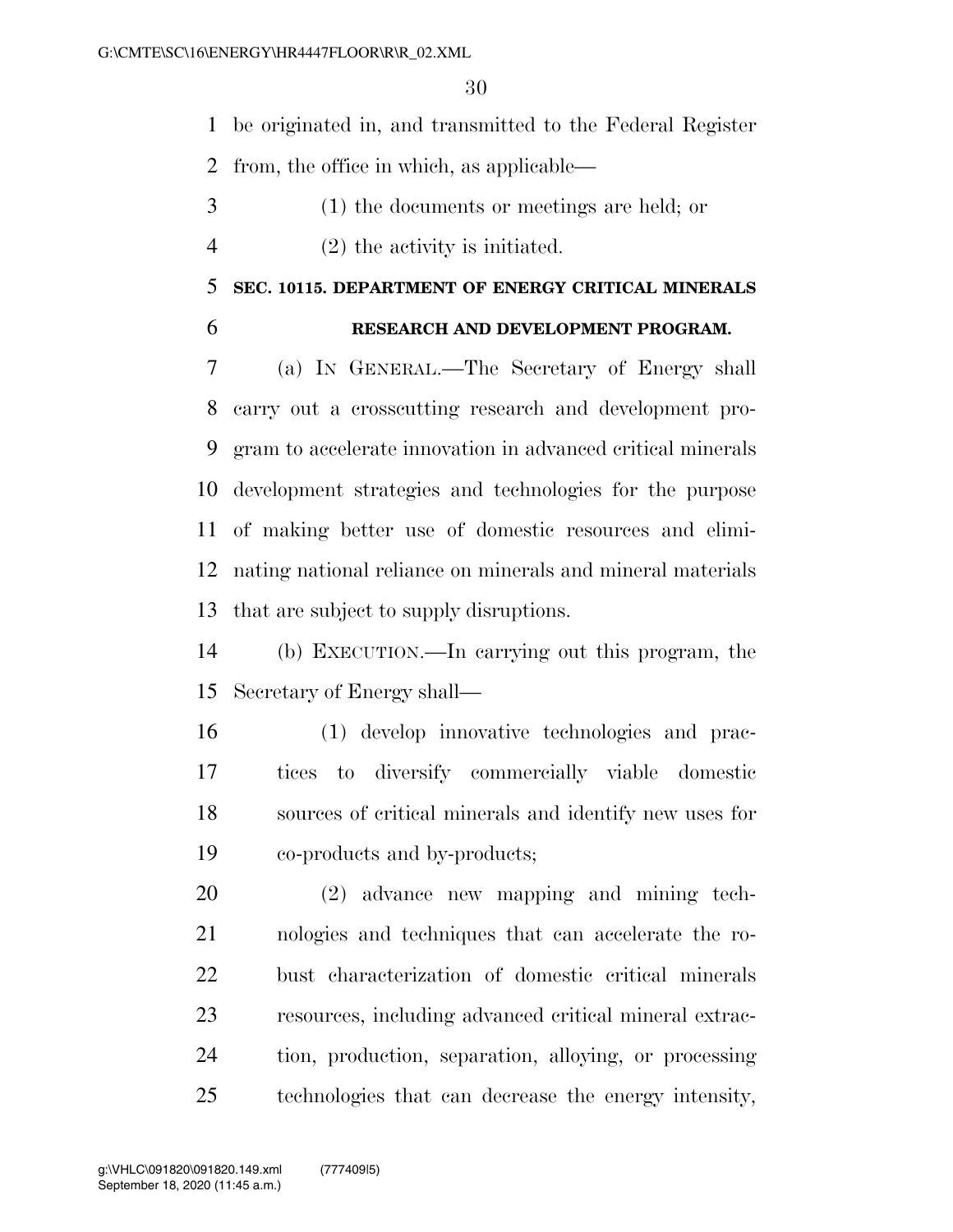potential environmental impact and costs of those activities;

- (3) identify and develop alternative minerals, metals, and replacement materials that lessen the need for critical minerals, particularly those avail- able in abundance within the United States and not subject to supply disruptions, and design new sys-8 tems to use these alternatives; (4) advance new technologies and techniques to support the economically viable manufacturing, recy- cling, and reuse of critical minerals; and (5) develop advanced theoretical, computational, and experimental tools necessary to support the crosscutting basic research and development needs of diverse critical minerals stakeholders. (c) LEVERAGING.—In carrying out the program under subsection (a) the Secretary of Energy shall lever- age resources and expertise across the Department and from— (1) Federal agencies; (2) National Laboratories; (3) critical mineral producers;
- (4) critical mineral processors;
- (5) critical mineral manufacturers;
- (6) trade associations;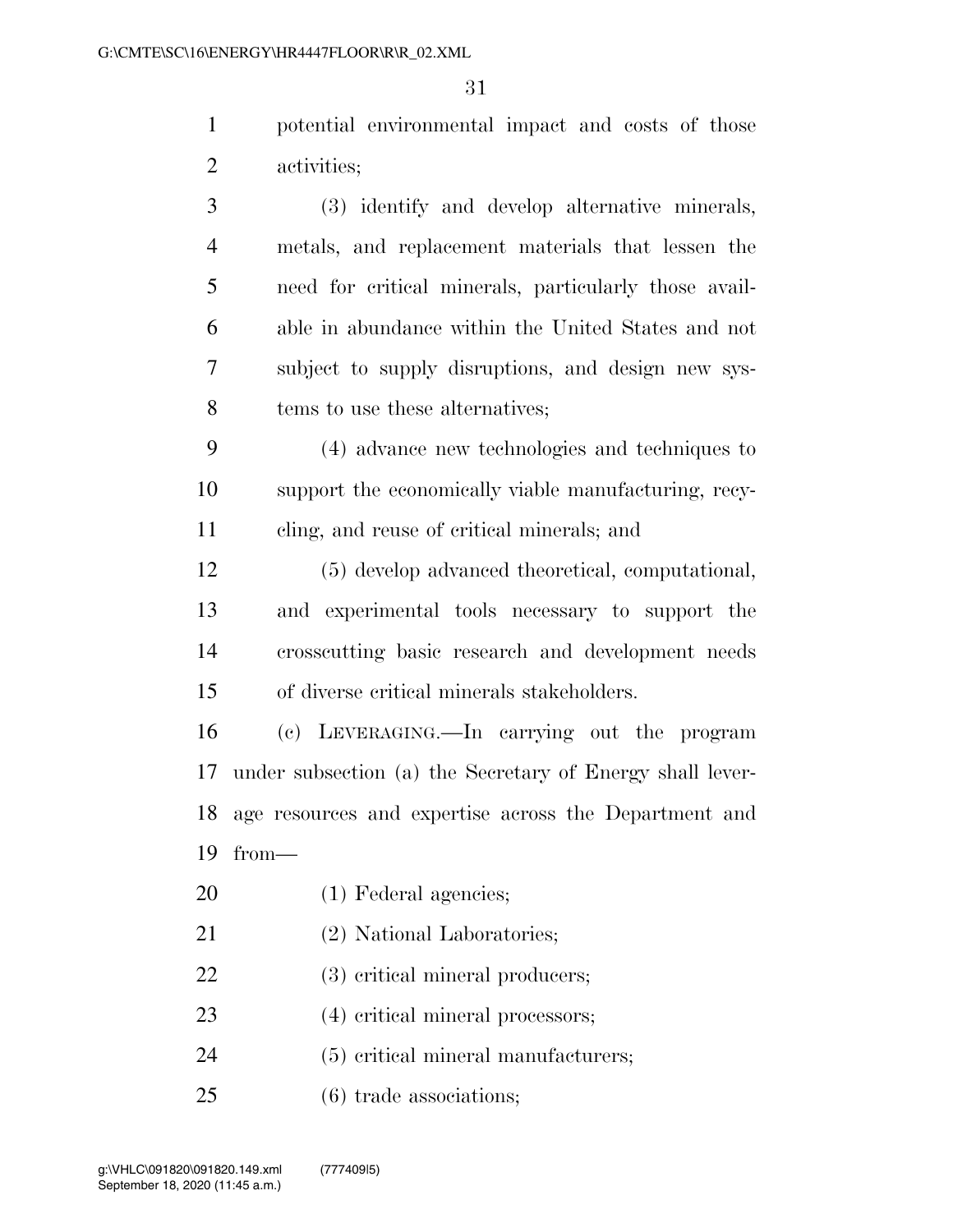(7) academic institutions;

- (8) small businesses; and
- (9) other relevant entities or individuals.
- (d) STANDARD OF REVIEW.—Not later than 2 years after the date of the enactment of this Act the Secretary of Energy shall conduct a review of activities carried out under this program described in subsection (a) to deter- mine the achievement of technical milestones established in subsection (f).

 (e) PROHIBITION.—No funds allocated to the pro- gram described in subsection (a) may be obligated or ex-pended for commercial application of energy technology.

(f) CRITICAL MINERALS CONSORTIUM.—

 (1) IN GENERAL.—Not later than 1 year after the date of enactment of this Act, the Secretary of Energy shall establish and operate a Critical Min- erals Consortium (referred to in this section as the ''Consortium'') for the purpose of supporting the program under subsection (a) by providing, to the maximum extent practicable, a centralized entity for multidisciplinary, collaborative, critical minerals re-search and development.

 (2) MEMBERSHIP.—The members of the Con- sortium shall be representatives from relevant Fed-eral agencies, the National Laboratories, institutions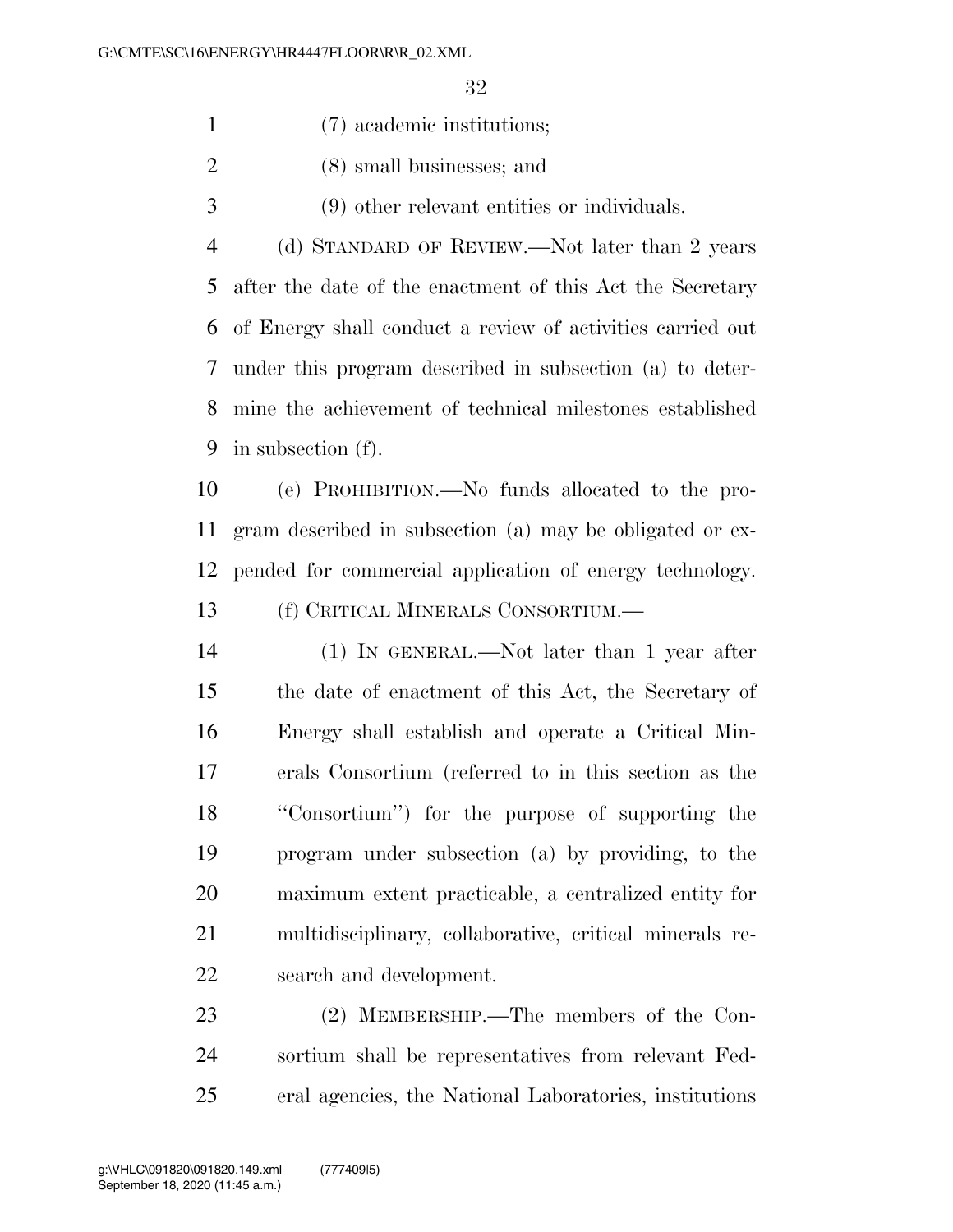of higher education, multi-institutional collabora-tions, and other appropriate entities.

(3) ACTIVITIES.—The Consortium shall—

 (A) develop and implement a multi-year program plan which includes the determination of technical goals and milestones and prioritizes leveraging of the user facilities, high-perform- ance computing capabilities, and expertise of the Department of Energy and the National Laboratories; and

 (B) submit an annual report to the Sec- retary of Energy summarizing the activities of the Consortium which includes an evaluation of the Consortium's role in the achievement of technical milestones determined in subpara- $16 \quad \text{graph} \quad (A).$ 

 (4) COORDINATION.—The Secretary of Energy shall ensure the coordination of, and avoid unneces- sary duplication of, the activities of the Consortium with the activities of other research entities of the Department, institutions of higher education, and 22 the private sector.

 (5) DURATION.—The Consortium established under this subsection shall receive support for a pe-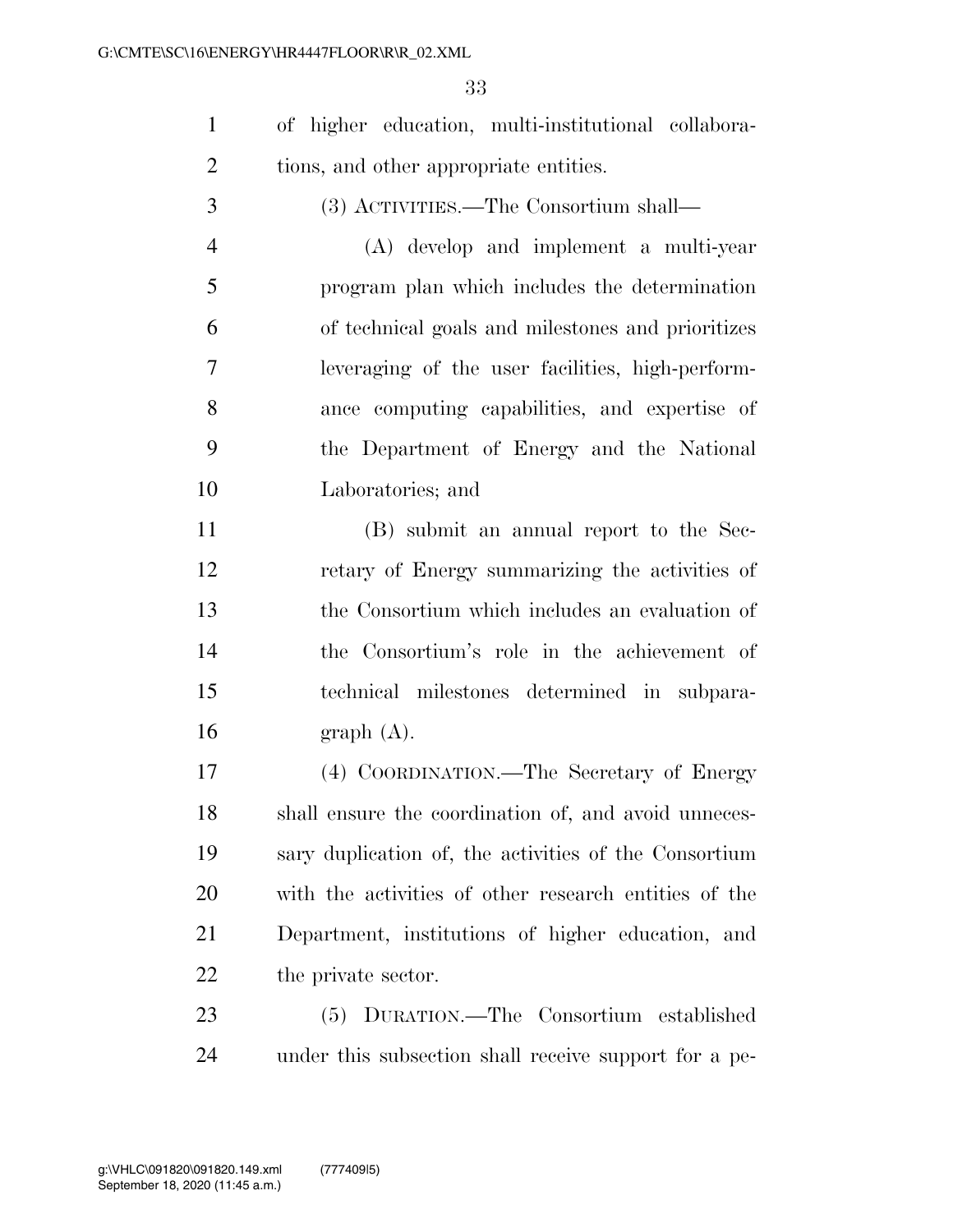riod of not more than 5 years, subject to the avail-ability of appropriations.

 (6) RENEWAL.—Upon the expiration of any pe- riod of support of the Consortium, the Secretary of Energy may renew support for the Consortium, on a merit-reviewed basis, for a period of not more than 5 years.

 (7) TERMINATION.—Consistent with the exist- ing authorities of the Department, the Secretary of Energy may terminate the Consortium for cause during the performance period.

 (g) REPORTS.—Not later than 2 years after the date of enactment of this Act, and annually thereafter, the Sec- retary of Energy shall submit to Congress a report sum- marizing the activities, findings, and progress of the pro-gram.

 (h) AUTHORIZATION OF APPROPRIATIONS.—There are authorized to be appropriated to the Secretary of En- ergy \$135,000,000 for each of fiscal years 2021 through 2030 to carry out this section.

## **SEC. 10116. CRITICAL MINERALS RESEARCH DATABASE.**

 (a) IN GENERAL.—The Secretary of Energy, in con- sultation with the Director of the National Science Foun- dation, shall support the development of a web-based plat-form to provide access to a database of computed informa-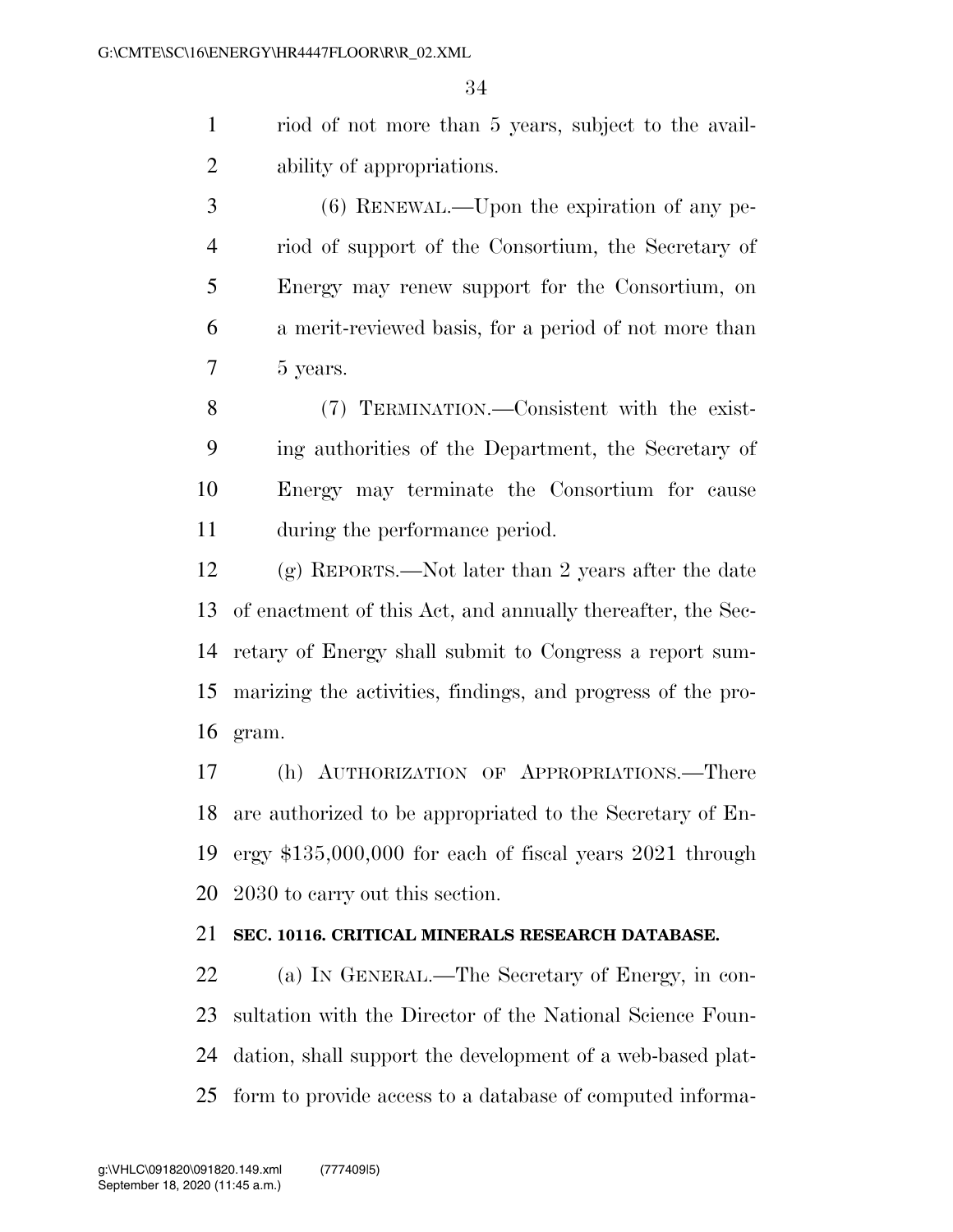tion on known and predicted critical minerals and related mineral materials properties and computational tools in order to—

 (1) accelerate breakthroughs in critical minerals discovery and design;

 (2) strengthen the foundation for new mining technologies and advanced manufacturing; and

 (3) drive the development of advanced materials for applications that span the Department's missions in energy, environment, and national security.

 (b) PROGRAM.—In carrying out this section, the Sec-retary of Energy shall—

 (1) conduct cooperative research with industry, academia, and other research institutions to facili- tate the design of novel materials, including critical materials and substitutes for critical materials;

 (2) leverage existing high-performance com- puting systems to conduct high throughput calcula- tions and develop computation and data mining al- gorithms for the prediction of mineral properties, in-cluding a focus on critical minerals;

 (3) leverage and support basic research in min- eralogy and mineral chemistry to enhance the under- standing, prediction, and manipulation of critical minerals; and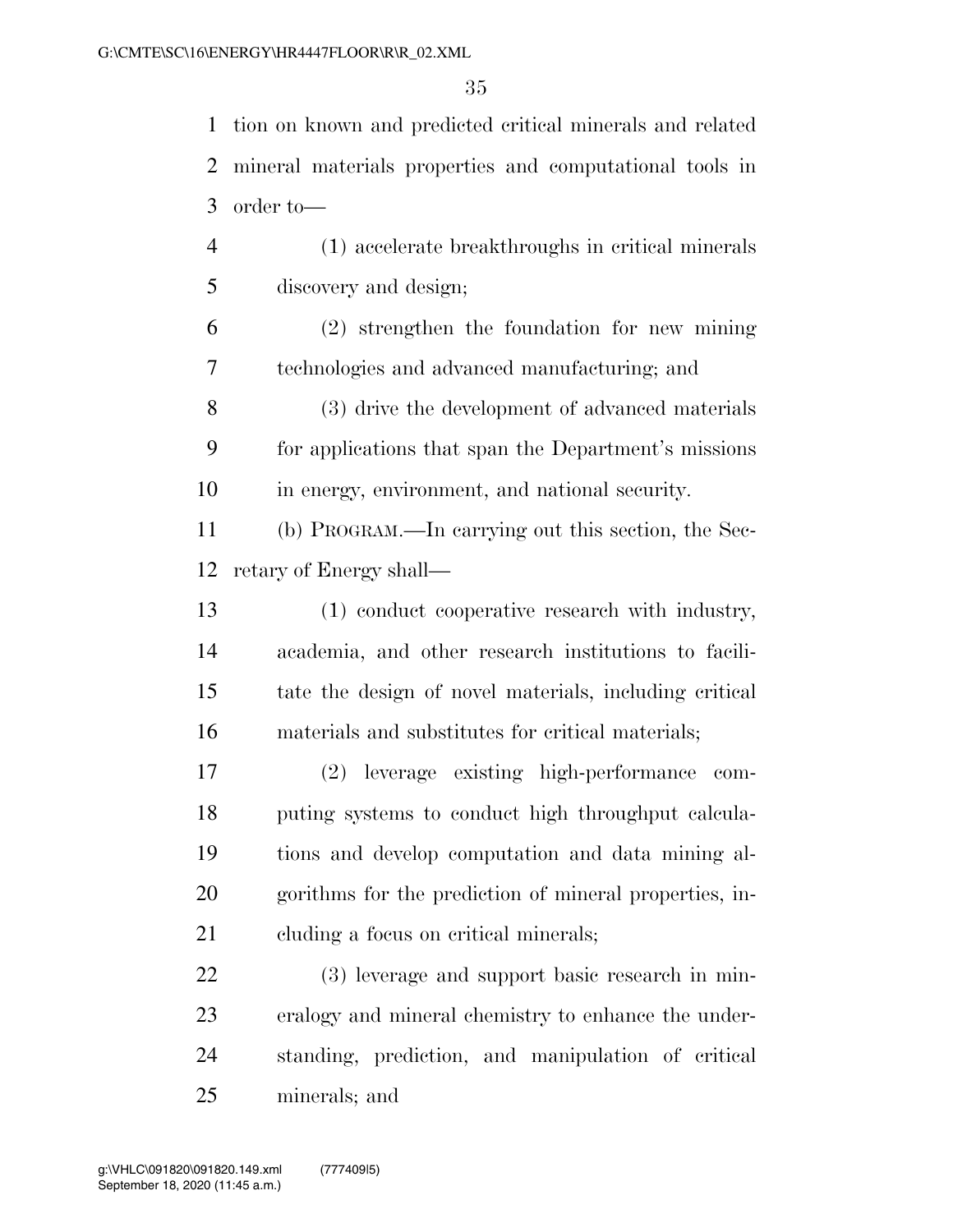(4) manage and make available to researchers accessible, curated, standardized, secure, and privacy protected data sets from the public and private sec- tors for the purposes of critical minerals research and development activities.

 (c) COORDINATION.—To carry out this section, the Secretary of Energy shall leverage programs, facilities, and activities across the Department.

 (d) SECURITY.—In carrying out the activities author- ized by this section, the Secretary of Energy, in consulta- tion with the Director of the National Science Foundation, shall ensure proper security controls are in place to protect proprietary or sensitive data, as appropriate.

### **SEC. 10117. ANALYSIS AND FORECASTING.**

 (a) CAPABILITIES.—In order to evaluate existing crit- ical mineral policies and inform future actions that may be taken to avoid supply shortages, mitigate price vola- tility, and prepare for demand growth and other market shifts, the Secretary, in consultation with the Energy In- formation Administration, academic institutions, and oth- ers to maximize the application of existing competencies related to developing and maintaining computer-models and similar analytical tools, shall conduct and publish the results of an annual report that includes—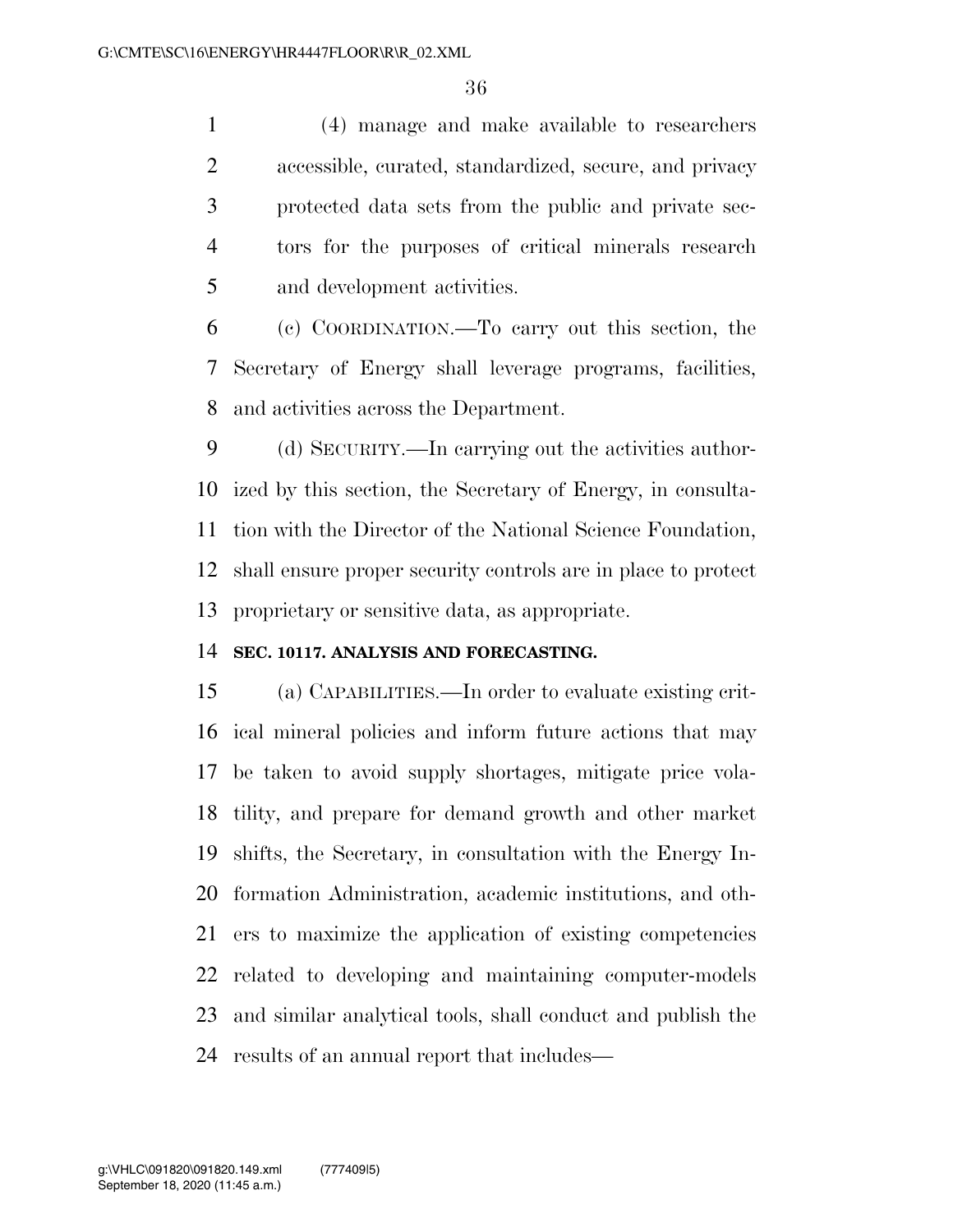| $\mathbf{1}$   | (1) as part of the annually published Mineral       |
|----------------|-----------------------------------------------------|
| $\overline{2}$ | Commodity Summaries from the United States Geo-     |
| 3              | logical Survey, a comprehensive review of critical  |
| $\overline{4}$ | mineral production, consumption, and recycling pat- |
| 5              | terns, including—                                   |
| 6              | (A) the quantity of each critical mineral           |
| 7              | domestically produced during the preceding          |
| 8              | year;                                               |
| 9              | (B) the quantity of each critical mineral           |
| 10             | domestically consumed during the preceding          |
| 11             | year;                                               |
| 12             | (C) market price data or other price data           |
| 13             | for each critical mineral;                          |
| 14             | (D) an assessment of $-$                            |
| 15             | (i) critical mineral requirements to                |
| 16             | meet the national security, energy, eco-            |
| 17             | nomic, industrial, technological, and other         |
| 18             | needs of the United States during the pre-          |
| 19             | ceding year;                                        |
| 20             | (ii) the reliance of the United States              |
| 21             | on foreign sources to meet those needs              |
| 22             | during the preceding year; and                      |
| 23             | (iii) the implications of any supply                |
| 24             | shortages, restrictions, or disruptions dur-        |
| 25             | ing the preceding year;                             |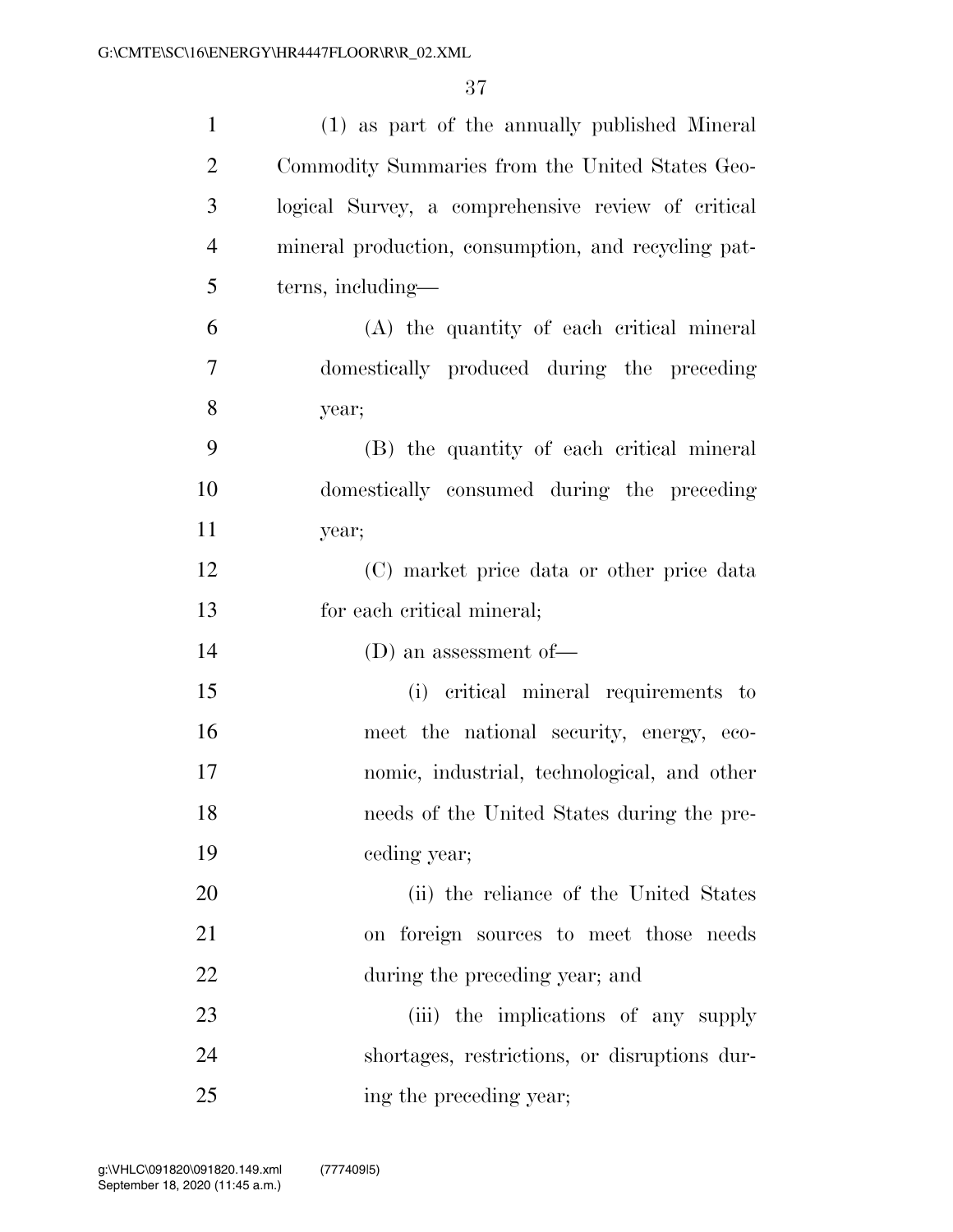| $\mathbf{1}$   | (E) the quantity of each critical mineral              |
|----------------|--------------------------------------------------------|
| $\overline{2}$ | domestically recycled during the preceding year;       |
| 3              | (F) the market penetration during the pre-             |
| $\overline{4}$ | eeding year of alternatives to each critical min-      |
| 5              | eral;                                                  |
| 6              | (G) a discussion of international trends as-           |
| 7              | sociated with the discovery, production, con-          |
| 8              | sumption, use, costs of production, prices, and        |
| 9              | recycling of each critical mineral as well as the      |
| 10             | development of alternatives to critical minerals;      |
| 11             | and                                                    |
| 12             | (H) such other data, analyses, and evalua-             |
| 13             | tions as the Secretary determines necessary to         |
| 14             | achieve the purposes of this section; and              |
| 15             | $(2)$ a comprehensive forecast, entitled the "An-      |
| 16             | nual Critical Minerals Outlook", of projected critical |
| 17             | mineral production, consumption, and recycling pat-    |
| 18             | terns, including—                                      |
| 19             | (A) the quantity of each critical mineral              |
| 20             | projected to be domestically produced over the         |
| 21             | subsequent 1-year, 5-year, and 10-year periods;        |
| 22             | (B) the quantity of each critical mineral              |
| 23             | projected to be domestically consumed over the         |
| 24             | subsequent 1-year, 5-year, and 10-year periods;        |
| 25             | $(C)$ an assessment of —                               |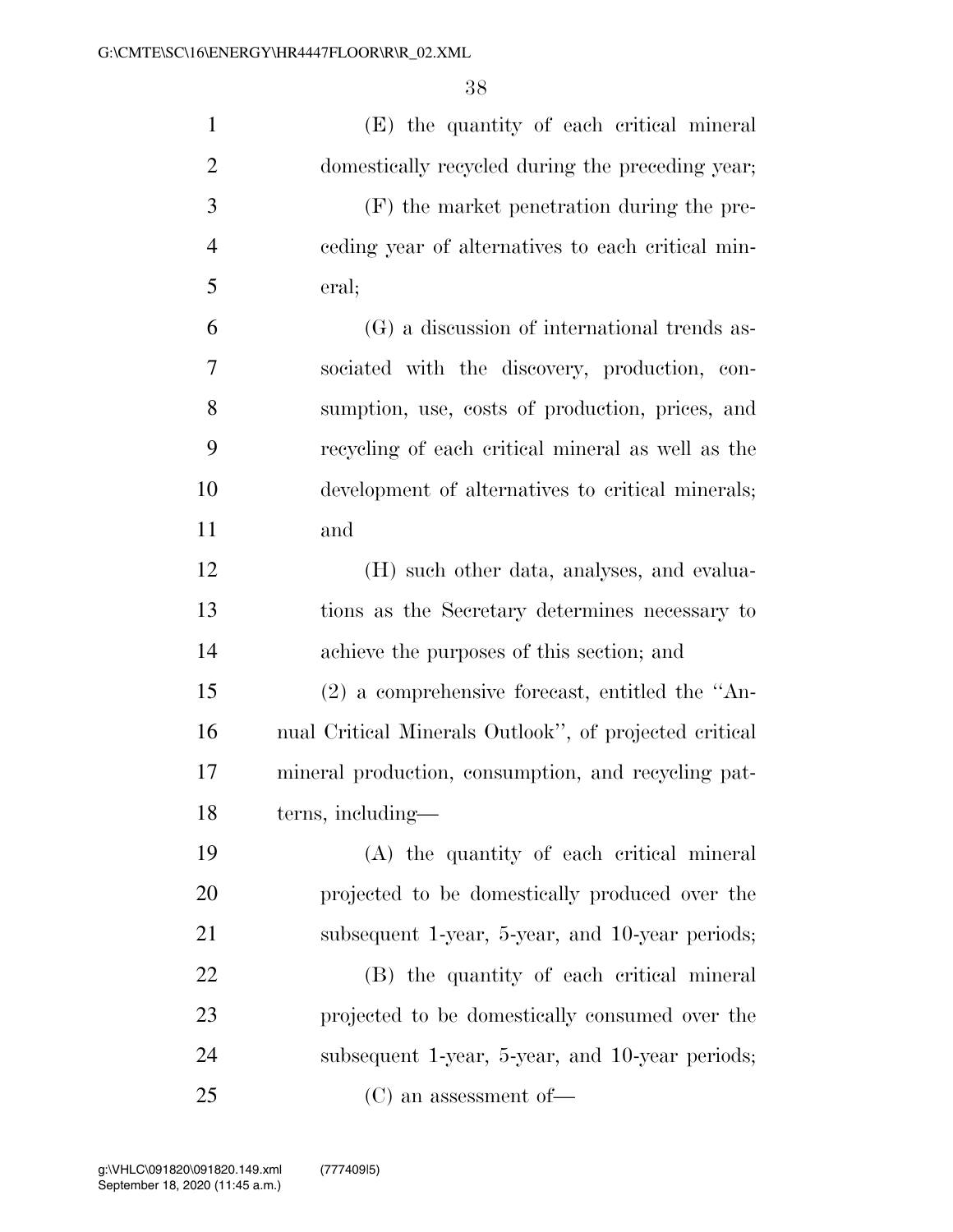| $\mathbf{1}$   | (i) critical mineral requirements to             |
|----------------|--------------------------------------------------|
| $\overline{2}$ | meet projected national security, energy,        |
| 3              | economic, industrial, technological, and         |
| $\overline{4}$ | other needs of the United States;                |
| 5              | (ii) the projected reliance of the               |
| 6              | United States on foreign sources to meet         |
| $\overline{7}$ | those needs; and                                 |
| 8              | (iii) the projected implications of po-          |
| 9              | tential supply shortages, restrictions, or       |
| 10             | disruptions;                                     |
| 11             | (D) the quantity of each critical mineral        |
| 12             | projected to be domestically recycled over the   |
| 13             | subsequent 1-year, 5-year, and 10-year periods;  |
| 14             | (E) the market penetration of alternatives       |
| 15             | to each critical mineral projected to take place |
| 16             | over the subsequent 1-year, 5-year, and 10-year  |
| 17             | periods;                                         |
| 18             | (F) a discussion of reasonably foreseeable       |
| 19             | international trends associated with the dis-    |
| 20             | covery, production, consumption, use, costs of   |
| 21             | production, and recycling of each critical min-  |
| 22             | eral as well as the development of alternatives  |
| 23             | to critical minerals; and                        |
| 24             | (G) such other projections relating to each      |
| 25             | critical mineral as the Secretary determines to  |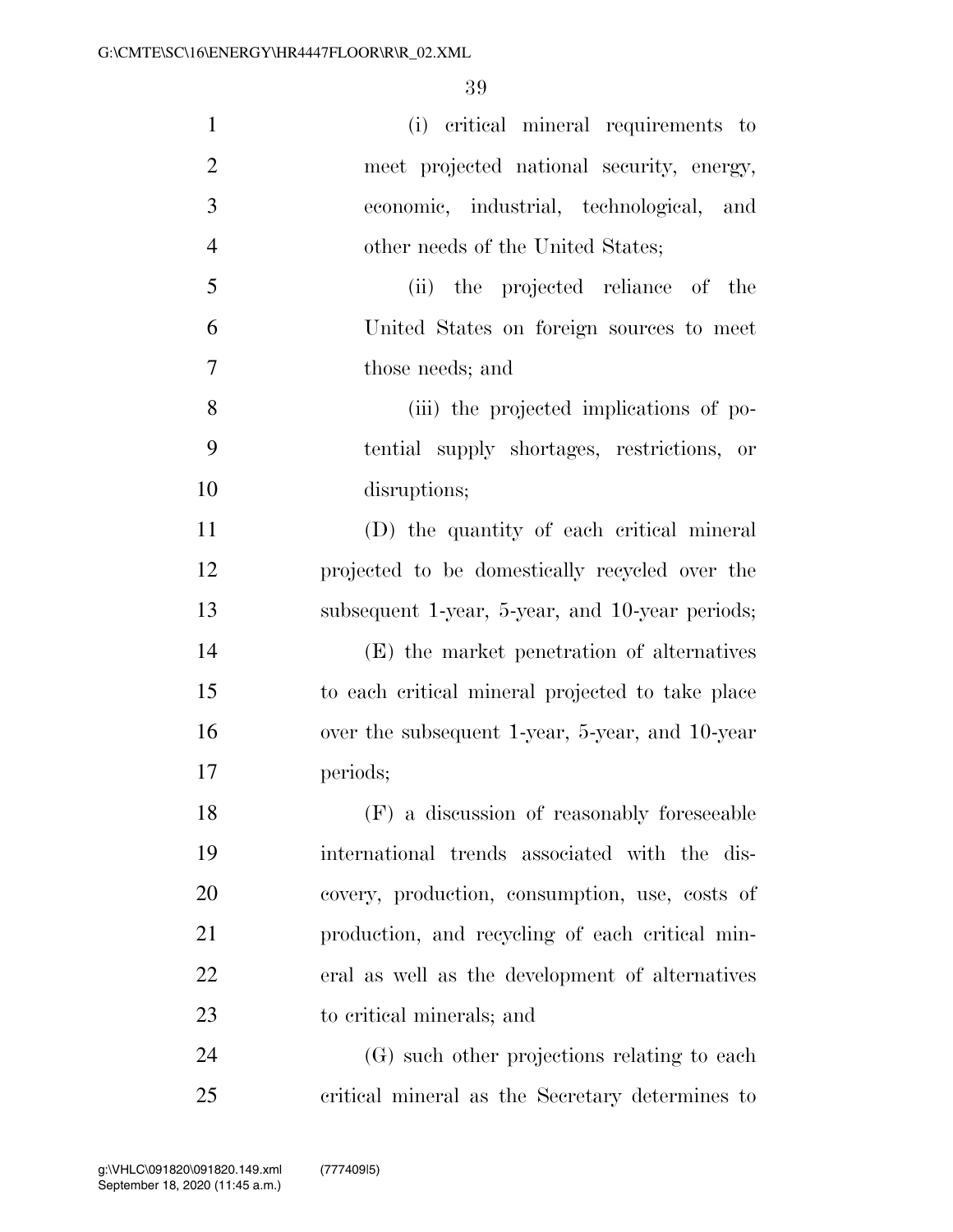be necessary to achieve the purposes of this sec-2 tion.

 (b) PROPRIETARY INFORMATION.—In preparing a re- port described in subsection (a), the Secretary shall en- sure, consistent with section 5(f) of the National Materials and Minerals Policy, Research and Development Act of 1980 (30 U.S.C. 1604(f)), that—

 (1) no person uses the information and data collected for the report for a purpose other than the development of or reporting of aggregate data in a manner such that the identity of the person or firm who supplied the information is not discernible and is not material to the intended uses of the informa-tion;

 (2) no person discloses any information or data collected for the report unless the information or data has been transformed into a statistical or ag- gregate form that does not allow the identification of the person or firm who supplied particular informa-tion; and

 (3) procedures are established to require the withholding of any information or data collected for the report if the Secretary determines that with-holding is necessary to protect proprietary informa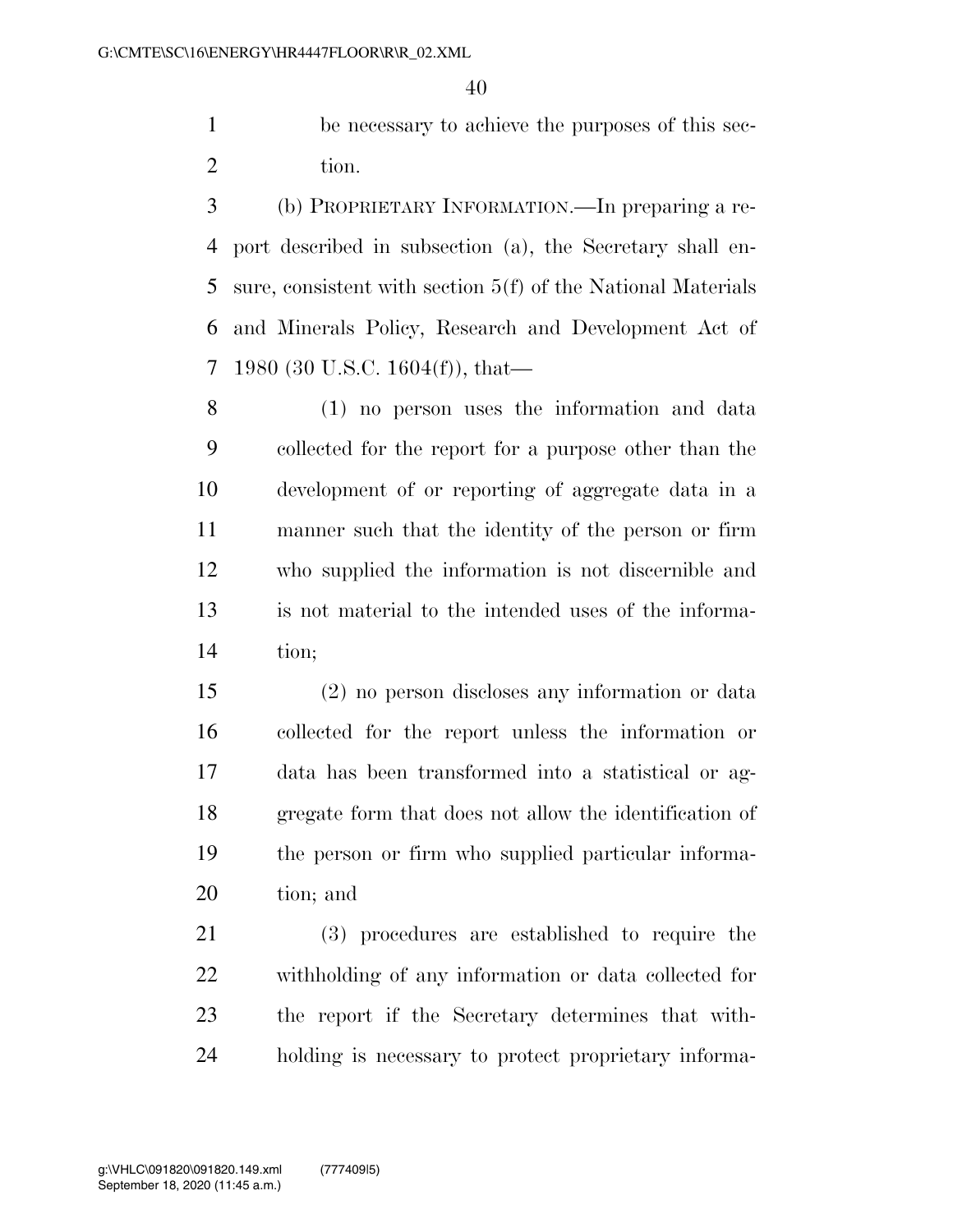tion, including any trade secrets or other confiden-tial information.

 (c) AUTHORIZATION OF APPROPRIATIONS.—There are authorized to be appropriated to the Secretary \$4,000,000 for each of fiscal years 2021 through 2030 to carry out this section.

## **SEC. 10118. EDUCATION AND WORKFORCE.**

(a) WORKFORCE ASSESSMENT.—

 (1) IN GENERAL.—Not later than 1 year and 300 days after the date of enactment of this Act, the Secretary of Labor, in consultation with the Sec- retary, the Director of the National Science Founda- tion, the institutions of higher education described in paragraph (2), and employers in the critical minerals sector, shall submit to Congress an assessment of the domestic availability of technically trained per- sonnel necessary for critical mineral exploration, de- velopment, assessment, production, manufacturing, recycling, analysis, forecasting, education, and re-search, including an analysis of—

| 21 | (A) skills that are in the shortest supply as |
|----|-----------------------------------------------|
| 22 | of the date of the assessment;                |

 (B) skills that are projected to be in short supply in the future;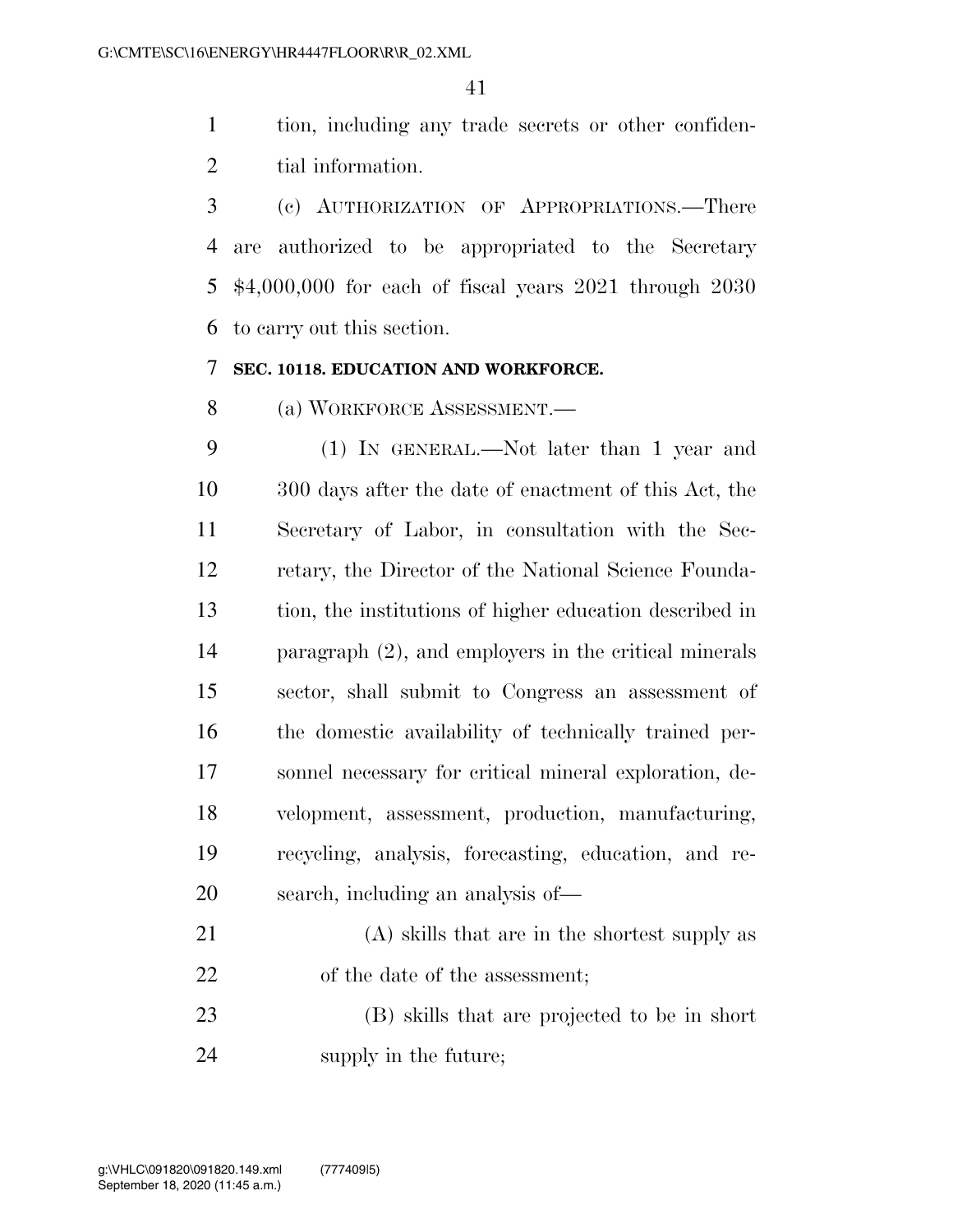| $\mathbf{1}$   | (C) the demographics of the critical min-              |
|----------------|--------------------------------------------------------|
| $\overline{2}$ | erals industry and how the demographics will           |
| 3              | evolve under the influence of factors such as an       |
| $\overline{4}$ | aging workforce;                                       |
| 5              | (D) the effectiveness of training and edu-             |
| 6              | cation programs in addressing skills shortages;        |
| $\tau$         | (E) opportunities to hire locally for new              |
| 8              | and existing critical mineral activities;              |
| 9              | (F) the sufficiency of personnel within rel-           |
| 10             | evant areas of the Federal Government for              |
| 11             | achieving the policies described in section 3 of       |
| 12             | the National Materials and Minerals Policy, Re-        |
| 13             | search and Development Act of 1980 (30                 |
| 14             | U.S.C. $1602$ ; and                                    |
| 15             | (G) the potential need for new training                |
| 16             | programs to have a measurable effect on the            |
| 17             | supply of trained workers in the critical min-         |
| 18             | erals industry.                                        |
| 19             | (2) INSTITUTIONS OF HIGHER EDUCATION.                  |
| 20             | The institutions of higher education described in this |
| 21             | paragraph are—                                         |
| 22             | (A) institutions of higher education with              |
| 23             | substantial expertise in mining; and                   |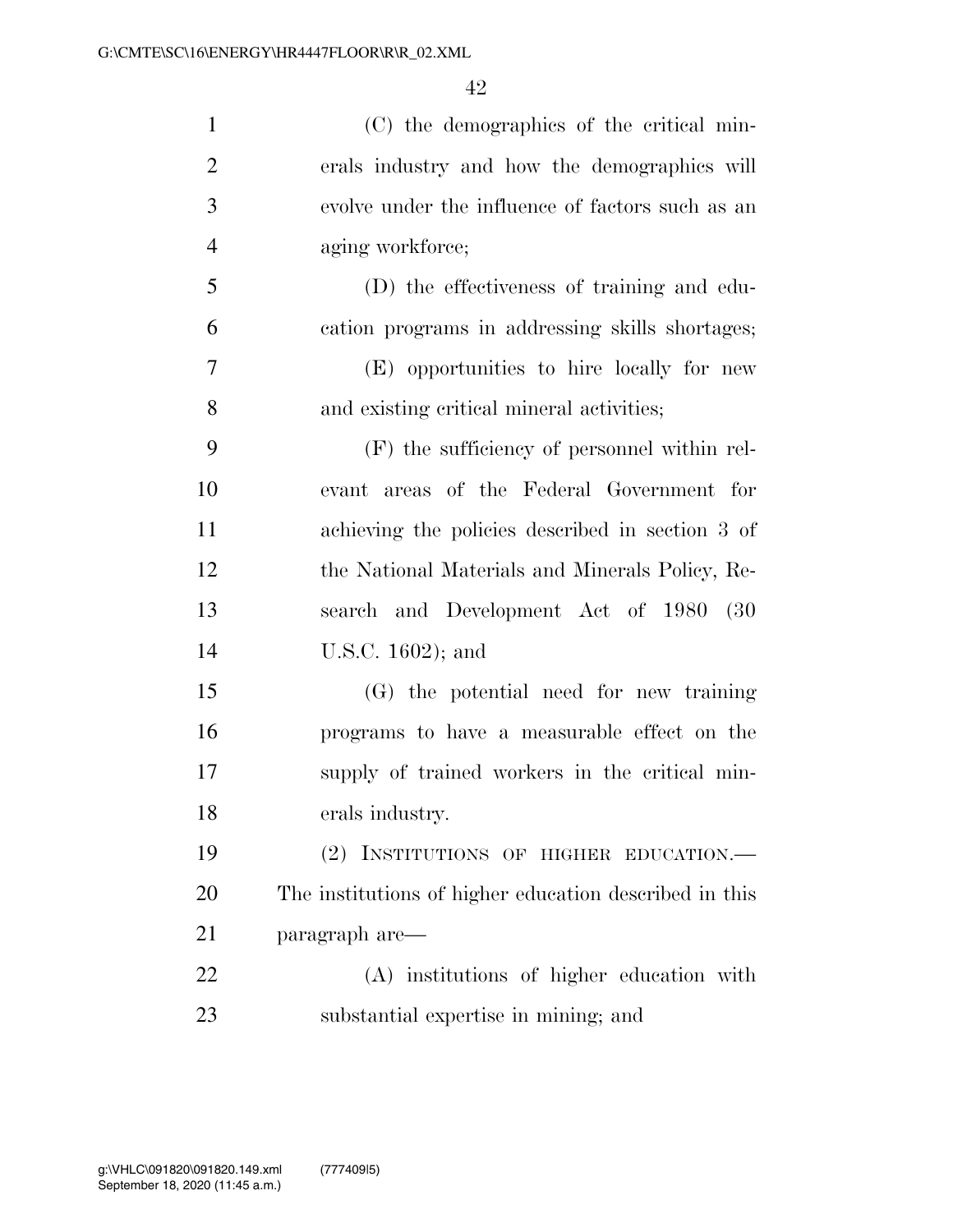(B) institutions of higher education with significant expertise in minerals research, in- cluding fundamental research into alternatives. (b) CURRICULUM STUDY.—

 (1) IN GENERAL.—The Secretary and the Sec- retary of Labor shall jointly enter into an arrange- ment with the National Academy of Sciences and the National Academy of Engineering under which the Academies shall coordinate with the National Science Foundation on conducting a study—

 (A) to design an interdisciplinary program on critical minerals that will support the critical mineral supply chain and improve the ability of the United States to increase domestic critical mineral exploration, development, production, manufacturing, and research, including funda-mental research into alternatives, and recycling;

 (B) to address undergraduate and grad- uate education, especially to assist in the devel- opment of graduate level programs of research and instruction that lead to advanced degrees with an emphasis on the critical mineral supply chain or other positions that will increase do- mestic critical mineral exploration, development, production, manufacturing, and research, in-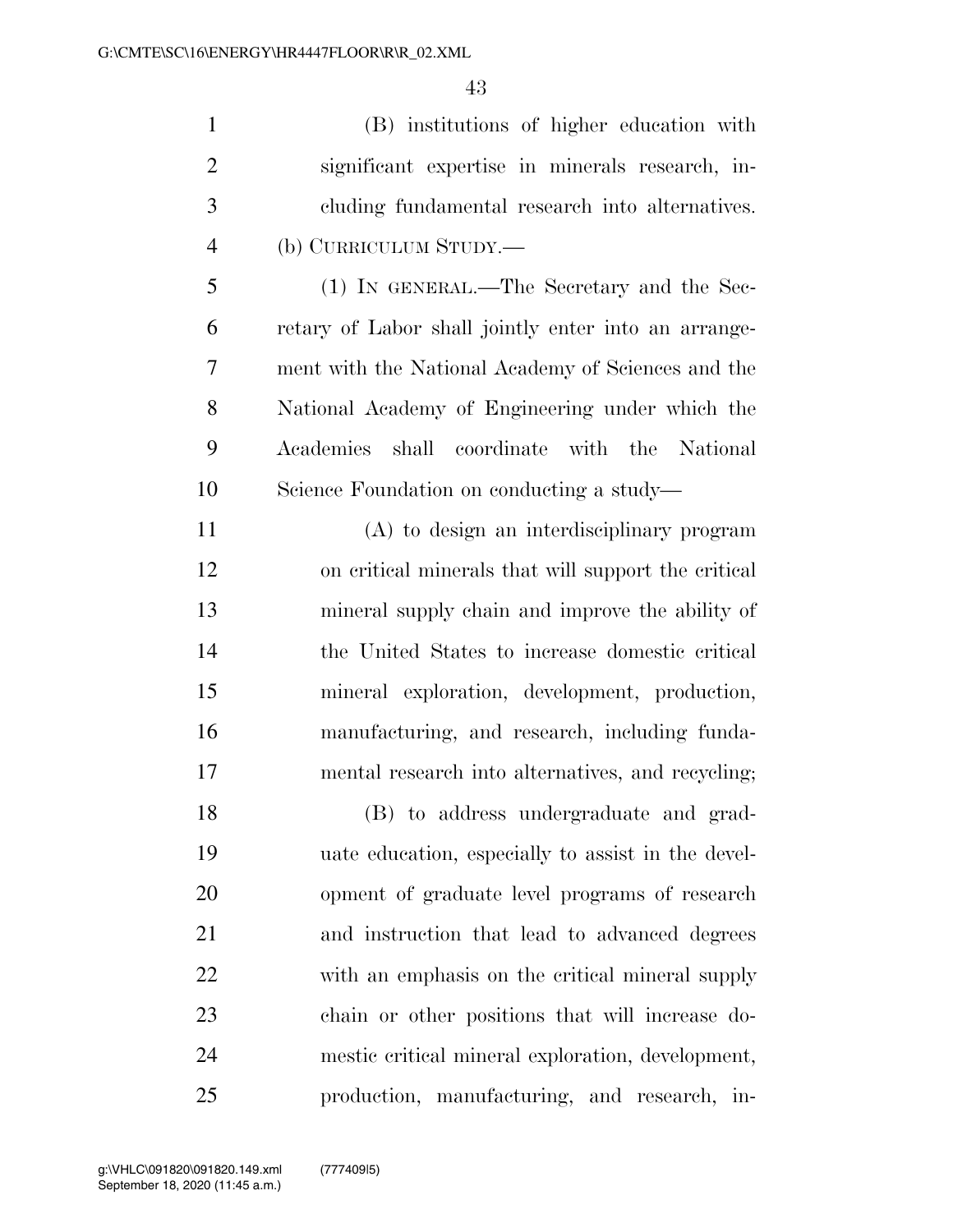cluding fundamental research into alternatives, and recycling;

 (C) to develop guidelines for proposals from institutions of higher education with sub- stantial capabilities in the required disciplines for activities to improve the critical mineral supply chain and advance the capacity of the United States to increase domestic critical min- eral exploration, research, development, produc-tion, manufacturing, and recycling; and

 (D) to outline criteria for evaluating per- formance and recommendations for the amount of funding that will be necessary to establish and carry out the program described in sub-section (c).

 (2) REPORT.—Not later than 2 years after the date of enactment of this Act, the Secretary shall submit to Congress a description of the results of the study required under paragraph (1).

(c) PROGRAM.—

 (1) ESTABLISHMENT.—The Secretary and the Secretary of Labor shall jointly conduct a competi- tive grant program under which institutions of high- er education may apply for and receive 4-year grants for—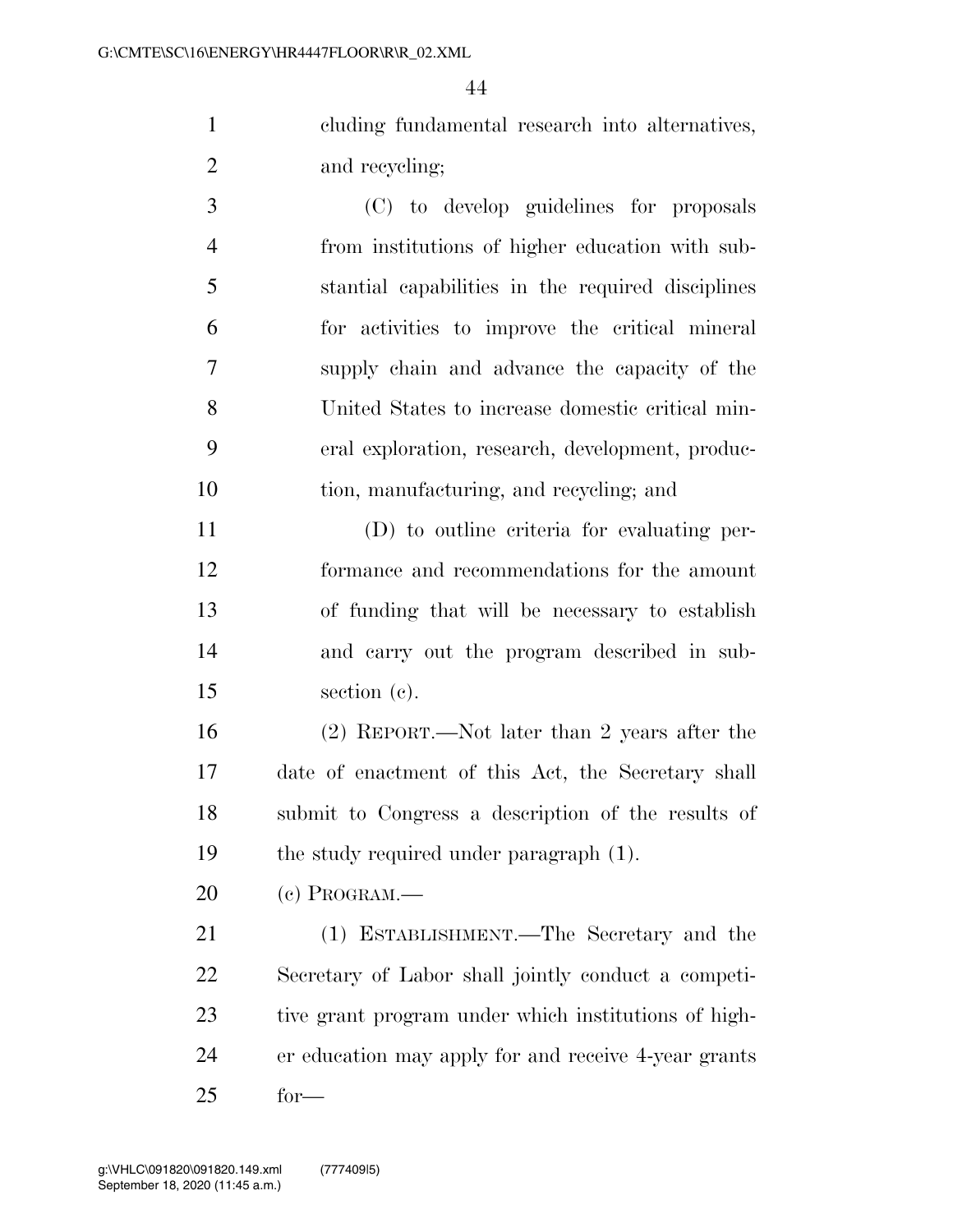| $\mathbf{1}$   | (A) startup costs for newly designated fac-            |
|----------------|--------------------------------------------------------|
| $\overline{2}$ | ulty positions in integrated critical mineral edu-     |
| 3              | cation, research, innovation, training, and work-      |
| $\overline{4}$ | force development programs consistent with             |
| 5              | subsection $(b)$ ;                                     |
| 6              | (B) internships, scholarships, and fellow-             |
| 7              | ships for students enrolled in programs related        |
| 8              | to critical minerals;                                  |
| 9              | (C) equipment necessary for integrated                 |
| 10             | critical mineral innovation, training, and work-       |
| 11             | force development programs; and                        |
| 12             | (D) research of critical minerals and their            |
| 13             | applications, particularly concerning the manu-        |
| 14             | facture of critical components vital to national       |
| 15             | security.                                              |
| 16             | $(2)$ RENEWAL.—A grant under this subsection           |
| 17             | shall be renewable for up to two 3-year terms based    |
| 18             | on performance criteria outlined under subsection      |
| 19             |                                                        |
|                | (b)(1)(D).                                             |
| 20             | SEC. 10119. NATIONAL GEOLOGICAL AND GEOPHYSICAL        |
| 21             | DATA PRESERVATION PROGRAM.                             |
| 22             | Section $351(k)$ of the Energy Policy Act of 2005 (42) |
| 23             | U.S.C. $15908(k)$ is amended by striking "\$30,000,000 |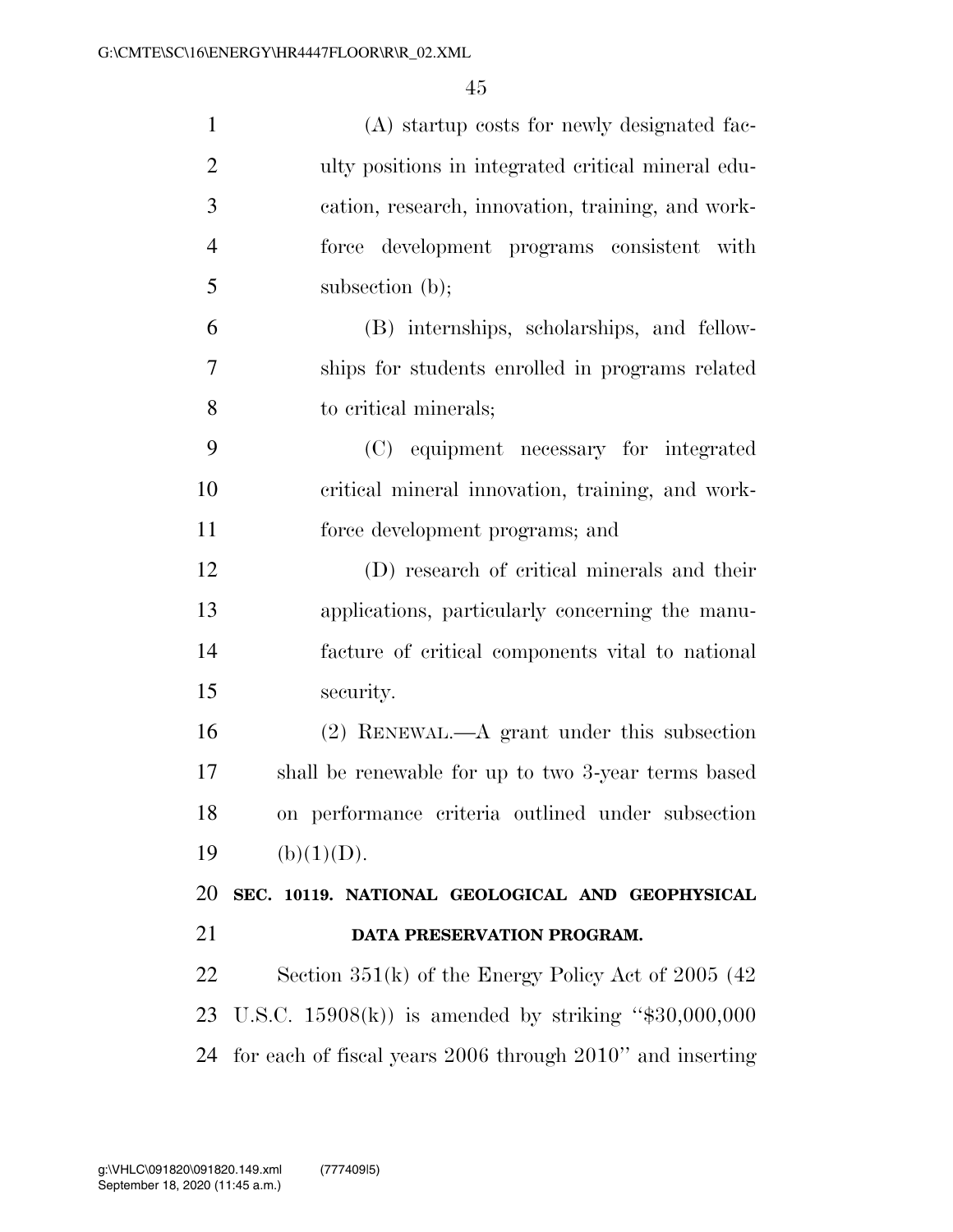''\$5,000,000 for each of fiscal years 2021 through 2030,

to remain available until expended''.

## **SEC. 10120. ADMINISTRATION.**

 (a) IN GENERAL.—The National Critical Materials Act of 1984 (30 U.S.C. 1801 et seq.) is repealed.

 (b) CONFORMING AMENDMENT.—Section 3(d) of the National Superconductivity and Competitiveness Act of 1988 (15 U.S.C. 5202(d)) is amended in the first sentence by striking '', with the assistance of the National Critical Materials Council as specified in the National Critical Ma-terials Act of 1984 (30 U.S.C. 1801 et seq.),''.

(c) SAVINGS CLAUSES.—

 (1) IN GENERAL.—Nothing in this Act or an amendment made by this Act modifies any require-ment or authority provided by—

 (A) the matter under the heading ''GEO- LOGICAL SURVEY'' of the first section of the Act of March 3, 1879 (43 U.S.C. 31(a)); or

 (B) the first section of Public Law 87–626 20 (43 U.S.C. 31(b)).

21 (2) EFFECT ON DEPARTMENT OF DEFENSE. Nothing in this Act or an amendment made by this Act affects the authority of the Secretary of Defense with respect to the work of the Department of De-fense on critical material supplies in furtherance of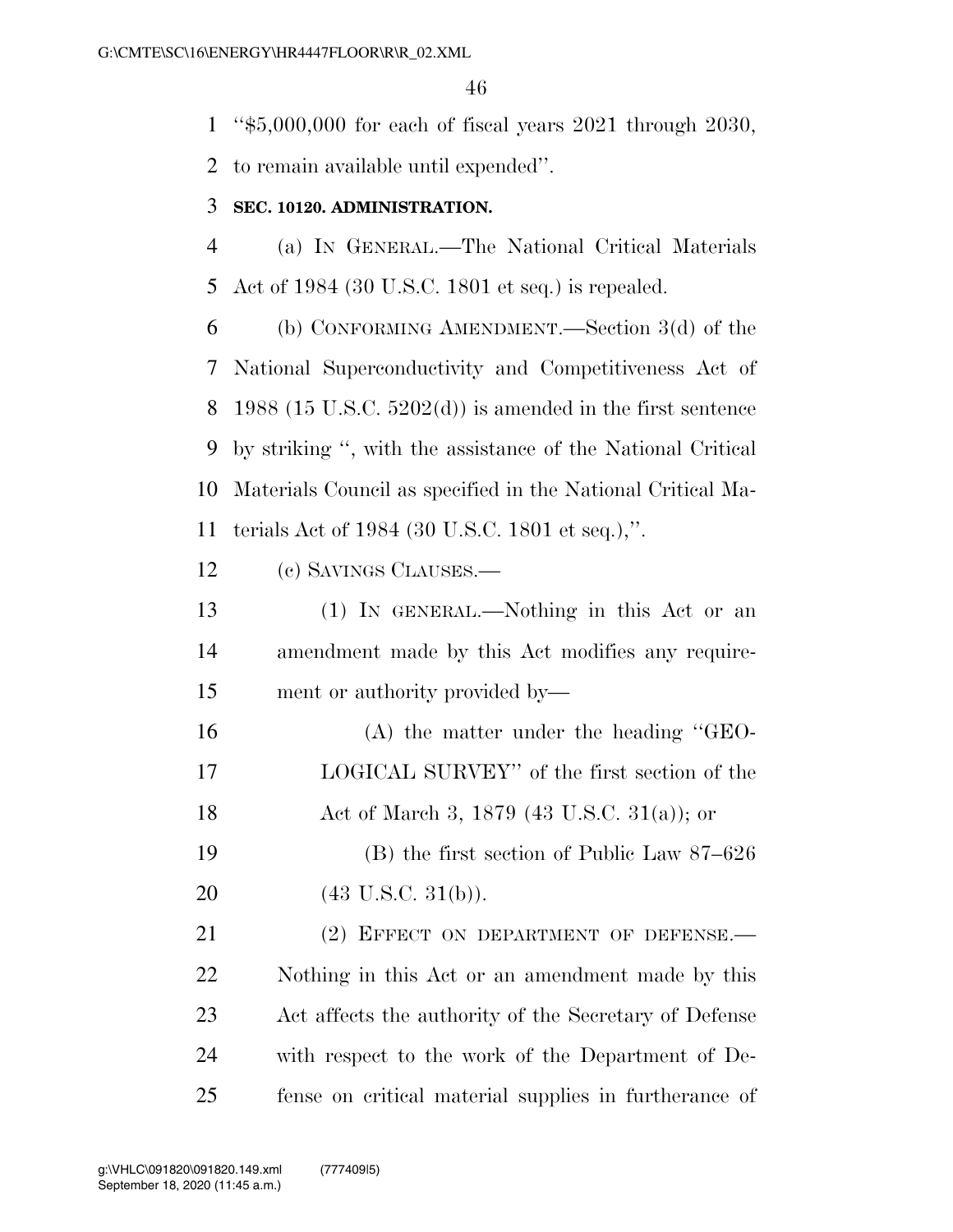the national defense mission of the Department of Defense.

 (3) SECRETARIAL ORDER NOT AFFECTED.— This Act shall not apply to any mineral described in Secretarial Order No. 3324, issued by the Secretary on December 3, 2012, in any area to which the order applies.

## **Subtitle B—Critical Minerals**

## **Technology Development Support**

### **SEC. 10121. TECHNOLOGY GRANTS.**

 (a) IN GENERAL.—The Secretary shall establish a competitive grant program to conduct studies, research, and demonstration projects relating to the production of critical minerals, including—

 (1) studies of mining, mineral extraction effi-ciency, and related processing technology;

 (2) reclamation technology and practices for ac-18 tive mining operations;

 (3) the development of remining systems and technologies that facilitate reclamation that fosters 21 the recovery of resources at abandoned mine sites;

 (4) investigations of mineral resource extraction methods that reduce environmental and human im-pacts;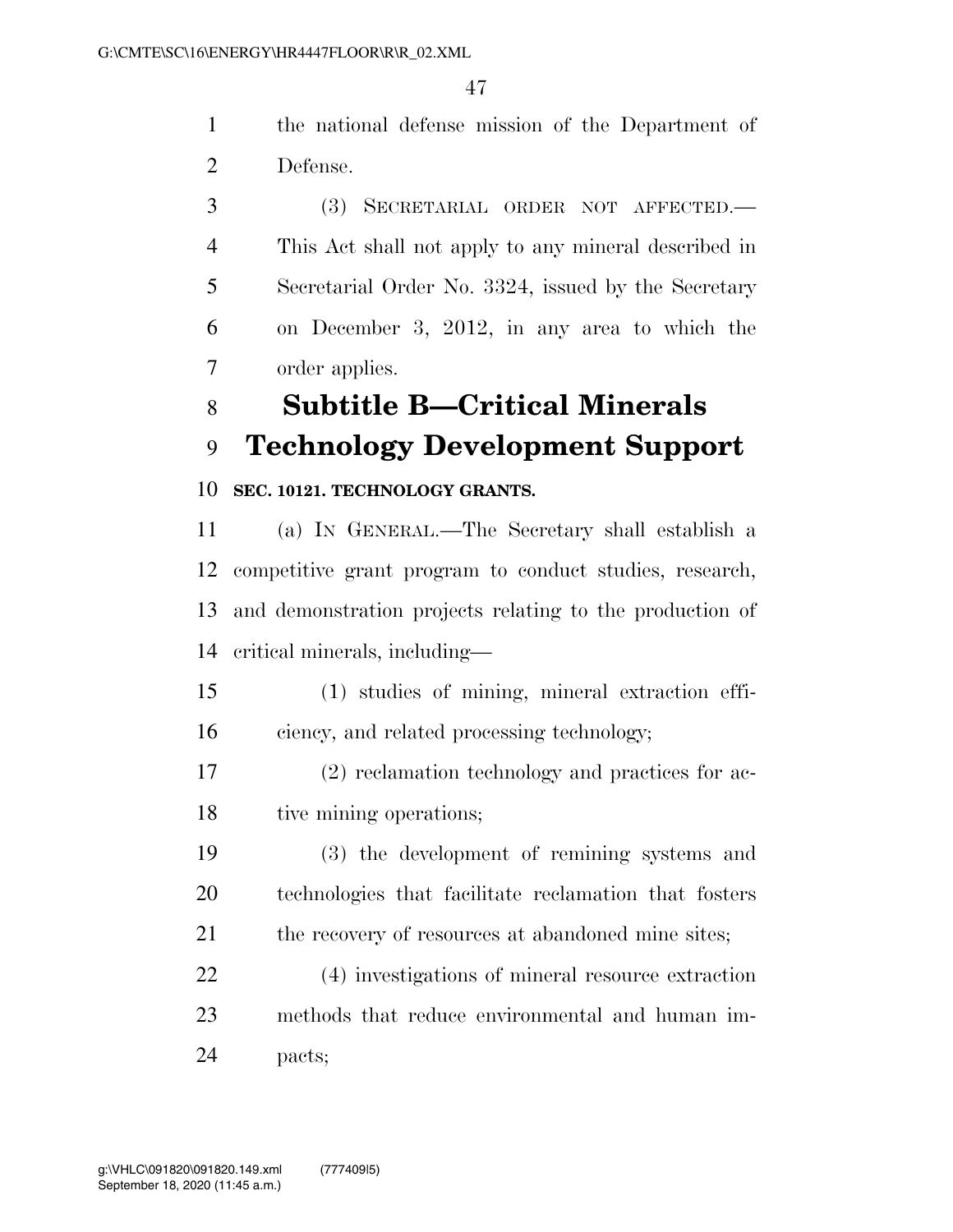(5) reducing dependence on foreign energy and 2 mineral supplies; (6) enhancing the competitiveness of United States energy and mineral technology exports;

 (7) the extraction or processing of coinciding mineralization, including rare earth elements, within coal, coal processing byproduct, overburden or coal residue;

 (8) enhancing technologies and practices related to mitigation of acid mine drainage, reforestation, and revegetation in the reclamation of land and water resources adversely affected by mining;

 (9) meeting challenges of extreme mining condi- tions, such as deeper deposits or offshore or cold re-gion mining; and

 (10) mineral economics, including analysis of supply chains, future mineral needs, and unconven-18 tional mining resources.

 (b) MINIMUM AMOUNT FOR MINING SCHOOLS.—Of amounts expended pursuant to this section, not less than 70 percent shall be expended to enhance and support min- ing and mineral engineering programs at mining schools in the United States.

 (c) PUBLIC PARTICIPATION.—The Secretary shall consult with relevant stakeholders and provide a signifi-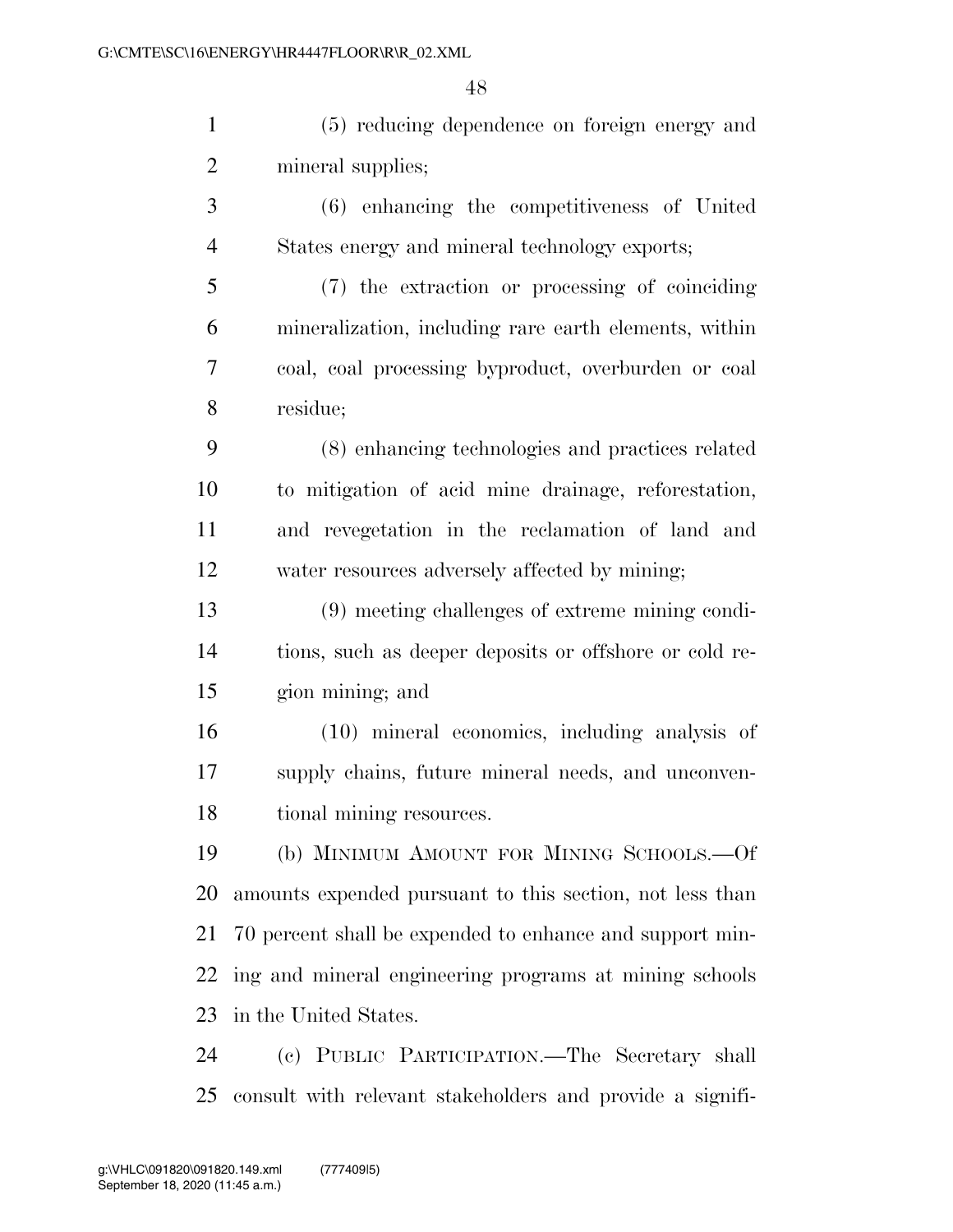cant opportunity for participation by undergraduate and graduate students at mining schools.

 (d) AUTHORIZATION OF APPROPRIATIONS.—There is authorized to be appropriated to carry out this title \$10,000,000 for each of fiscal years 2021 through 2030. (e) MINING SCHOOL.—In this title, the term ''mining school'' means a mining, metallurgical, or mineral engi- neering program or department accredited by the Accredi- tation Board for Engineering and Technology, Inc., that is located at an institution of higher education (as that term is defined in section 631(a) of the Higher Education Act of 1965 (20 U.S.C. 1132(a))) in the United States. **Subtitle C—Management of Federal Mineral Resources** 

 **SEC. 10131. ECONOMIC AND NATIONAL SECURITY ANAL-YSIS.** 

 (a) RESOURCE ASSESSMENTS REQUIRED.—Federal lands and waters may not be withdrawn from entry under the mining laws or operation of the mineral leasing and mineral materials laws unless a quantitative and quali- tative geophysical and geological mineral resource assess- ment of the impacted area has been completed during the 10-year period ending on the date of such withdrawal or has been certified as current by the Director of the United States Geological Survey.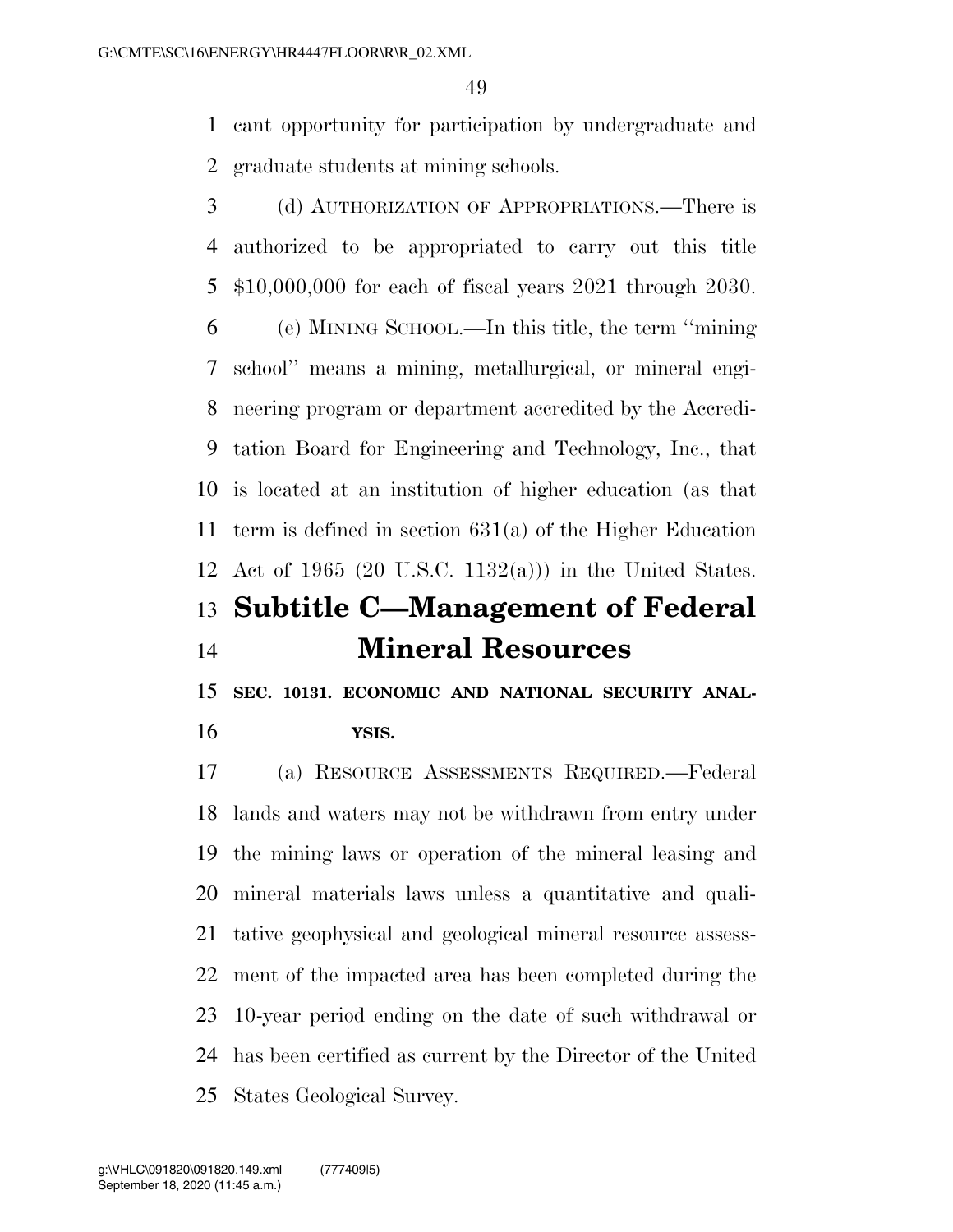(b) NEW INFORMATION.—If a resource assessment completed by the Director of the United States Geological Survey, including a resource assessment conducted pursu- ant to section 10112, shows that a previously undiscovered deposit is present in an area that has been withdrawn from entry under the mining laws or operation of the min-eral leasing and mineral materials laws pursuant to—

 (1) section 204 of the Federal Land Policy and Management Act of 1976 (43 U.S.C. 1714), the Secretary shall update the existing Resource Man-agement Plan for such area; or

 (2) chapter 3203 of title 54, United States Code, the Secretary shall provide recommendations to the President on appropriate measures to reduce unnecessary impacts that the withdrawal may have on critical mineral exploration, development, and other mining activities.

 (c) RESOURCE MANAGEMENT PLANS.—Before a re- source management plan under the Federal Land Policy and Management Act of 1976 (43 U.S.C. 1701 et seq.) is updated or completed, the Secretary or Secretary of Ag- riculture, as applicable, shall, in consultation with the Di-rector of the United States Geological Survey:

 (1) Review a quantitative and qualitative min-eral resource assessment that was completed or up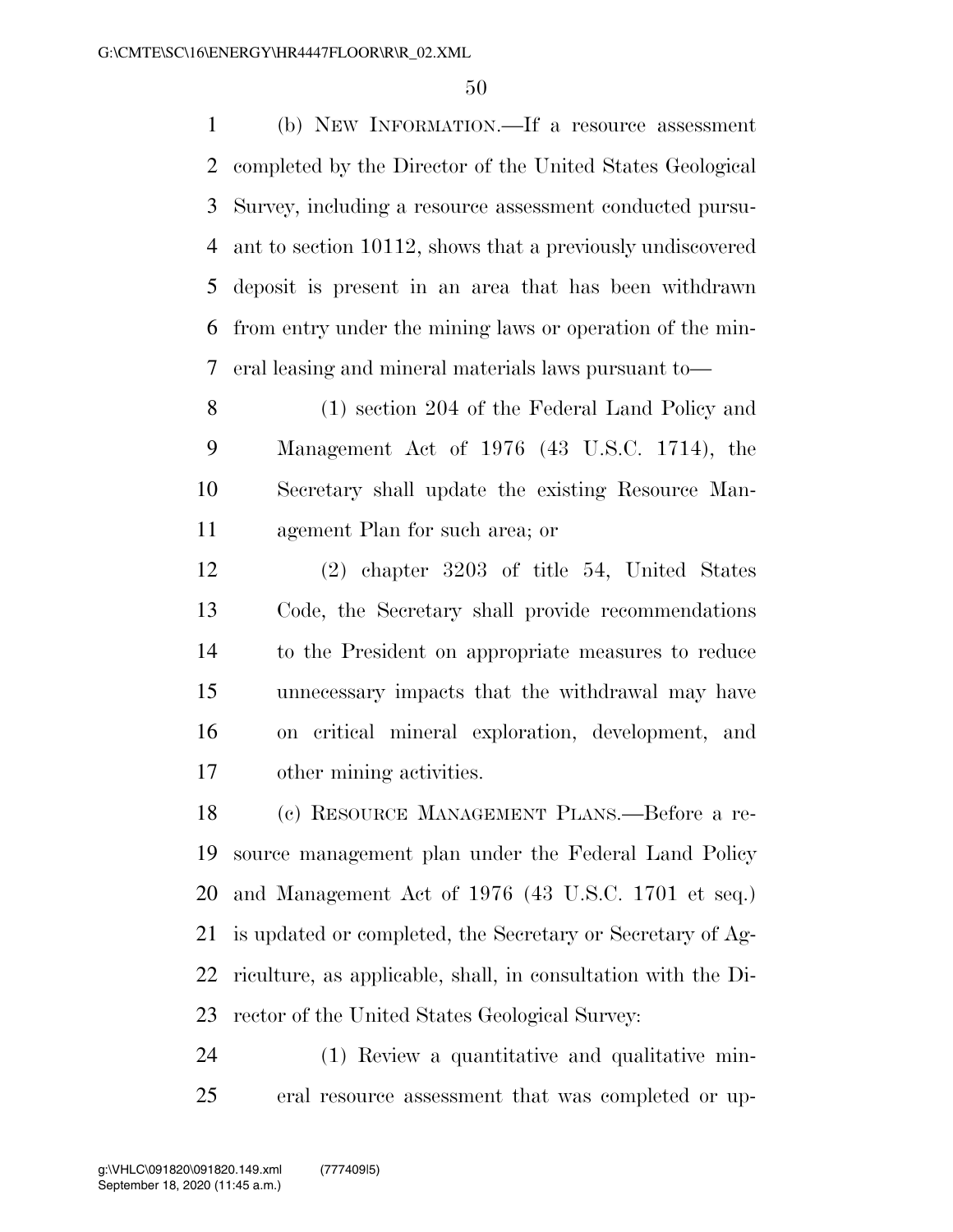dated during the 10-year period ending on the date the resource management plan is updated or com- pleted or is certified as current by the Director of the United States Geological Survey for the geo- graphic area affected by the resource management plan.

 (2) In consultation with the Departments of Commerce and Defense, consider the economic, stra- tegic and national security value of mineral deposits in the impacted geographic area affected by the re-source management plan.

 (d) PREVIOUSLY UNDISCOVERED DEPOSIT.—In this section, the term ''previously undiscovered deposit'' means a deposit that has been previously evaluated by the United States Geological Survey and found to be of low mineral potential but upon subsequent evaluation is determined to have economically recoverable quantities of a critical min-eral.

#### **SEC. 10132. CONGRESSIONAL APPROVAL.**

 (a) MORATORIA.—Notwithstanding any other provi- sion of law, the Secretary may not declare a moratorium on issuing leases, claims, or permits on Federal lands, in- cluding on the Outer Continental Shelf, for the mining of critical minerals, or related activities unless such morato-rium is authorized by an Act of Congress.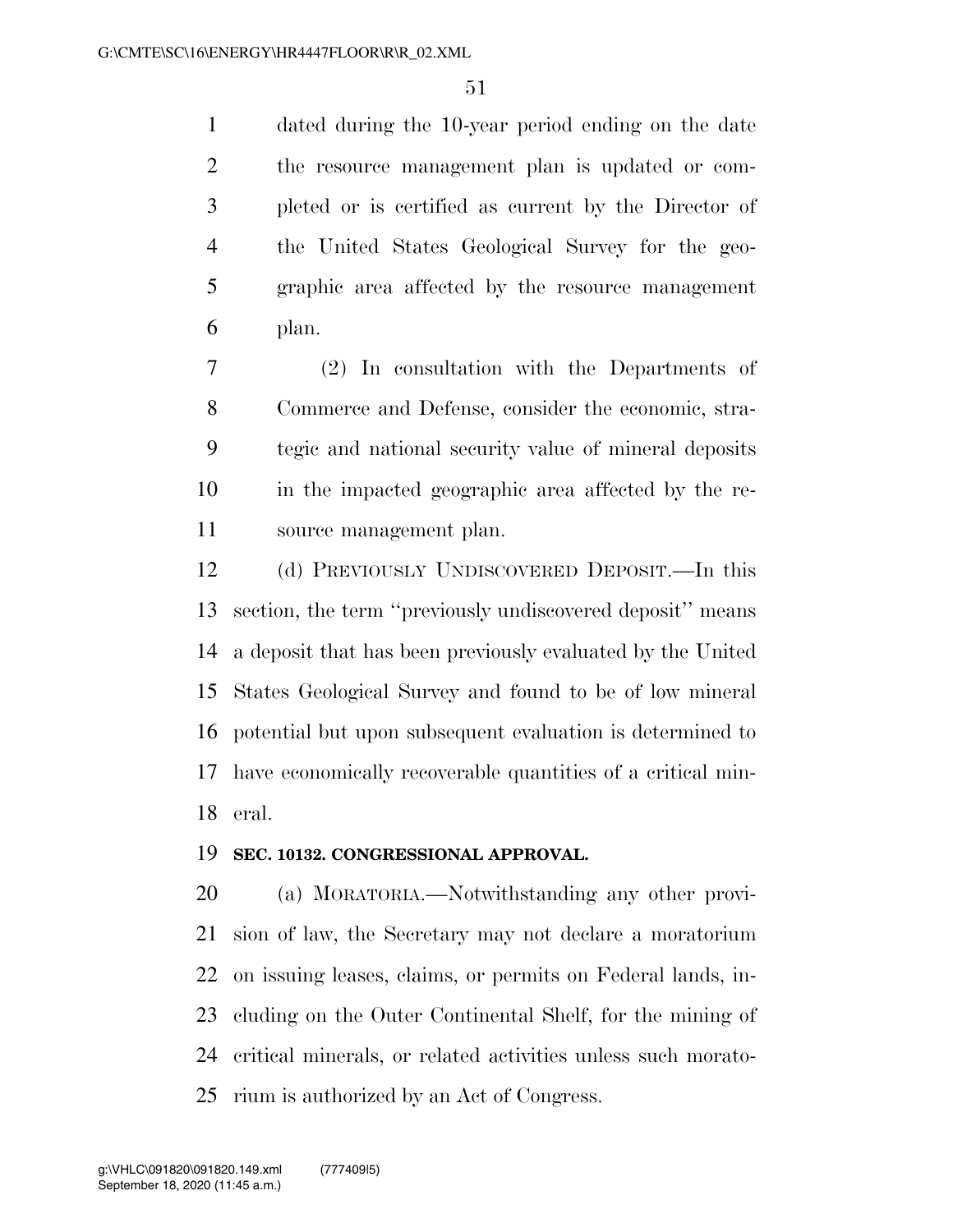(b) LIMITATION.—Notwithstanding any other provi- sion of law, the Secretary may not withdraw Federal lands and waters from entry under the mining laws or operation of the mineral leasing and mineral materials laws for the mining of critical minerals without congressional approval if such withdrawal—

7 (1) exceeds 5,000 acres in a single withdrawal; 8 or

 (2) is of a parcel the exterior boundary of which is less than 50 miles away from the exterior bound- ary of another parcel that was withdrawn during the 1-year period ending on the date of withdrawal of the parcel at issue.

Page 8, in the table of contents, strike the matter relating to section 10101 and all that follows through the matter relating to 10142, and replace with the following:

Sec. 10101. Definitions.

Subtitle A—Critical Mineral Production

- Sec. 10110. Policy.
- Sec. 10111. Critical mineral designations.
- Sec. 10112. Resource assessment.
- Sec. 10113. Permitting.
- Sec. 10114. Federal Register process.
- Sec. 10115. Department of Energy Critical Minerals Research and Development Program.
- Sec. 10116. Critical minerals research database.
- Sec. 10117. Analysis and forecasting.
- Sec. 10118. Education and workforce.
- Sec. 10119. National geological and geophysical data preservation program.
- Sec. 10120. Administration.

Subtitle B—Critical Minerals Technology Development Support

Sec. 10121. Technology grants.